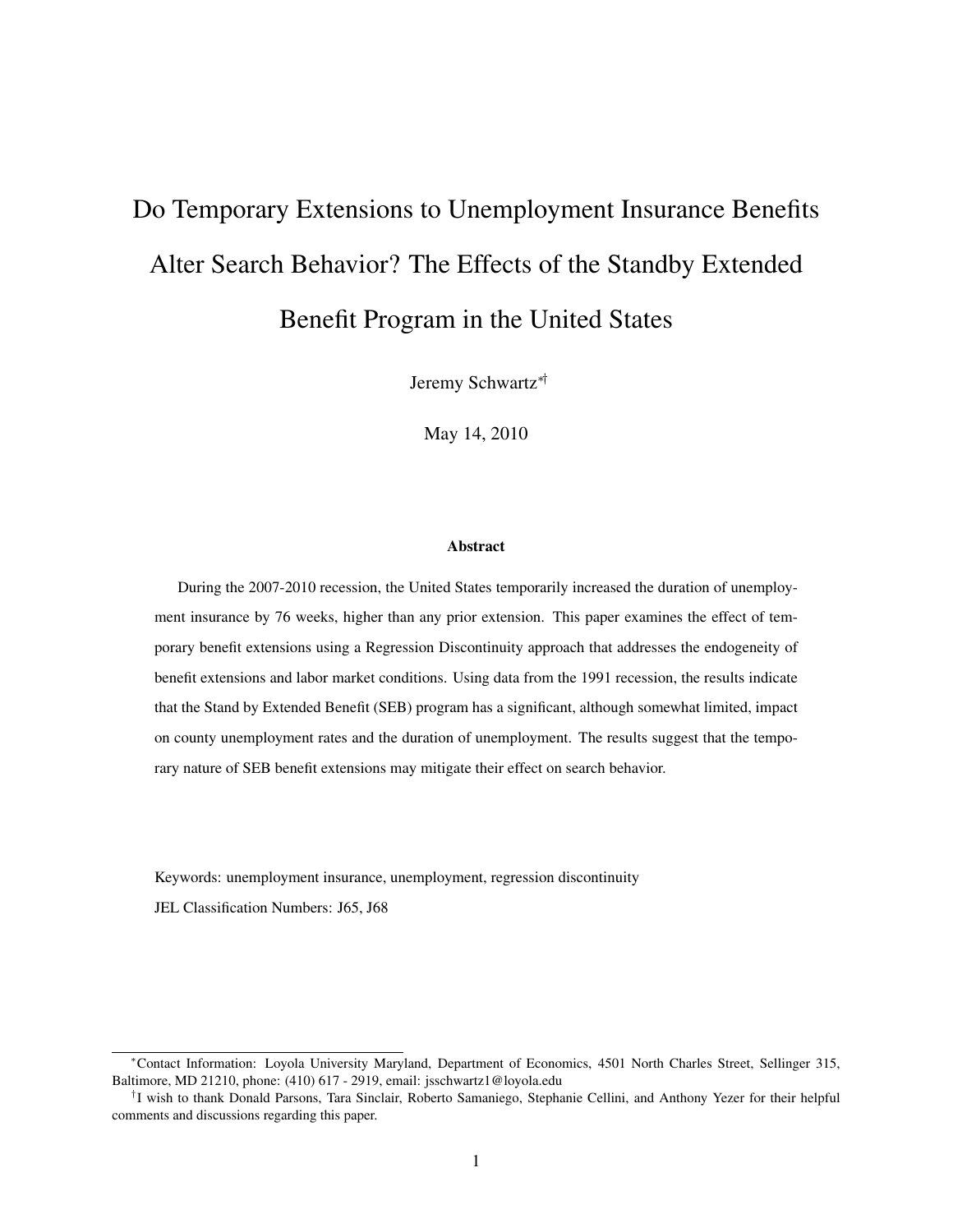# 1 Introduction

This paper examines the effects of temporary extensions to U.S. unemployment insurance (UI) during recessions on search behavior. During the 2007 - 2010 recession, a combination of programs have temporar-ily increased the duration the unemployed could receive UI benefits by 73 weeks, to a total of 99 weeks.<sup>[1](#page-1-0)</sup> While benefit extension have been provided in every recession over the past half century, this extension has been exceptionally large. These extensions increase the duration of UI benefits in the United States above that of Sweden and Norway's, countries known for their generous social benefits [\(Nickell,](#page-35-0) [1997\)](#page-35-0). Theoretical [\(Mortensen,](#page-35-1) [1977\)](#page-35-1) and empirical [\(Nickell,](#page-35-0) [1997;](#page-35-0) [Blanchard and Wolfers,](#page-34-0) [2000\)](#page-34-0) evidence suggests that such an extension lowers job search intensity and increases the wages workers are willing to accept. As a result, the current extensions may be a significant factor in the recent increase in the U.S. unemployment rate to above 10%.

The particular design of UI benefit extension programs in the U.S., however, may mitigate their effect on search behavior. In the U.S., there are two types of programs that extend the duration of UI benefits during recessions. The first is through Congress enacting Emergency Extended Benefit (EEB) programs, which are unique to each recession, some of which tie the generosity of the extension to local unemployment rates. The second program, and the focus of this study, is the Standby Extended Benefit (SEB) program. This program requires no congressional action and automatically provides 13 additional weeks of benefits in states with unemployment rates above certain thresholds. These extensions differ from permanent UI entitlements in two important ways: (1) the availability of the extension is unpredictable given that it is tied to future unemployment rates, and (2) information on whether or not an extension is available may not be known at the start of one's unemployment spell. As a result of these two factors, it is not clear that the effects

<span id="page-1-0"></span><sup>&</sup>lt;sup>1</sup>The UI duration of 99 weeks during the 2007 - 2010 recession consists of 26 weeks from the regular UI program, a maximum extension available under the 2008 Emergency Unemployment Compensation program of 53 weeks, an extension of 13 weeks under the Stand-by Extended Benefit program available in some states, and 7 weeks provided by the American Reinvestment and Recover Ac[tU.S. Department of Labor](#page-36-0) [\(2010\)](#page-36-0).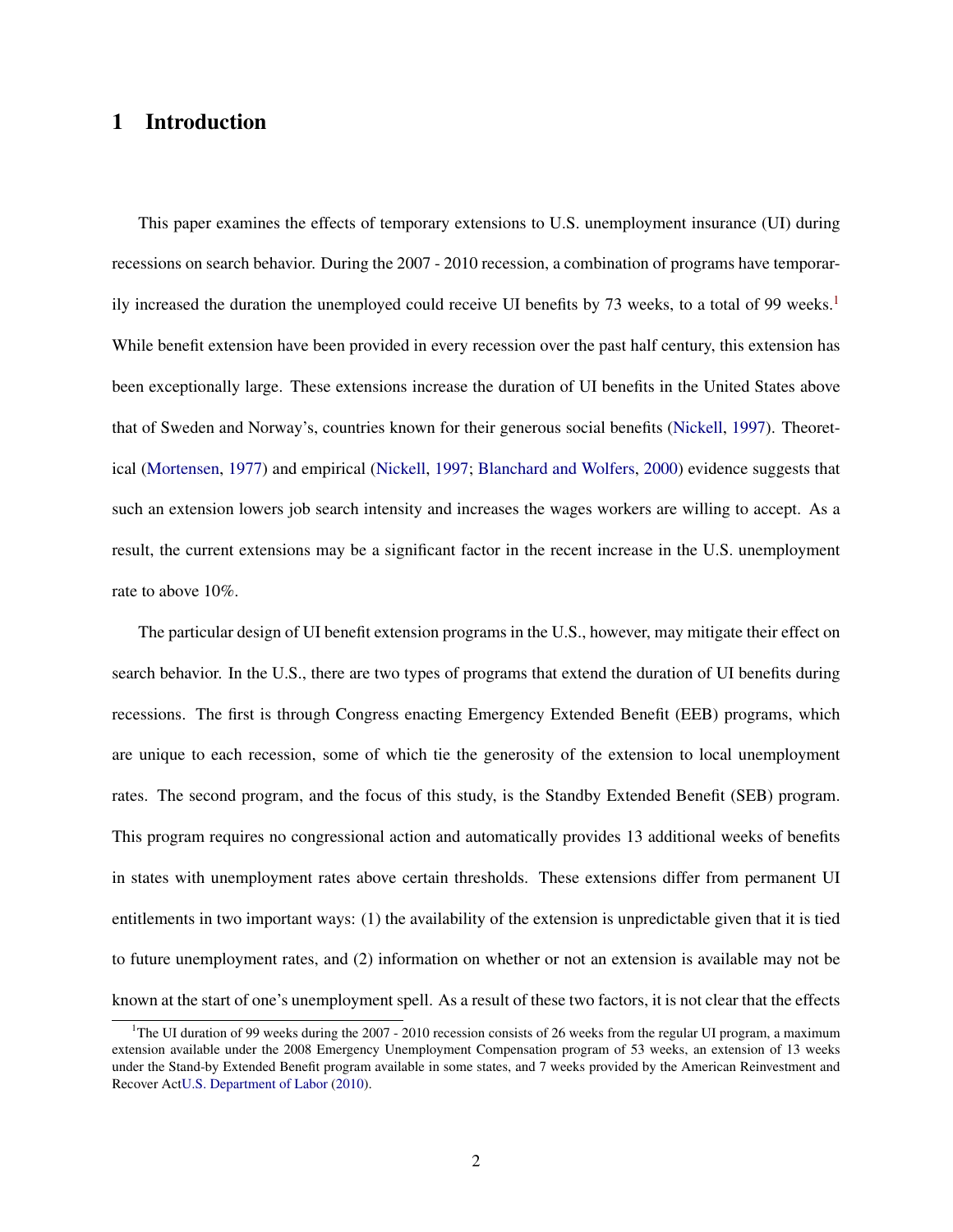of a temporary benefit extension would be the same as a permanent change in UI benefit duration.

This paper is the first to focus solely on a temporary extensions, while controlling for the endogeneity between the extension and local labor market conditions using a Regression Discontinuity (RD) approach. What is currently known about the effects of increasing benefit duration comes from two important sets of studies. The first exploits the variation in UI benefit duration that the SEB program, EEB programs, and state variation in regular UI provide, to determine the effects of greater benefits on the length of unemployment spells. Examples include [Moffitt and Nicholson](#page-35-2) [\(1982\)](#page-35-2), [Moffitt](#page-35-3) [\(1985\)](#page-35-3), [Katz and Meyer](#page-35-4) [\(1990\)](#page-35-4), which find that such increases in UI duration increase the amount of time individuals spend unemployed. While increasing our understanding of the effect of temporary extensions, these papers largely set aside an important econometric issue. Poor labor market conditions result in both longer unemployment spells and higher unemployment rates, which trigger benefit extensions under the SEB program and also prompt congressional action to enact EEB programs. As [Moffitt](#page-35-3) [\(1985\)](#page-35-3) notes "The effects of these benefit extensions are potentially confounded by the effects of the business cycle itself" (86). The second set of studies, which includes [Card and Levine](#page-34-1) [\(2000\)](#page-34-1), [Lalive et al.](#page-35-5) [\(2006\)](#page-35-5), [Lalive](#page-35-6) [\(2007\)](#page-35-6), and [Caliendo et al.](#page-34-2) [\(2009\)](#page-34-2), confront this issue by using a quasi-experimental design. While they also find a positive effect on the length of unemployment, these studies focus on extensions that are permanent, or have fixed start and end dates.

This paper employs a RD design to estimate the causal effect of the SEB program on county unemployment rates during the recession of the early 1990s. By design, the average unemployment rate and overall labor market conditions in counties within states that do and do not have access to SEB benefits will be very different. However, counties immediately along the border separating states with and without access to this program likely have very similar labor markets. As such, this this border serves as an exogenous decision rule determining which counties are affected by the SEB benefit extension based on their relative geographic position. This strategy is most similar to that of [Holmes'](#page-34-3)s [\(1998\)](#page-34-3) work on right-to-work laws. The RD design identifies the causal effect of the SEB program by estimating the difference in unemployment rates that occurs on each side of this border. The results indicate that the program has a statistically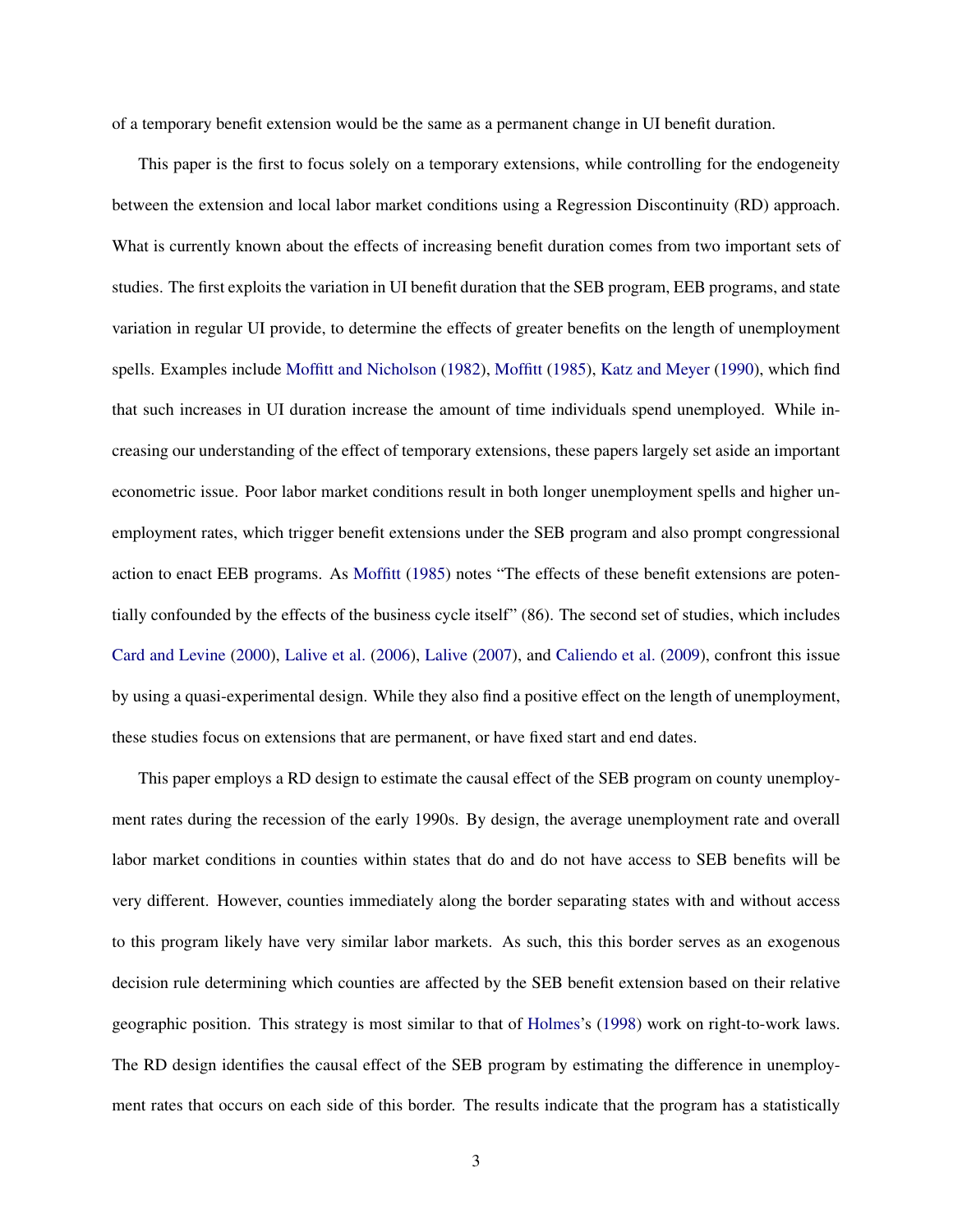significant positive effect on county unemployment rates.

To compare the results to other papers that focus on the duration of unemployment, I use a simple flow model of the unemployment rate. The equation translates the causal effect of the SEB program on unemployment rates to the effect of the program on the average duration of unemployment spells. My estimates appear to be at the lower end of other studies that also use a quasi-experimental approach. This may be because they focus on permanent benefit extensions that do not have the unpredictability that is a part of the SEB program. The causal effect is also at the low end of estimates from studies that use samples that cover SEB and EEB programs. This may be due to the RD approach this paper employs which accounts for the endogeneity between benefit extensions and labor market conditions. While caution should be taken in generalizing, the results suggest that the temporary nature of the extensions provided in the 2007 - 2010 downturn may mitigate its effects on the unemployment rate and average duration of unemployment.

The remainder of the paper is organized as follows: Section [2](#page-3-0) provides a background on extension programs in the United States, the theoretical framework, and a discussion of prior estimates of the effects of UI generosity. Section [3](#page-13-0) describes the empirical and estimation approaches. Section [4](#page-19-0) discusses the sample and Section [5](#page-23-0) provides support the use of a quasi-experimental approach. Section [6](#page-24-0) presents both graphical and econometric evidence of the effects of the SEB program on county unemployment rates and Section [7](#page-30-0) develops the relationship between the SEB program's effect on the unemployment rate and the effect on average duration of unemployment. Section [8](#page-32-0) concludes.

## <span id="page-3-0"></span>2 Background on Benefit Extension Programs and Research

There has been a long tradition in the United States of extending unemployment insurance benefits during economic downturns. These benefit changes, and others abroad, have provided researchers ample opportunities to study the effects of the maximum potential benefit duration. This section discusses these programs and the theoretical and empirical evidence of their impact.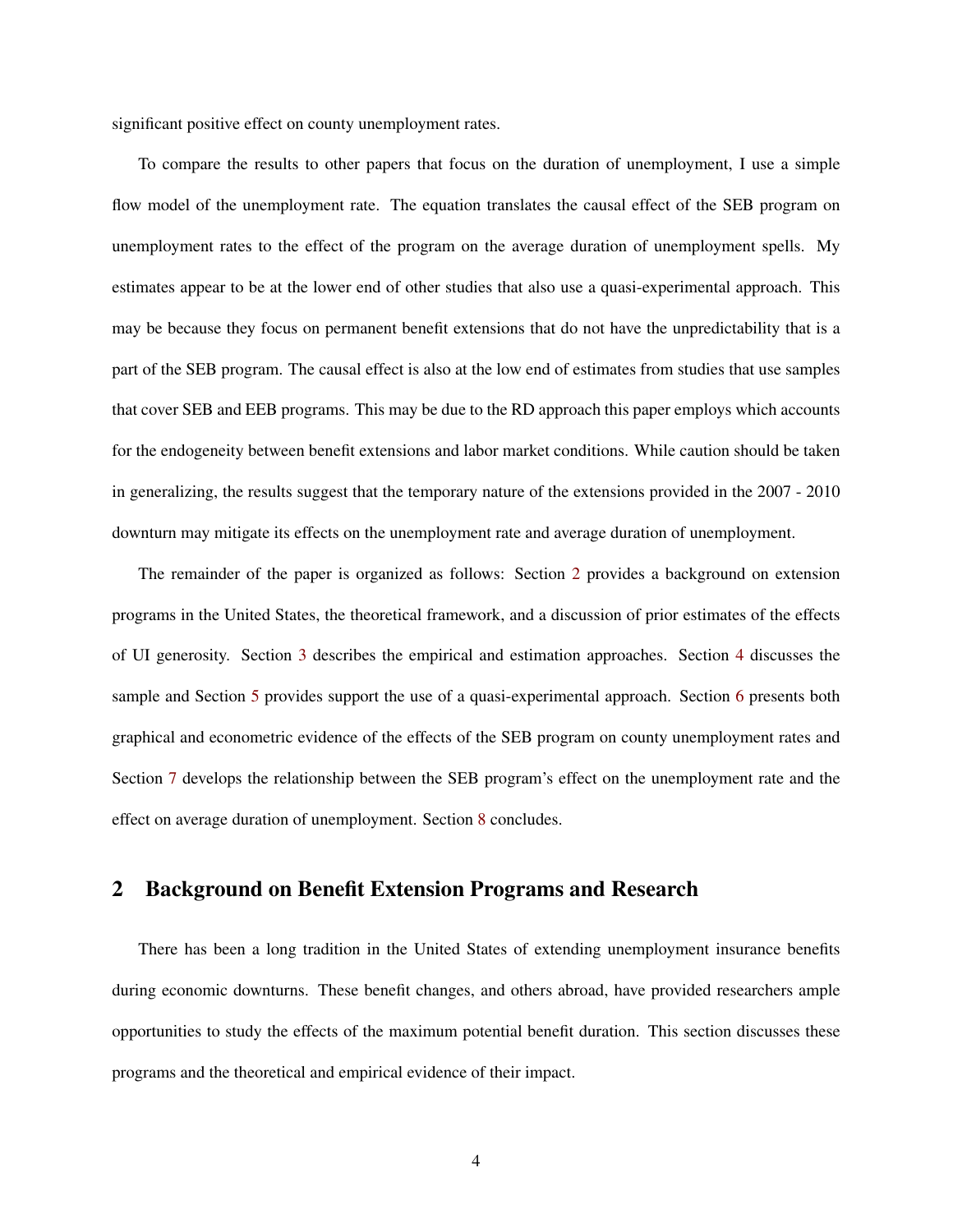## 2.1 U.S. Unemployment Insurance Benefit Extensions

The U.S. unemployment system is characterized by three tiers: (1) the permanent regular unemployment insurance system, (2) Emergency Extended Benefit programs enacted in each recession and (3) the automatic Stand-by Extended Benefit program which is the focus of this study. Each tier differs in their generosity, when the benefit is available, and when state UI agencies communicate the entitlement to recipients.

During periods of stable and low unemployment, only benefits under the regular unemployment insurance system are available. States determine the maximum allowable potential duration of benefits, the method used to determine potential duration on an individual basis<sup>[2](#page-4-0)</sup> and the benefit calculation within cer-tain federal guidelines.<sup>[3](#page-4-1)</sup> Upon filing a claim, a state workforce agency will communicate to the worker their benefit amount and the duration, for which they will draw benefits, and are not subject to change during the course of the claimant's unemployment spell. While variation in benefits exists across and within states, the benefit entitlement typically includes a payment approximately equal to half of the worker's wages to be paid for 26 weeks.

During each recession since 1958, the U.S. Congress has passed separate pieces of legislation to extend unemployment insurance [\(Vroman et al.,](#page-36-1) [2003\)](#page-36-1). The legislation for each program specifies the magnitude of the extension and benefit amount, as well as when the program will start and expire. In addition, it is common for these programs to link the magnitude of the extension available to state unemployment rates. The public at large typically learns of EEB programs from the press and recipients learn of their individual eligibility when they exhaust their regular UI benefits. Since there are finite start and end dates, the availability of benefits under an EEB program are fairly predictable. However, because the initial passage of an EEB program is unpredictable and Congress usually acts to extend the expiration date of EEB programs, it is possible that the total duration of benefits will change during one's unemployment spell during periods

<span id="page-4-0"></span> ${}^{2}$ In a small number of states, the same duration is provided to all individuals. However, for a majority of states, the maximum number of weeks available is a function of a person's earnings or employment history. [\(Woodbury,](#page-37-0) [1995\)](#page-37-0).

<span id="page-4-1"></span> $3$ The benefit calculation is a percentage of a defined period's wage, given that the resulting benefit amount falls within state minimum and maximums [\(Woodbury,](#page-37-0) [1995\)](#page-37-0).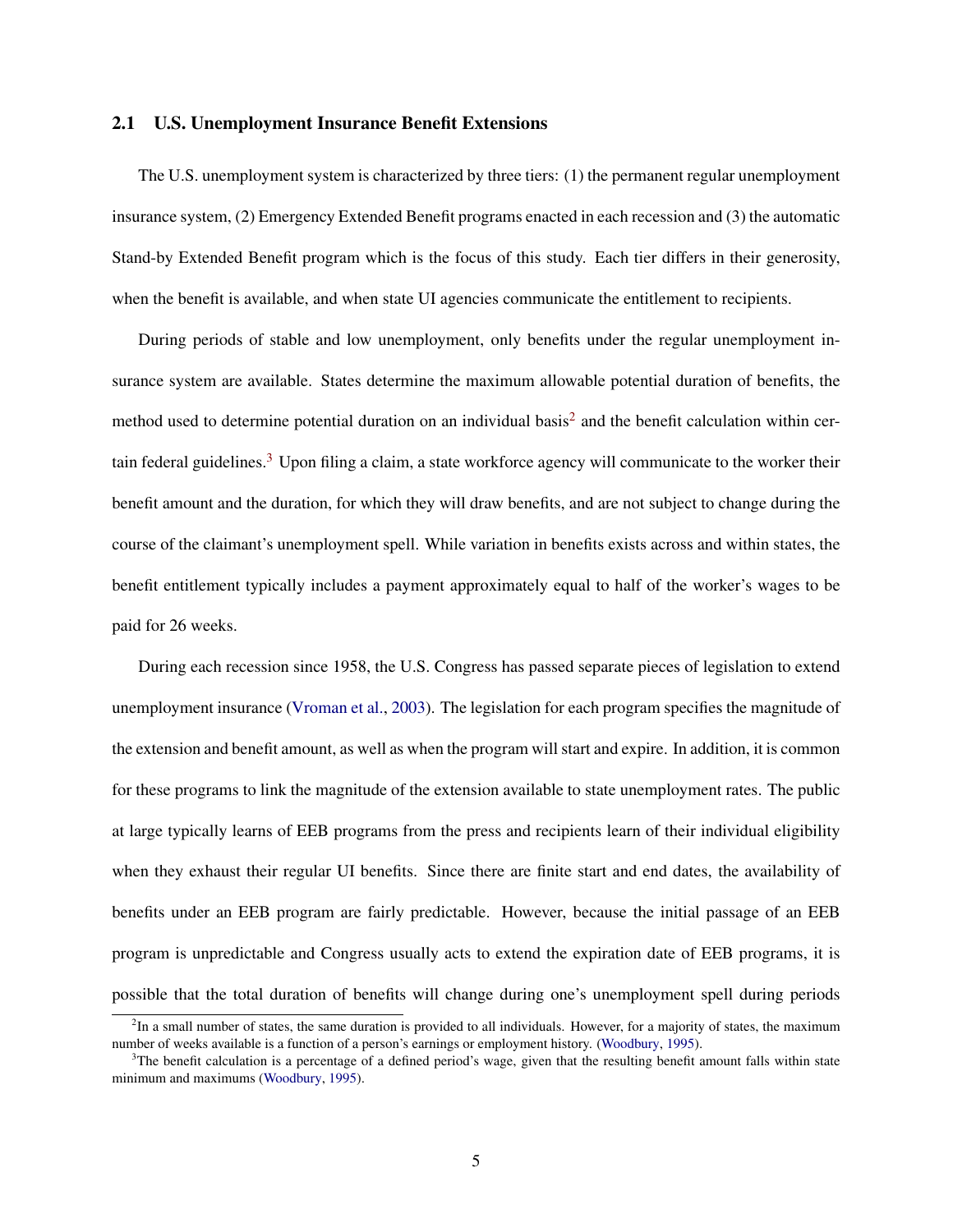when EEB programs are in effect.

Under the SEB program, benefit entitlement can also change unpredictably and information about whether the benefit is available is often not provided to the recipient until they exhaust their regular UI benefits. The SEB program provides a benefit amount equal to a recipient's regular UI benefits for a duration equal to fifty percent of their UI benefit entitlement up to 13 weeks. The unpredictability arises from a complex "trigger" system. A state triggers on SEB benefits if the insured unemployment rate (IUR)  $^{4}$  $^{4}$  $^{4}$  is greater than [5](#page-5-1) percent and has increased 20 percent over the prior two years.<sup>5</sup> States could also employ a trigger that turns on when the IUR is in excess of 6 percent with no relative increase [\(Vroman and Wood](#page-36-2)[bury,](#page-36-2) [2004\)](#page-36-2).[6](#page-5-2) The trigger remains on in a state for at least 13 weeks. After 13 weeks, the trigger turns off three weeks after the unemployment rate no longer meets any of the threshold levels.

SEB payments can not be made during periods when a state's trigger is off, which has the practical effect of making the total duration of benefits available to an UI claimant unpredictable. For instance, if an individual initially becomes unemployed during a period where their state's trigger is on, they would be eligible for 39 weeks of UI benefits only if the state's trigger status remains constant. If the state's SEB triggers turns off due to the unemployment rate no longer meeting the unemployment rate threshold levels, claimants would not receive further SEB payments even if they had not exhausted, or even begun to receive, their 13 week benefit extension. In addition, a worker who exhausts their regular UI entitlement in a period where a state trigger is off can suddenly begin to receive UI benefits again if the unemployment rate rises above the threshold level.

Information about the SEB extension may also not be as well known as other tiers of the UI system. Similar to EEB programs, one often first learns about additional benefits available through the press. Work-

<span id="page-5-0"></span><sup>4</sup>The insured unemployment rate for the purpose of triggering on extended benefits is the 13 week average of the number of UI recipients divided by covered unemployment in the first four of the last six completed quarters [\(Vroman and Woodbury,](#page-36-2) [2004\)](#page-36-2).

<span id="page-5-2"></span><span id="page-5-1"></span><sup>&</sup>lt;sup>5</sup>States trigger on two weeks after they first reach the trigger threshold [\(Wenger and Walters,](#page-36-3) [2006\)](#page-36-3).

<sup>&</sup>lt;sup>6</sup>Prior to 1981, an insured unemployment rate greater than 4.0% at the state level and 20.0% higher than the prior two years was required to turn on the trigger. Alternatively, at the national level, a 13 week average IUR greater than 4.5% would also trigger the SEB program. In 1992, a total unemployment rate trigger greater than 6.5%, and exceeding the same rate in the previous two years by 10.0%, was added [\(Vroman and Woodbury,](#page-36-2) [2004\)](#page-36-2).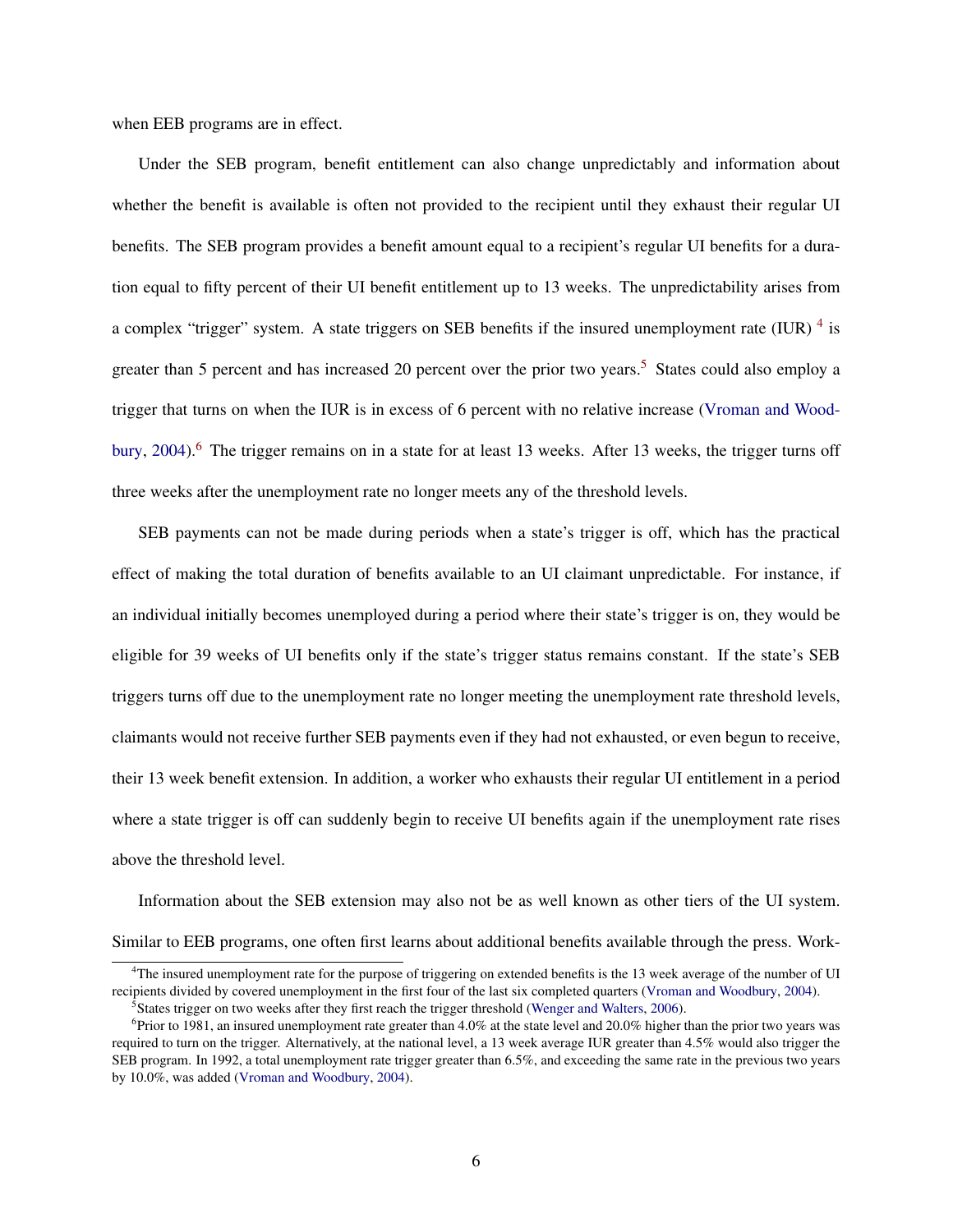force agencies of states that triggered on benefits in 2009 anecdotally reported that their press releases when they triggered on SEB benefits receive a good deal of coverage from the local media. EEB programs, in contrast, typically receive much greater coverage and often at the national level. For instance, the debate in Congress and on the presidential campaign trail regarding the EEB program that passed on June 30, 2008 was given fairly broad coverage at the national level for at least six months before it was signed into law.

Beyond media attention, individuals do not receive information about their specific eligibility for SEB extensions until they exhaust their regular UI benefits. As noted by several state workforce agencies, individuals are notified that they are eligible for an extension only as they near exhaustion of their existing entitlement.<sup>[7](#page-6-0)</sup> In addition, at least one workforce agency noted a reluctance to specify eligibility for additional benefits prior to exhausting benefits under other UI programs since the state could trigger off benefits. Similarly, workforce agencies seem hesitant to provide information to individuals currently collecting benefits under the SEB program about the likelihood that the program would end before they could collect their full 13 week extension. As a result, individuals may not have full information about whether they may receive a benefit extension under the SEB program.

Another feature of the SEB program is that available benefits differ depending on the type of claim. Assuming a constant trigger status, an intra-state claim, which a claimant files when they live and work in the same state, always receives the full SEB extension whenever the claimant's state of residency has its trigger on. A claimant will file an inter-state claim, when their prior employer is not located in their current state of residence and they are no longer seeking work in the state where they had previously worked. The inter-state claimant only receives the full extension when both the employer's state and state of residency have their trigger on. When only their former employer's state has its trigger on, then the claimant collects just two weeks of benefits. When the claimant's state of residency's trigger is on, but not their former employer's state, no SEB benefits are available. Finally, individuals file a commuter claims when they had

<span id="page-6-0"></span> $<sup>7</sup>$  In 2009, several workforce agencies said that they notified individuals on their last benefit check, when filing their last claim</sup> and when claimants respond to reporting requirements over the phone. Similar methods, subject to the technology available at the time, were likely employed in prior years.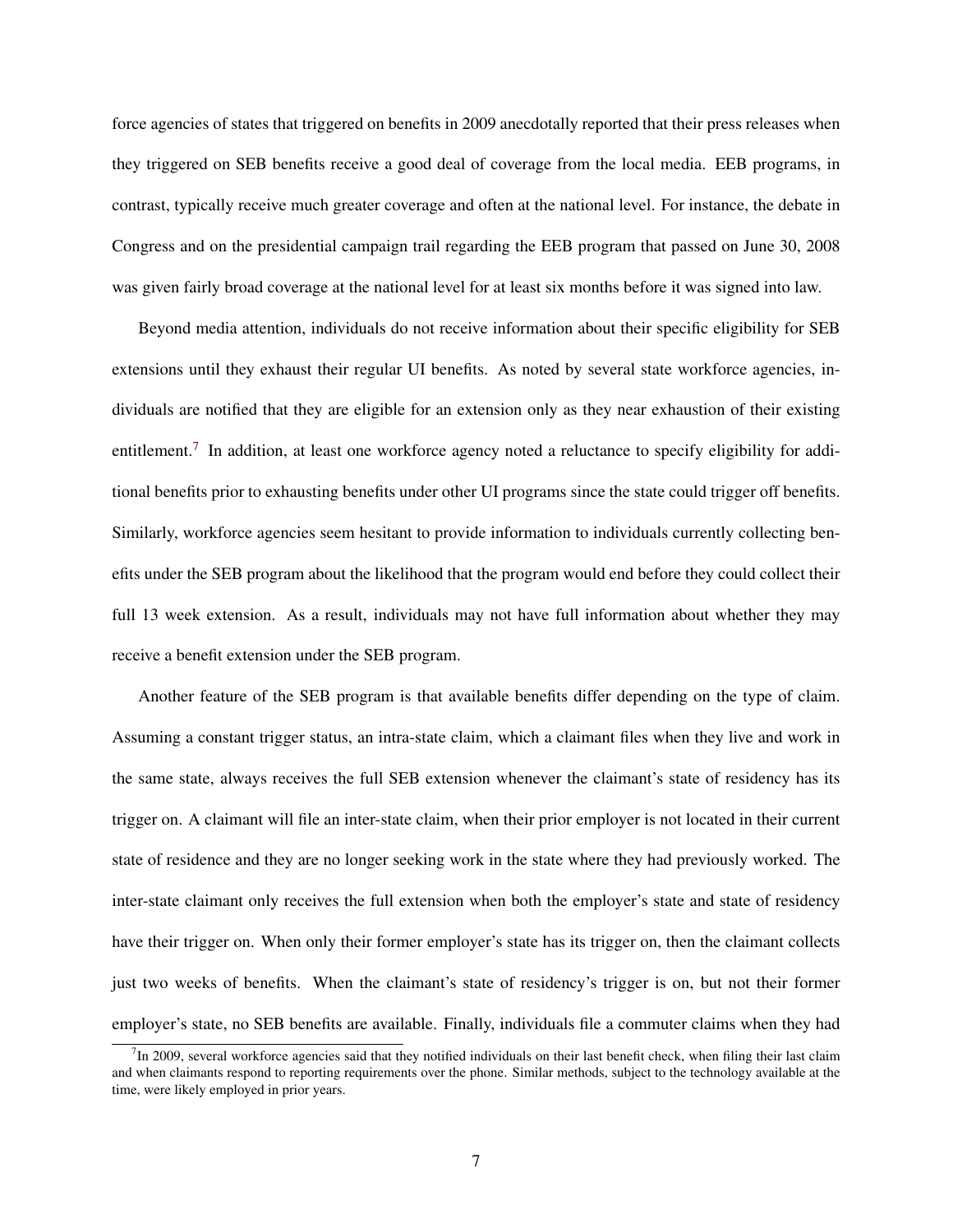commuted to work in an adjacent state and intend to search for work in that state. The SEB program treats commuters as if they were residents of the state they commuted to and benefit eligibility is entirely based on the trigger status of the former employer's state.

In many ways the procedures of inter-state and commuter claims is critical for the RD strategy. It makes it nearly impossible for an individual to move to collect additional SEB benefits, since this would require finding a job in a state with its trigger on, subsequently being laid off, and filing a claim while the trigger in that state is still on. Thus manipulating your geographic position to take advantage of SEB benefits is quite difficult.

The various claims do make it possible, however, for workers within states that have triggered on benefits to have different benefit entitlements under the SEB program based on the claims filed. While it is not possible to adjust county data for these types of claims, fortunately their numbers are quite small. [Vroman](#page-36-4) [\(2001\)](#page-36-4) reports that just four percent of claims filed within a state are inter-state claims. [Vroman](#page-36-4) [\(2001\)](#page-36-4) also examines commuter claims for New Hampshire, Massachusetts, and Rhode Island, states where almost all counties border another state, and where there is heavy commuting to the Boston metro area. From [Vroman'](#page-36-4)s [\(2001\)](#page-36-4) analysis, it appears that commuter claims are less than 6% of total state claims in these states. In addition, from [Vroman'](#page-36-4)s [\(2001\)](#page-36-4) discussions with workforce agency's he states that "In most states commuter claims were viewed as small and quantitatively unimportant in agency operations" (118). Given that the overwhelming number of claims, even along state borders, are intra-state claims and that commuter claims are "quantitatively unimportant," average benefit entitlement in counties within states that have triggered on is likely very close to thirteen weeks higher than in counties within states that have not triggered on benefits, even very close to state borders.

## 2.2 Theoretical Framework

It has long been understood that the parameters of the UI system influence job search behavior. [Mortensen](#page-35-1) [\(1977\)](#page-35-1) theorizes that there are two opposing mechanisms that influence search. The first is UI's disincen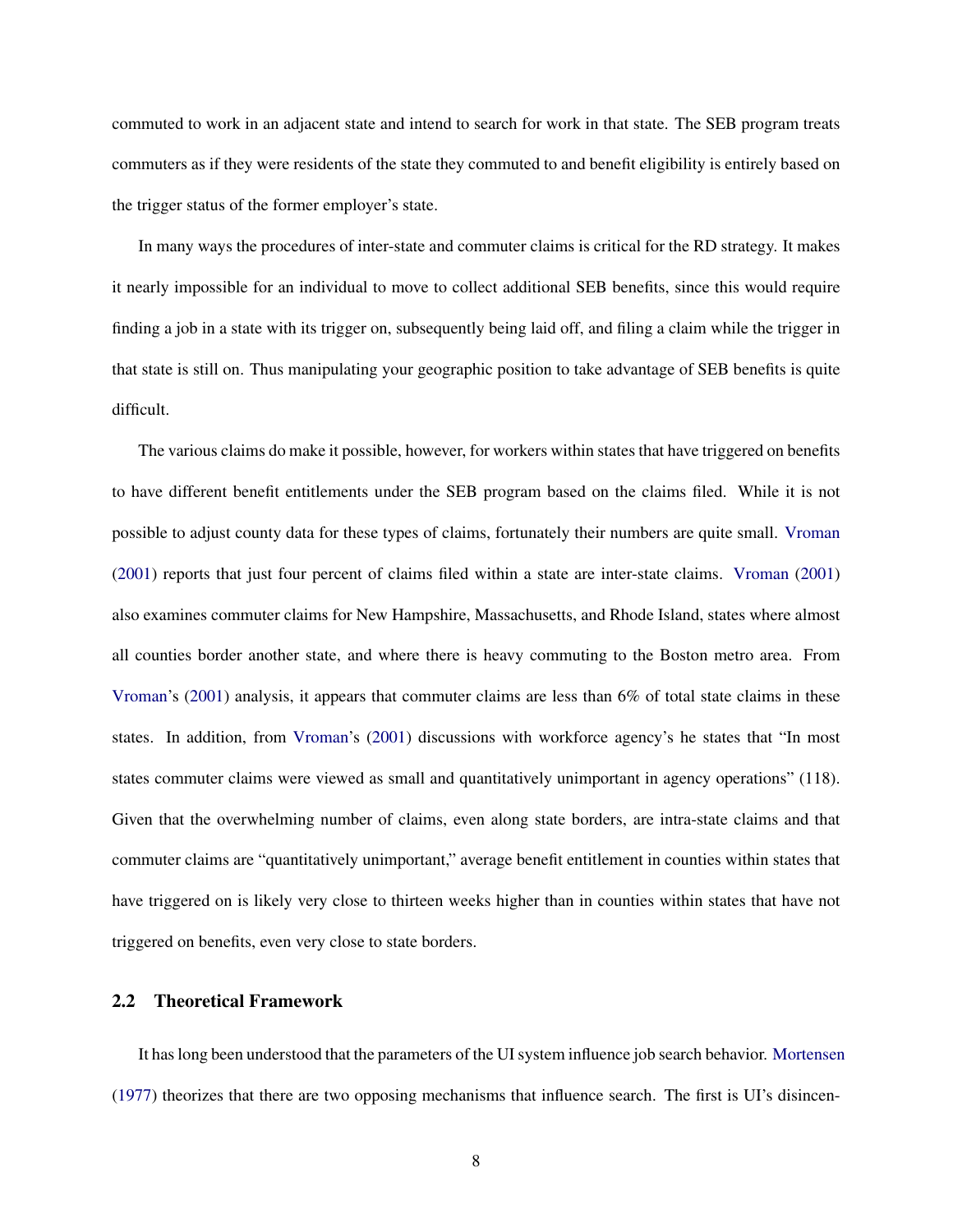tive effects on search behavior. Providing more generous UI compensation, in terms of a longer benefit duration, or benefit amount, increases the value of being unemployed and decreases the gain from moving to employment. This decreases job search intensity and increases the selectivity of positions the unemployed will accept. The result is a lower escape rate from unemployment, longer unemployment spells and a higher overall unemployment rate. The second mechanism [Atkinson and Micklewright](#page-34-4) [\(1991\)](#page-34-4) refer to as the "entitlement effect". Being entitled to unemployment insurance increases the value of employment, since there is a positive probability of being laid off and benefiting from the UI . [Mortensen](#page-35-1) [\(1977\)](#page-35-1) finds that this causes the unemployed near the end of their spell to increase search effort and decrease selectivity when UI generosity increases, resulting in a higher escape rate. These two opposing mechanisms make the effect of increasing the generosity of UI theoretically ambiguous. [Katz and Meyer](#page-35-4) [\(1990\)](#page-35-4), note however that, "[s]ince the entitlement effect is likely to be small relative to the standard search subsidy effect, the average duration of unemployment is likely to rise with increases in both the level and potential duration of benefits" (50). Several modelers, such as [Hopenhayn and Nicolini](#page-34-5) [\(1997\)](#page-34-5), have chosen to exclude the entitlement effect from their analysis.

To understand the implication of an uncertain benefit duration, consider the following simple hybrid of [Mortensen'](#page-35-1)s [\(1977\)](#page-35-1) and [Hopenhayn and Nicolini'](#page-34-5)s [\(1997\)](#page-34-5) models. Suppose utility is intertemporaly separable and workers consume their entire income each period. Also, assume that workers enter the world unemployed and, as in [Hopenhayn and Nicolini](#page-34-5) [\(1997\)](#page-34-5), all positions are permanent.<sup>[8](#page-8-0)</sup> As a consequence of holding a job in perpetuity, adjustments to the UI system are immaterial to the value of employment, so there is no entitlement effect. The value of a position with an infinite tenure is given by  $W = \frac{hu(w)}{r}$  $\frac{w}{r}$ , where  $hu(w)$  is the utility flow for a small period of time, h, and r is the subjective time preference.

The unemployed choose their search intensity, s, and their minimum acceptable wage offer, known as the reservation wage,  $w*$ . Greater search effort increases the arrival rate of job offers, given by  $s\alpha h$ . The utility flow for the unemployed is  $h(u(c) - \gamma(s))$ , where c is consumption and  $\gamma(s)$  is a strictly convex

<span id="page-8-0"></span> ${}^{8}$ The unemployed in this case can be interpreted as new entrants into the labor force.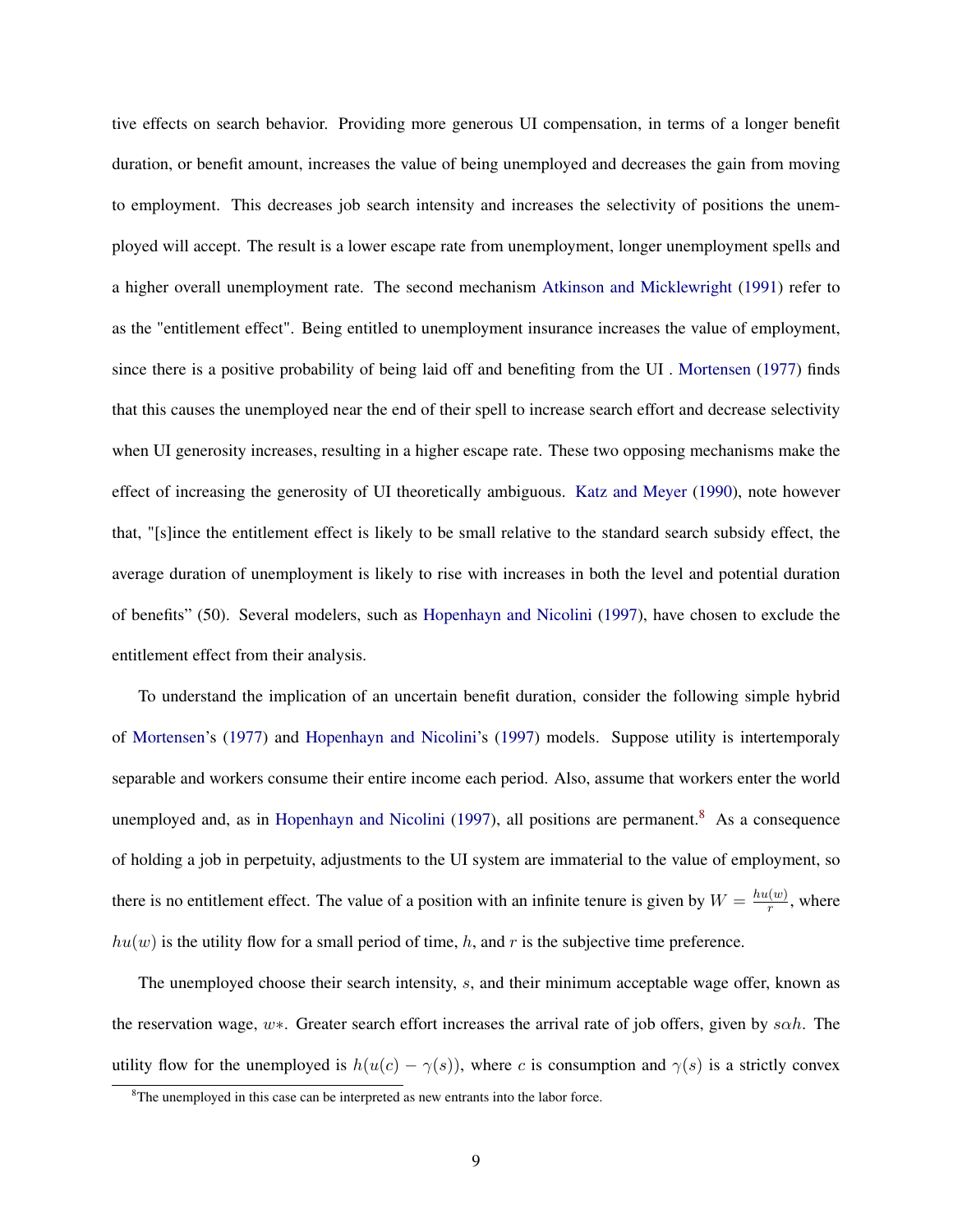function capturing the disutility of search.<sup>[9](#page-9-0)</sup> Job offers are drawn from a fixed distribution,  $F(x)$ , with support 0 and  $\bar{w}$ , and workers accept all job offers greater than  $w*$ . The escape rate from unemployment is  $h s\alpha(1 - F(w*))$ .

Two parameters describe the benefit system,  $(1)$  the benefit amount, b, and  $(2)$  the maximum duration of benefits,  $T$ . For an individual with a spell length,  $t$ , the benefit system provides consumption as follows:

$$
c = b \text{ if } t \leq T
$$
  

$$
c = 0 \text{ if } t > T
$$

Once the spell length is greater than the maximum potential, duration benefits are exhausted and consumption falls to zero. The government may also increase or decrease T by  $\tau$ , based on labor market conditions summarized by  $\theta$ . The unemployed formulate the probability that such a change will occur using the function  $p(\theta)$ . [Rogers](#page-36-5) [\(1998\)](#page-36-5) provides empirical evidence that individuals do recognize, at least imperfectly, that their benefit entitlement may increase or decrease during the course of their unemployment spell, and adjust their search behavior accordingly.

The present value of discounted utility of the unemployed is as follows:

<span id="page-9-1"></span>
$$
U(t,T) = \frac{1}{1+rh} \max_{s \in [0,1], w \in [0,)} h(u(c) - \gamma(s))
$$
  
+  $hs \alpha \int_{w*}^{\bar{w}} \left[ \frac{w}{r} - ((1 - p(\theta))U(t + h, T) + p(\theta)U(t + h, T + \tau)) \right] dF(w)$   
+  $(1 - p(\theta))U(t + h, T) + p(\theta)U(t + h, T + \tau)$  (1)

In [\(1\)](#page-9-1) workers choose their search intensity and reservation wage in order to maximize their discounted utility. If the worker draws a wage that is above their reservation value, they gain the discounted difference between earning the wage in perpetuity and the expected future value of unemployment.

The reservation wage and search intensity is chosen according to:

<span id="page-9-0"></span> $\int u(c)$  conforms to standard utility assumptions, with  $u(0) = 0$ .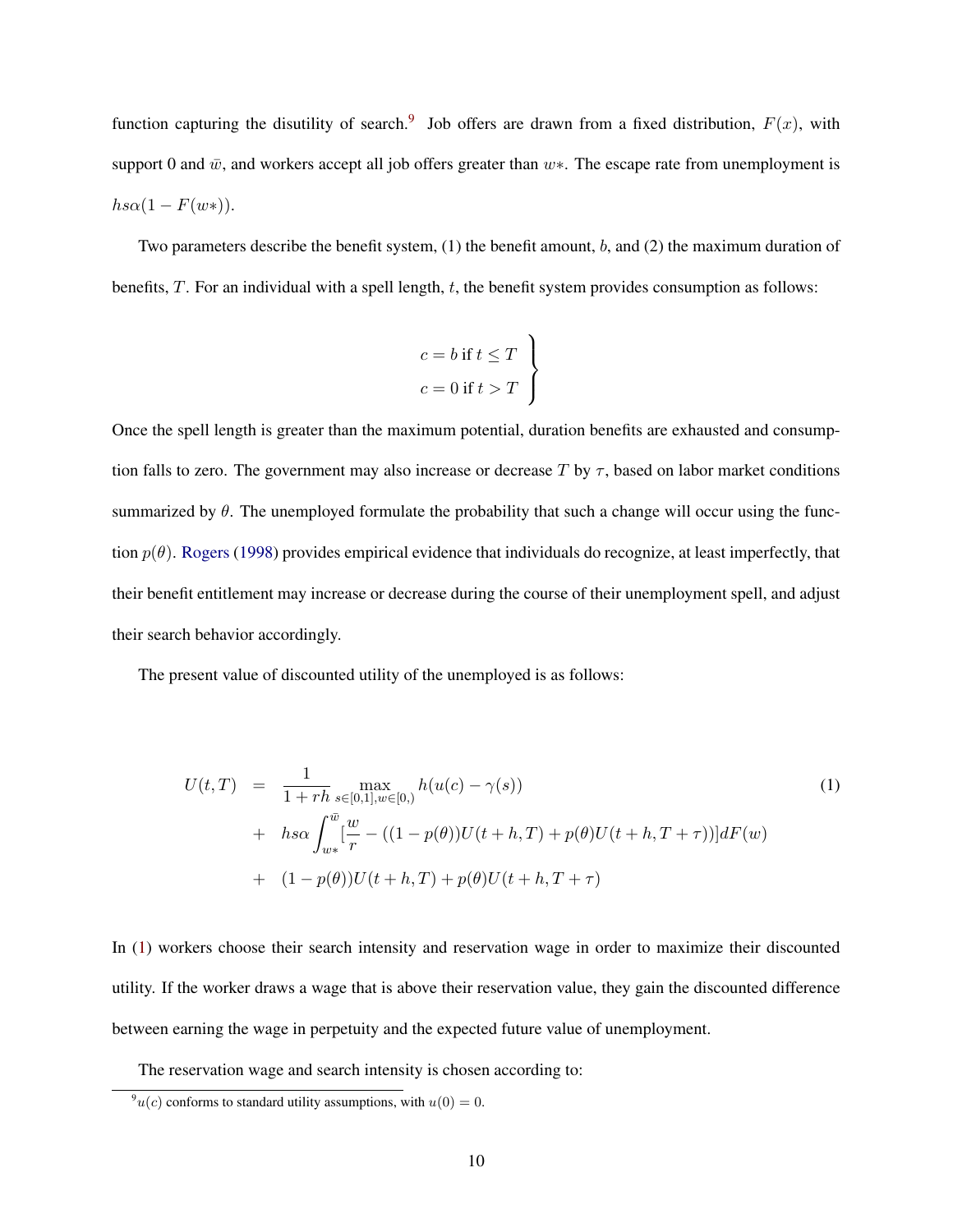$$
\frac{w*}{r} = U(t+h,T) + p(\theta)(U(t+h,T+\tau) - U(t+h,T))
$$
\n(2)

<span id="page-10-0"></span>
$$
\gamma(s)' = \alpha h \int_{w*}^{\bar{w}} \left[ \frac{w}{r} - U(t+h, T) - p(\theta)(U(t+h, T+\tau) - U(t+h, T)) \right] dF(w) \tag{3}
$$

Equations [\(2\)](#page-10-0) and [\(3\)](#page-10-0) state that the search intensity and the reservation wage are chosen such that the value of employment is equal to the expected value of unemployment and that the marginal costs of search balance the marginal gain from increasing the arrival rate of job offers.

Both equations reduce, to first order conditions similar to that of [Mortensen](#page-35-1) [\(1977\)](#page-35-1), when  $p(\theta) = 0$ . In this case [Mortensen](#page-35-1) [\(1977\)](#page-35-1) shows that, since the value of unemployment falls as one gets closer to exhausting their benefits, the escape rate increases (an increase in search intensity and a decrease in selectivity) with  $t$  if  $t < T$ . After exhausting benefits, the escape rate remains constant. In addition, [Mortensen'](#page-35-1)s [\(1977\)](#page-35-1) model also indicates that  $U(t, T)$  is increasing in T. As a result, given there is no entitlement effect, the escape rate is decreasing in T. The escape rate for two benefit durations  $T_1 > T_0$  are plotted in Figure [1.](#page-11-0)

Figure [1](#page-11-0) also plots the escape rate when there is a possibility that the benefit entitlement may change. Suppose that current UI duration is  $T_1$ , but there is a possibility that it may fall to  $T_0$ . In this case,  $p(\theta) > 0$ and  $\tau < 0$ . As a result  $(U(t + h, T + \tau) - U(t + h, T)) < 0$  and the reservation wage will be lower than the  $p(\theta) = 0$  and  $T = T_1$  case. In addition, the gain from moving to employment is greater than when  $T_1$ is permanent and search intensity will be higher. Figure [1](#page-11-0) plots the escape rate for the scenario where it is possible for  $T_1$  to be reduced to  $T_0$ , but such a reduction never occurs. In this case the escape rate is higher than when T is certain to be  $T_1$ . This simple adaption of [Mortensen](#page-35-1) [\(1977\)](#page-35-1) indicates that some uncertainty in extending benefits may mitigate its effects relative to a permanent increase in UI duration.

## 2.3 Prior Estimates of the Effects of Benefit Duration

It is important to put the estimates in this paper in context of the literature on the effects of UI on unemployment duration, as well as the limited literature on its effects on local unemployment rates. Several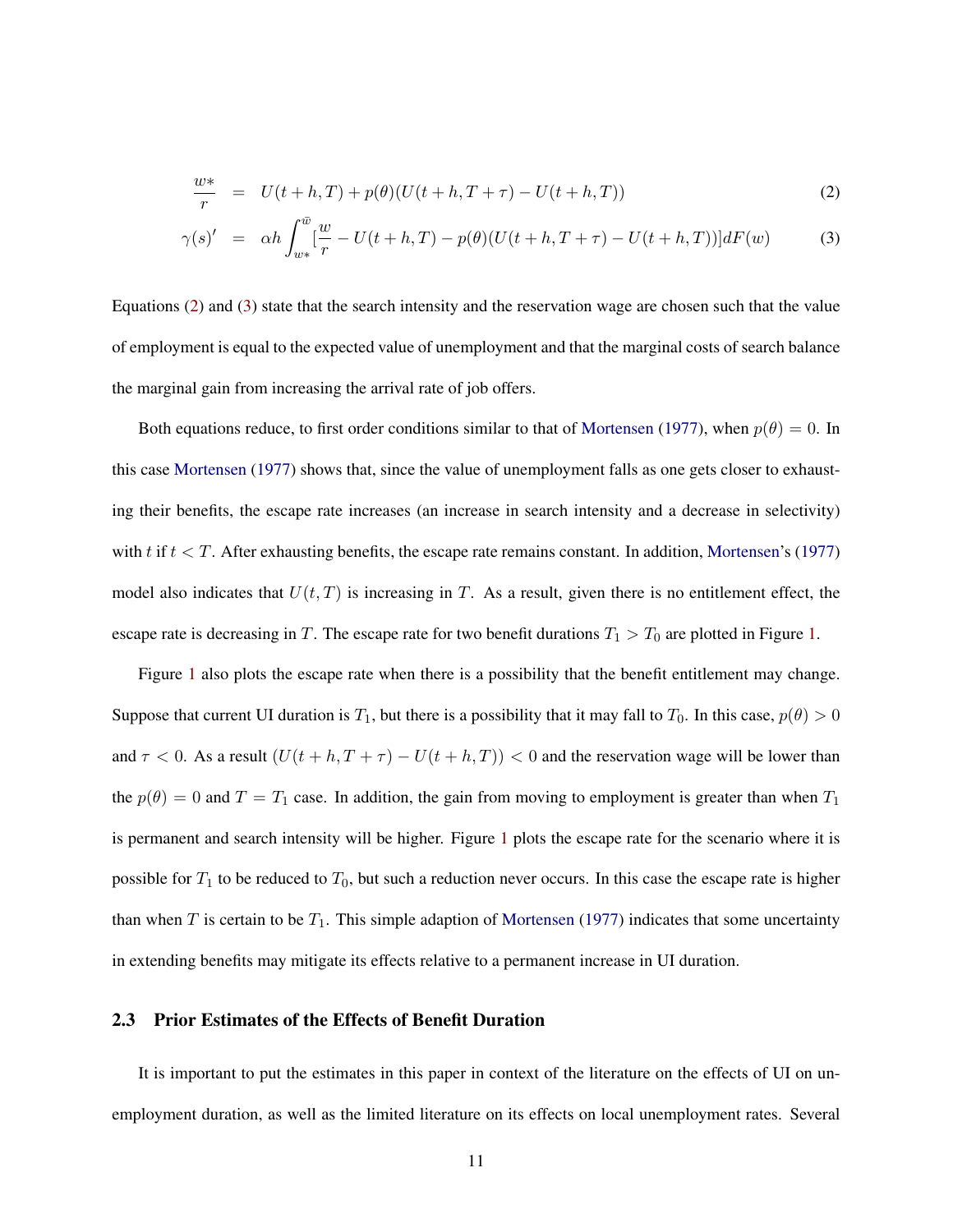<span id="page-11-0"></span>Figure 1: Escape rates for permanent durations of  $T_0$ ,  $T_1$ , and a positive probability of benefit duration falling from  $T_1$  to  $T_0$ 



Note:  $T_0$  and  $T_1$  indicate escape rates with a certain benefit duration where  $T_0 < T_1$ .  $p(\theta)T_0 + (1 - p(\theta))T_1$  indicates the escape rates where current duration is  $T_1$  throughout the spell, but a positive probability exists of benefit duration decreasing to  $T_0$ .

papers examine the disincentive effects of temporary benefit extensions, but largely use econometric techniques that do not address the link between the policy and labor market conditions. For instance, [Moffitt](#page-35-2) [and Nicholson](#page-35-2) [\(1982\)](#page-35-2) and [Moffitt](#page-35-3) [\(1985\)](#page-35-3) examine the effect of maximum duration on the length of unemployment spells with a sample that includes individuals eligible for a EEB program and SEB program benefits. They find that an additional one week of benefits leads to an increase of 0.10 and 0.15 weeks of unemployment. [Katz and Meyer](#page-35-4) [\(1990\)](#page-35-4) find a slightly larger effect of 0.16 to 0.20 weeks of unemployment for every additional week of benefits. Outside the U.S., [Ham and Rea](#page-34-6) [\(1987\)](#page-34-6) estimate a hazard model to analyze the effect of Canada's UI system during the late 1970s, which determines benefit duration by the amount of time the claimant works and the economic region's unemployment rate. The authors estimate that an increase in benefit duration of one week increases the length of unemployment by 0.33 weeks. The magnitude of these estimates may be influenced by the endogeneity between benefit duration and current labor market conditions.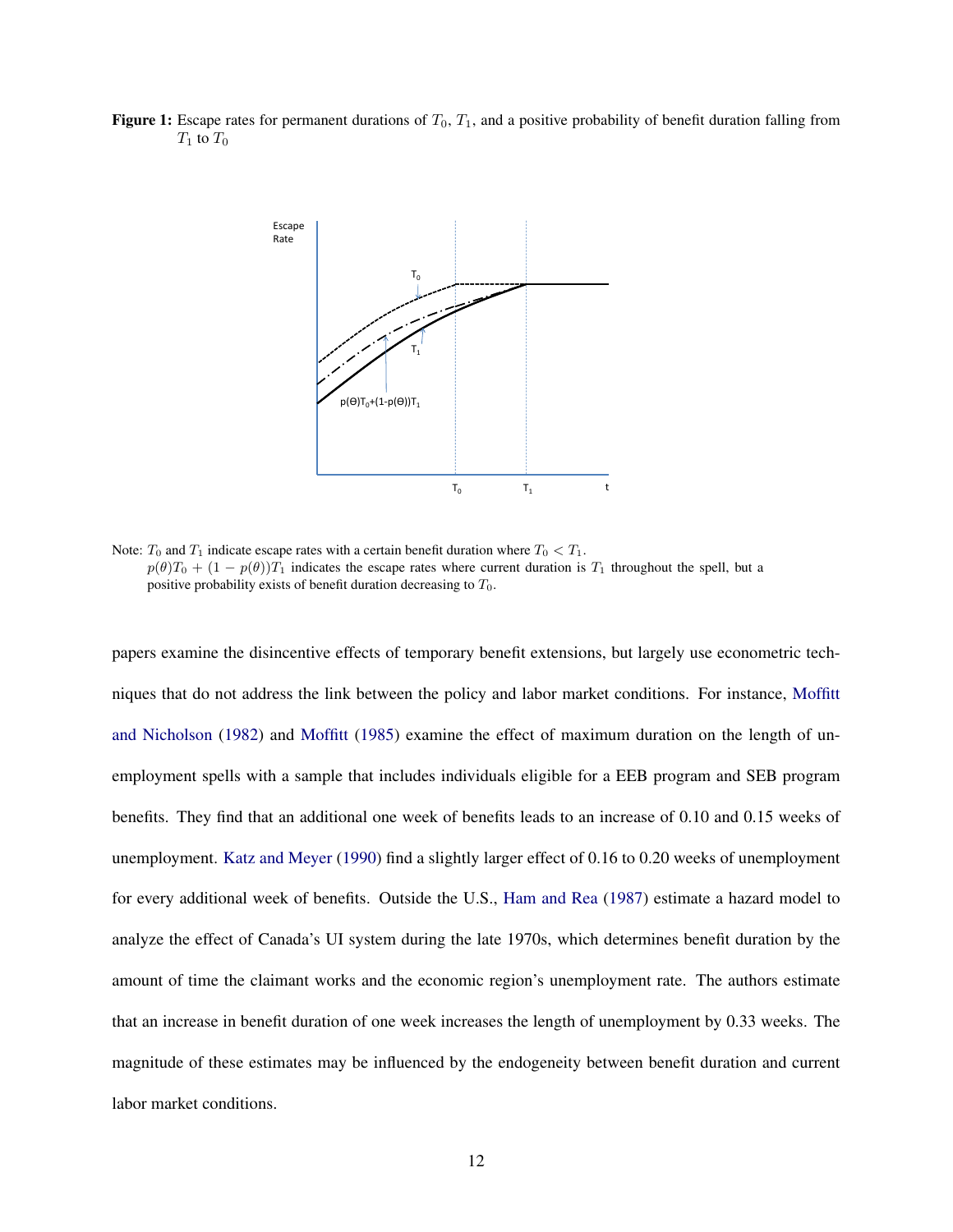Several papers address the endogeneity problem with a quasi-experimental approach. [Hunt](#page-34-7) [\(1995\)](#page-34-7) examines a change in UI policy based on age in Germany and finds similar effects to [Moffitt](#page-35-3) [\(1985\)](#page-35-3). [Lalive](#page-35-5) [et al.](#page-35-5) [\(2006\)](#page-35-5) and [Lalive](#page-35-6) [\(2007\)](#page-35-6) study changes in the Austrian UI system. In [Lalive et al.](#page-35-5) [\(2006\)](#page-35-5), the authors examine a 1989 policy where one group experience a change in the level and length of their UI benefits, another group only a change in the level, another only a change in the length and still another group that did not have a benefit change. This allows for a difference-in-differences approach that yields an estimate of 0.05-0.10 weeks of additional unemployment per week of benefits. [Lalive](#page-35-6) [\(2007\)](#page-35-6) studies the effect of a large increase in potential duration for those above a certain age and that reside within a given region. The author uses a Sharp RD approach, similar to that of this paper, and finds that each additional week of benefits adds 0.32 weeks of additional unemployment for women and 0.09 for men. In the U.S., [Card and Levine](#page-34-1) [\(2000\)](#page-34-1) analyze a 1996 extension to benefits in New Jersey that arose from a legislative compromise rather than worsening labor market conditions. The authors find that for an individual who starts their spell with the extension in place would be unemployed one additional week as a result of the 13 week extension. Using Slovenian data, [van Ours and Vodopivec](#page-36-6) [\(2004\)](#page-36-6) show that a large decrease in UI entitlement significantly decreases UI duration by 0.86 weeks for one week of lower UI benefits. [Caliendo et al.](#page-34-2) [\(2009\)](#page-34-2) also apply a RD approach to German data exploiting a non-linear change in UI benefits at age 45 and find that greater benefits significantly decreases the job finding rate. These quasi-experimental designs attempt to account for the endogeneity between greater benefits and worsening labor market conditions. However, these studies deal with more permanent or predictable changes in UI and may not generalize to the U.S. SEB program.

Evidence of the effect of social programs on local unemployment rates is far more limited. [Wunnava](#page-37-1) [and Mehdi](#page-37-1) [\(1994\)](#page-37-1) study state unemployment rates and the average duration of unemployment. The authors find that a 10 percent increase in the UI replacement rate increases the insured unemployment rate by 2.4 percent. Both [Partridge and Rickman](#page-36-7) [\(1995\)](#page-36-7) and [Hyclak](#page-34-8) [\(1996\)](#page-34-8) report a positive effect of unemployment insurance generosity on local unemployment, although in most of [Partridge and Rickman'](#page-36-7)s [\(1995\)](#page-36-7) specifications the effect is insignificant. In [Vedder and Gallaway](#page-36-8) [\(1996\)](#page-36-8), the authors find that the percentage of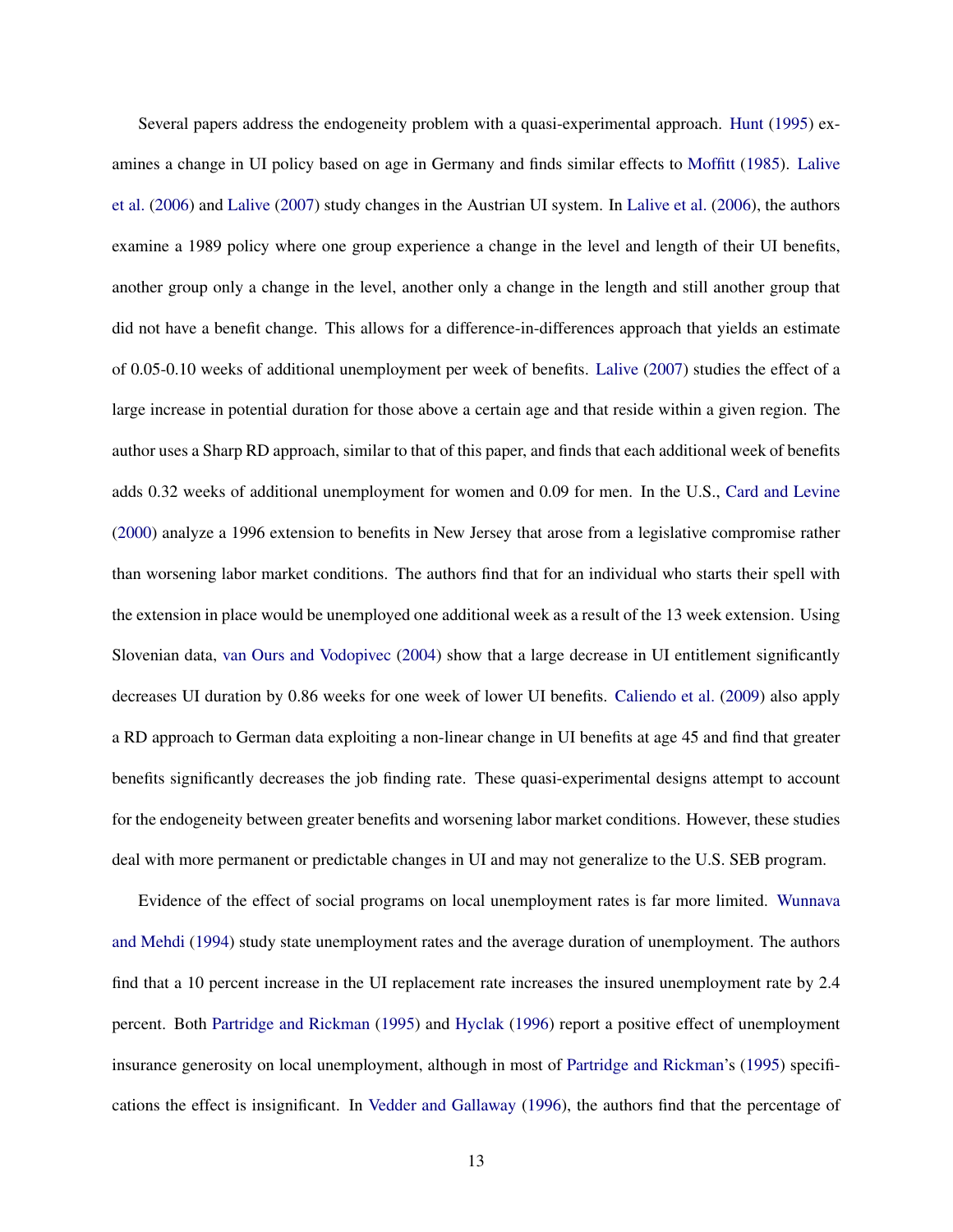the population collecting welfare payments has a strong effect on the permanent amount of state unemployment. [Moomaw](#page-35-7) [\(1998\)](#page-35-7) shows that the size of unemployment insurance benefits has a strong positive effect on county unemployment rates. This paper makes an important contribution to the research by adding to the limited literature on the effect of unemployment benefit duration on county-level unemployment rates.

# <span id="page-13-0"></span>3 Empirical Approach

## <span id="page-13-3"></span>3.1 Identification

<span id="page-13-1"></span>To understand why standard standard econometric techniques are unable to identify the causal effects of the SEB program consider the following regression:

$$
u_{ij} = \alpha x_{ij} + \tau d_{ij} + \beta T_j + \epsilon_{ij}
$$
\n<sup>(4)</sup>

In equation [\(4\)](#page-13-1), the unemployment rate in county i, within state j, is a function of a vector of demographic and economic characteristics,  $x_{ij}$ , its geographic location, summarized by  $d_{ij}$ , the SEB trigger status of state j,  $T_j$ , and unobservable characteristics  $\epsilon_{ij}$ . The treatment,  $T_j$ , is given by the following rule:

<span id="page-13-2"></span>
$$
T_j = 1 \text{ if } \sum_i w_{ij} u_{ij} > \gamma_j \text{ for } j = 1, ..., 50
$$
  
\n
$$
T_j = 0 \text{ otherwise}
$$
\n(5)

Treatment is determined by comparing a weighted average (with weights  $w_{ij}$ ) of the unemployment rate for counties within a state to a threshold level for the state,  $\gamma_j$ , which is determined by the trigger mechanism the prior section discusses. Equations [\(4\)](#page-13-1) and [\(5\)](#page-13-2) reveal the difficulty in identifying the casual effect based on  $\beta$ . Changes in the residual  $\epsilon_{ij}$  influence the unemployment rate, which in turn influences the probability of treatment. As a result, OLS estimates of  $\beta$  will be biased.

This paper exploits the SEB programs non-linear process of increasing the average benefit entitlement in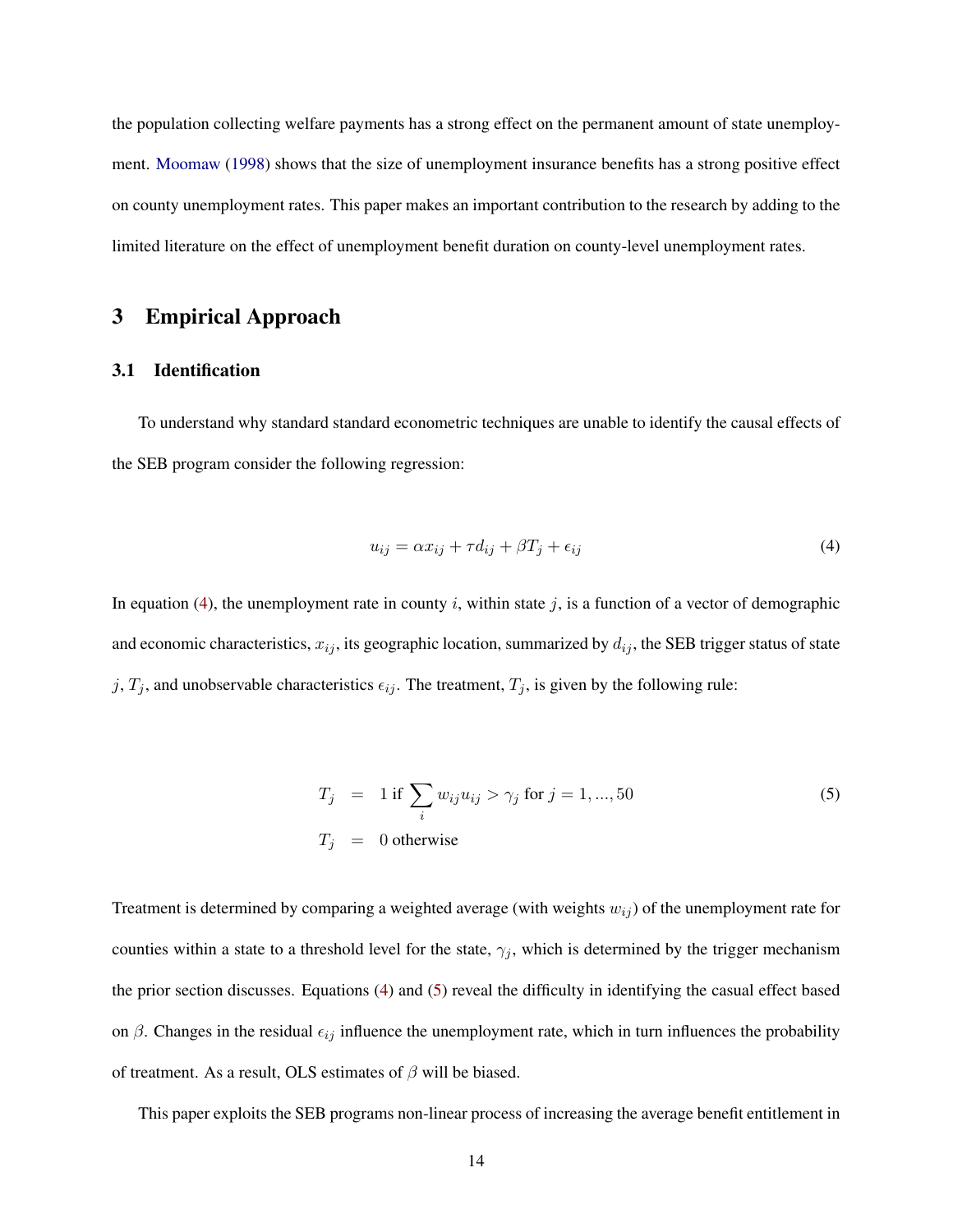#### Figure 2: [

<span id="page-14-0"></span>Hypothesized Unemployment Rates as a Function of Distance



Note: The policy border is at  $d = 0$ .

certain counties. This change occurs at the border separating states with and without access to SEB benefits, which this paper refers to as the "policy border", a term borrowed from [Holmes](#page-34-3) [\(1998\)](#page-34-3). Figure [3.1](#page-14-0) shows how this sharp jump in the assignment rule identifies the effect of the program. Consider counties arranged along a linear space depending on their distance to the policy border, d, where the policy border is at  $d = 0$ . Counties with access to SEB benefit extensions are on the positive portion of this linear space and those without access to extension are on the negative portion.

First, consider a counter-factual world where for the same period, UI benefits duration on both sides of the policy border are the standard 26 weeks. As Figure [3.1](#page-14-0) indicates the unemployment rate  $(u)$ , with no other non-linear changes at the policy border, would be a smooth function of distance, where the unemployment rates are identical immediately on either side of the policy border. The function may slope upwards since states that are arranged along the positive side of the policy border have unemployment levels above the trigger thresholds (although we are assuming the counter-factual that this does not result in a change in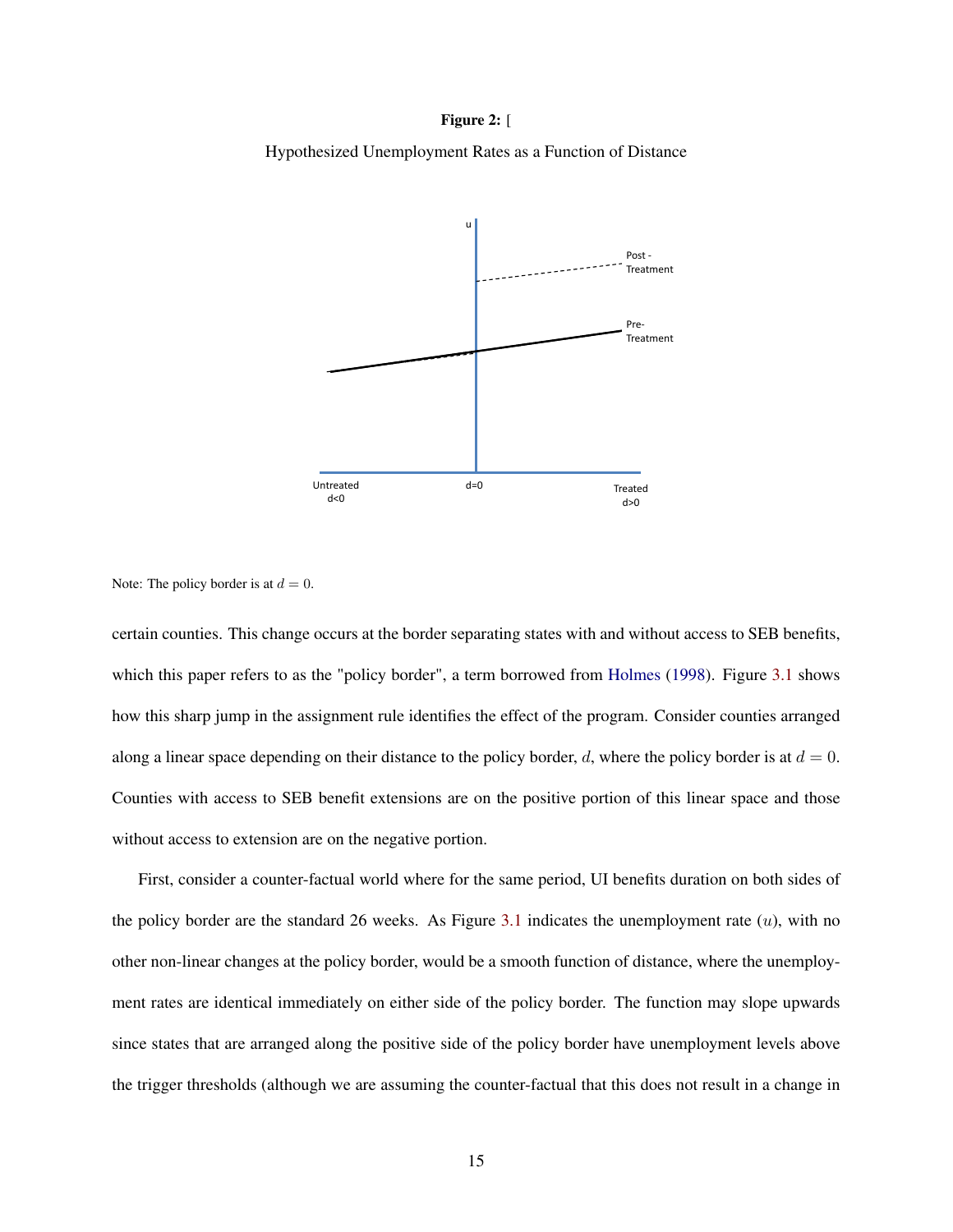unemployment benefits). As distance increases, on average, you move to an area with poorer labor market conditions. With the SEB program in effect, and the positive side of the border having access to 13 weeks of additional benefits, theory suggests that unemployment escape rates will decrease and the unemployment rate will increase, as Figure [3.1](#page-14-0) indicates. The abrupt change at the policy border identifies the treatment effect of the SEB program.

Identification by use of an exogenous decision rule, with a clear cut-off point, is known as a Sharp Regression Discontinuity (RD) design. The approach, pioneered by [Campbell](#page-34-9) [\(1969\)](#page-34-9) and [Thistlethwaite and](#page-36-9) [Campbell](#page-36-9) [\(1960\)](#page-36-9) has been applied in numerous contexts, including the impact of financial aid on college acceptance [\(van der Klaauw,](#page-36-10) [2002\)](#page-36-10), incumbents' ability to win elections [\(Lee,](#page-35-8) [2001\)](#page-35-8), and the effect of a large increase in UI entitlement in Austria [\(Lalive,](#page-35-6) [2007\)](#page-35-6), among many others. The approach in this paper estimates the discontinuity in the outcome variable, u, at the policy border,  $d = 0$ , where treatment, T, follows the rule that  $T = 1$  if  $d > 0$ . In the literature, d is known as the forcing variable and  $d = 0$  the cut-off point. The causal effect of the SEB program can be identified by the following:

$$
\lim_{d \downarrow c} E[u_i|d_i = d] - \lim_{d \uparrow c} E[u_i|d_i = d] \tag{6}
$$

<span id="page-15-0"></span>As [Lee](#page-35-8) [\(2001\)](#page-35-8) and [Lemieux and Lee](#page-35-9) [\(2009\)](#page-35-9) discuss, the essential assumption allowing for identification in a RD design is that observations can be considered randomized around the cutoff point. The following must hold for a valid RD design:

$$
E[\epsilon_i| - \delta < d < c] = E[\epsilon_i|c < d < \delta] \tag{7}
$$

As [Lemieux and Lee](#page-35-9) [\(2009\)](#page-35-9) point out, a biased estimate of the causal effect will result if observations can manipulate their geographic position with respect to the policy border. While counties certainly cannot manipulate their location, individuals may move across the policy border, creating a selection bias. As the previous section discusses. This is highly unlikely because it involves establishing work history in a new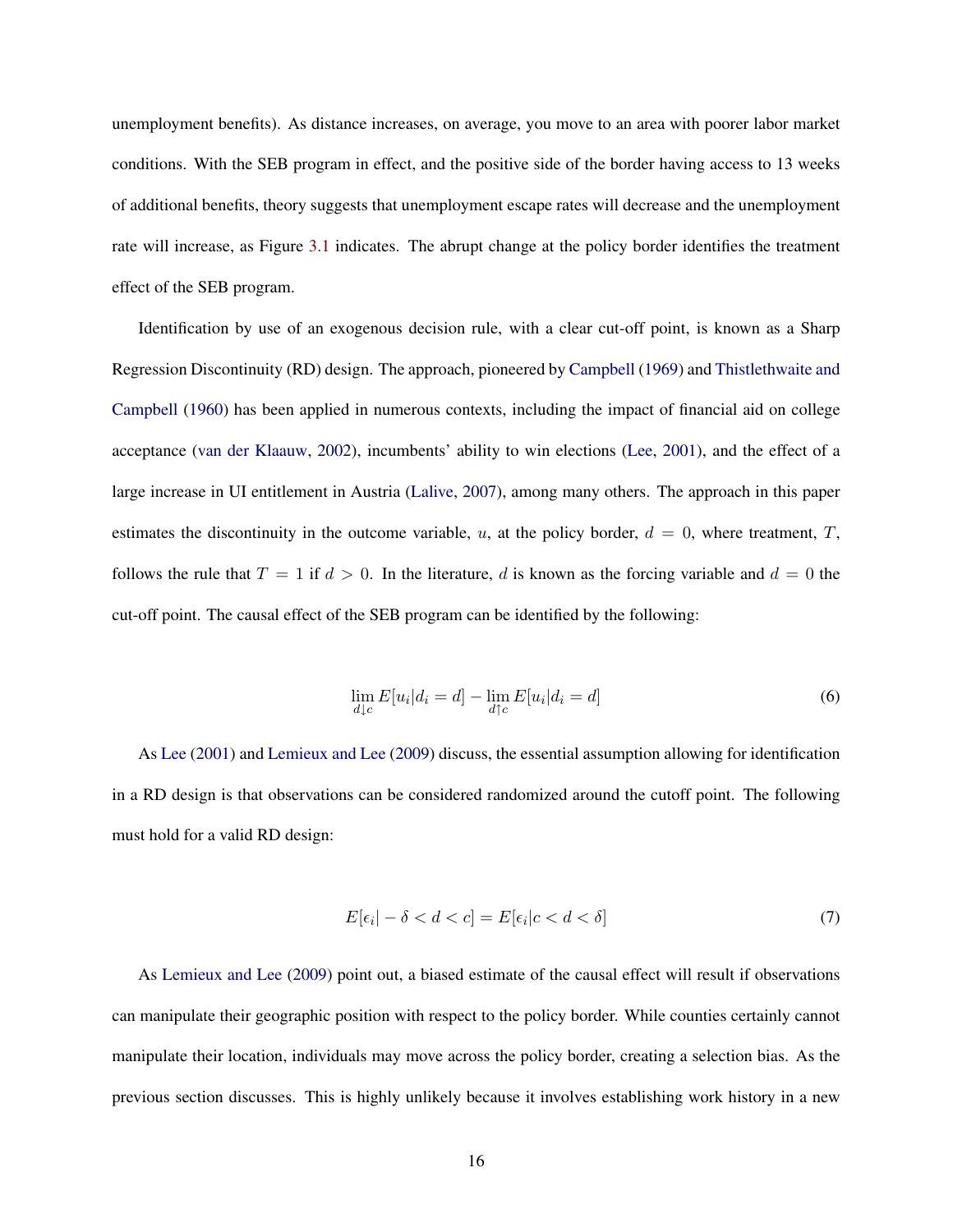state. Still to ensure the identification strategy is valid, Section [5](#page-23-0) provides a series of diagnostics which support evaluating the SEB program using a RD design.

<span id="page-16-0"></span>An additional concern is that other policy differences may create a discontinuity in unemployment rates at the policy border. The RD design requires:

$$
E[u_0|d_i = d] \text{ and } E[u_1|d_i = d] \text{ are continuous in } d \text{ at } c
$$
 (8)

where  $u_1$  is the unemployment rate under treatment and  $u_0$  is the rate under the control (no SEB benefits). Equation [\(8\)](#page-16-0) states that if we were to observe  $u_1$  or  $u_0$  for all observations, they should be continuous functions of distance.

The uncertainty and randomness of when SEB benefits are available make it unlikely that there are other changes in policy that occur simultaneously to SEB benefits triggering on, but there may be existing differences in state policy that lead to a discontinuity absent variations in benefit duration. For instance, there are large differences in regular UI benefits or tax structures across states. Individuals with high incidences of unemployment may sort themselves geographically based on their preferences for generous UI benefits and high income taxes to support more larger social programs. This may result in a discontinuity in county unemployment rates at the policy border that is unrelated to the SEB program. To ensure that [\(8\)](#page-16-0) holds, this paper examines a period prior to the SEB program triggering on in any state. This validates the interpretation of the discontinuity as the casual effect of the SEB program by ensuring that when extensions are not available, there is no discontinuity.

#### 3.2 Estimation

This paper estimates the effect of the program on county unemployment rates using both a graphical and econometric approach. One of the strengths of the RD design is that the treatment effect can be seen graphically. To accomplish this, it is standard to divide the observations into separate bins. Each bin includes observations within a given continuous range of the forcing variable. Then bin averages of the outcome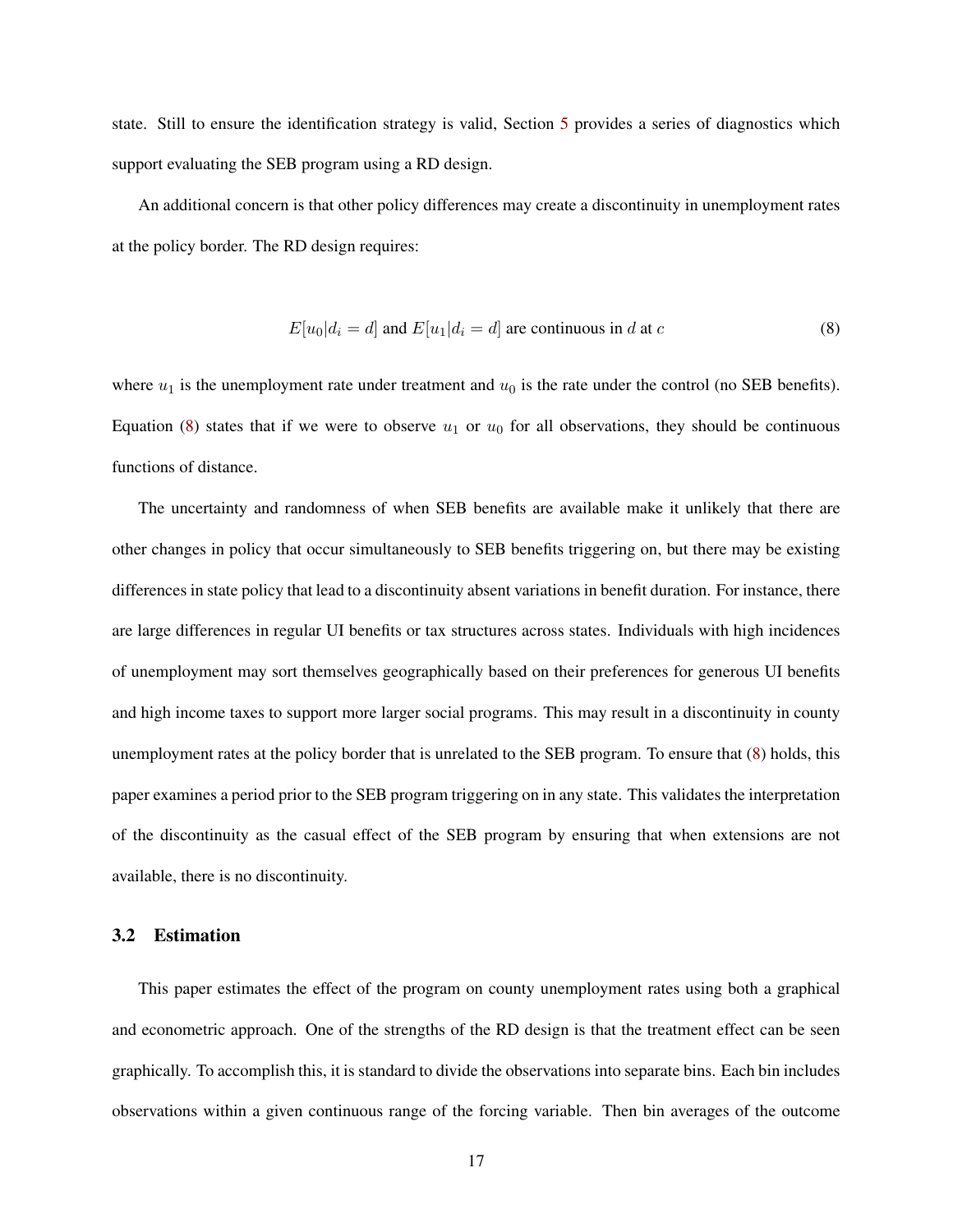variable are taken based upon:

$$
\bar{Y}_k = \frac{\sum_{i=1}^N Y_i \mathbb{1}[b_k < d_i \le b_{k+1}]}{\sum_{i=1}^N \mathbb{1}[b_k < d_i \le b_{k+1}]}\tag{9}
$$

where  $b_k$  are successive cutoff points for each bin.  $\bar{Y}_k$  is then graphed along with a fitted polynomial that takes into account the possible discontinuity at the policy border.

Implementing the graphical approach requires a choice of bin size, the number of the bins to include and the order of the fitted polynomial. I choose a bin size of 30 miles, which is approximately the average width of the counties within the sample used in this paper.<sup>[10](#page-17-0)</sup> I further validate this choice by employing a test [Lemieux and Lee](#page-35-9) [\(2009\)](#page-35-9) propose to ensure that the bin means are representative. If observations within a bin contain a trend the mean may not represent the bin's extremes, if it is too wide. The test involves running a regression of the outcome variable on dummy variables for each bin and each bin dummy interacted with  $d_i$ , along with the available covariates. If the bin is representative, then the interaction terms should not add explanatory power to the model, which is revealed through an F-test. I find that a 30 mile bin is representative of the data within each bin (F-statistic of 0.75).<sup>[11](#page-17-1)</sup> In addition, in the estimations I include all seven bins on each side of the policy border, which covers the entire sample on the treated side of the border and a symmetric number of bins on the untreated side. I choose the fitted polynomial order by determining the polynomial with the minimum Akaike Information Criterion (AIC), as suggested by [Lemieux and Lee](#page-35-9)  $(2009).^{12}$  $(2009).^{12}$  $(2009).^{12}$  $(2009).^{12}$ 

An econometric approach to estimating the treatment effect uses the following parametric regression:

<span id="page-17-0"></span> $^{10}$ I determine the average "width" of a county by taking the square root of the average area, which is 23 miles. I round up to 30 miles to ensure that all counties adjacent to the policy border are included in the first bin.

<span id="page-17-1"></span> $11$ This test is conducted with five bins on either side of the border. There are only nine treated observations with a distance greater than 150 miles making estimates for these bins highly imprecise.

<span id="page-17-2"></span><sup>&</sup>lt;sup>12</sup>The AIC is given by  $AIC = N \ln(\hat{\sigma}^2) + 2p$  where N is the sample size,  $\sigma$  is the mean squared error and p is the number of parameters. The AIC reflects the trade off between a more precise model and a more parsimonious one.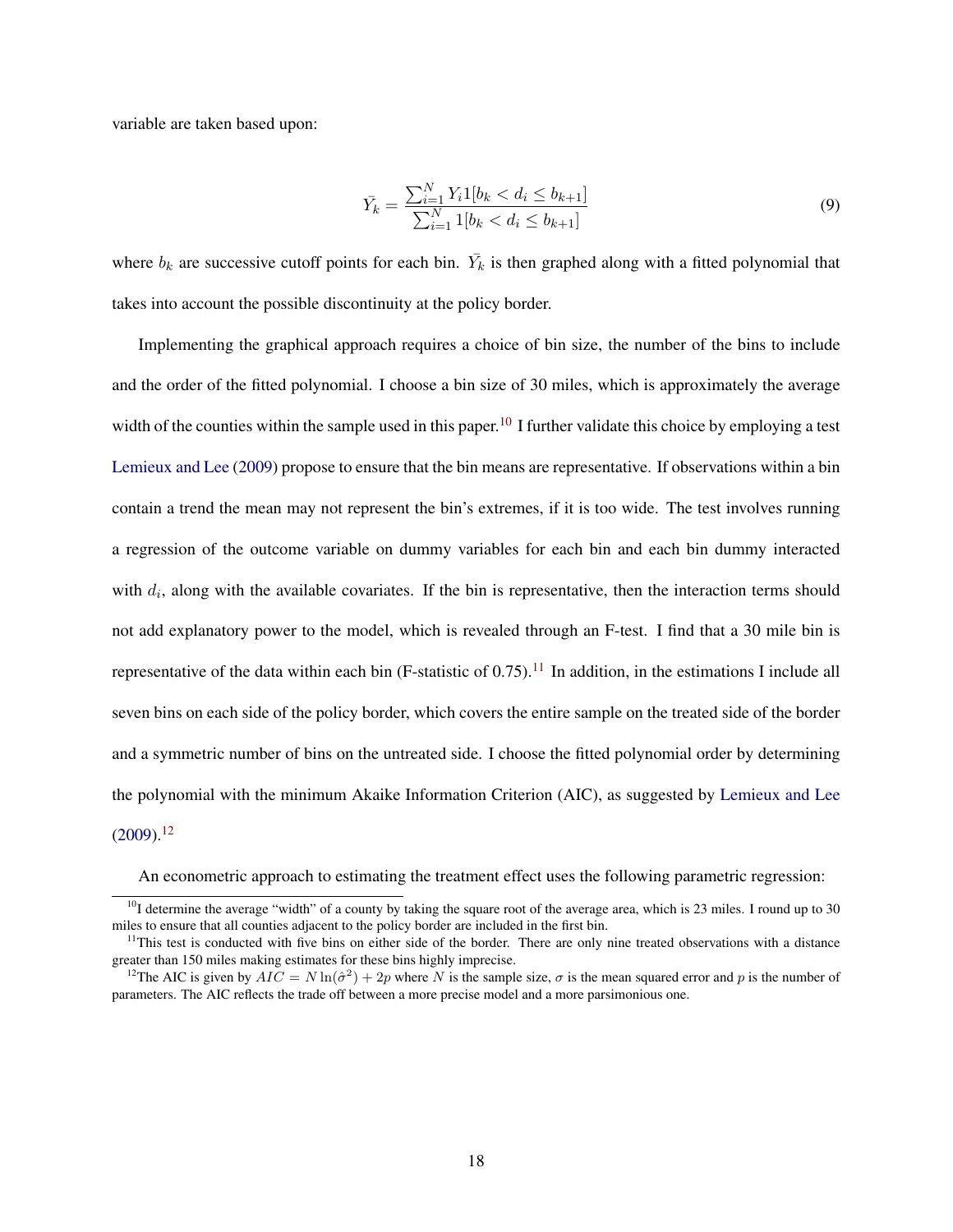<span id="page-18-0"></span>
$$
\min_{\alpha,\beta,\tau,\delta} \sum_{i=1}^{N} 1[-h \le d_i \le h](Y_i - \alpha_0 - \alpha_1 T_i -\n\sum_{p=1}^{\infty} [\beta_0^p d_i^p + \beta_1^p d_i^p T_i] - \delta' X_i)^2 K_h(|d_i|)
$$
\n(10)

In [\(10\)](#page-18-0),  $\alpha$ ,  $\beta^p$ , and  $\delta$  represent vectors of parameters (i.e.  $\alpha = \left[ \right]$  $\alpha_0 \alpha_1$  ) to be estimated, the bandwidth, h, defines a set of observations to be included in the analysis that lie within h miles of the policy border, the treatment,  $T_i = 1[d_i > 0]$ , indicates that the observation is in a state with access to SEB benefits,  $X_i$  is a set of covariates and  $K_h(d_i)$  is weighting that is based on distance to the policy border. The parameter  $\alpha_1$ provides a parametric estimate of [\(6\)](#page-15-0).

Estimation of [\(10\)](#page-18-0) requires a choice of the bandwidth, the polynomial order, and a weighting method. Determining the most appropriate bandwidth involves balancing the benefits of having more information in the sample (a larger window around the discontinuity) against the costs of including observations that are farther away from the cut-off point and may be less relevant to the process causing the discontinuity. I deal with this by determining the bandwidth in a systematic way using the cross-validation procedure of [Ludwig and Miller](#page-35-10) [\(2007\)](#page-35-10). This procedure determines the bandwidth that is most accurate in predicting the outcomes for a set of observations close to the discontinuity (see Appendix [C](#page-39-0) for more detail about this procedure). This procedure selects a bandwidth of 70 miles.

As is standard in the literature, when restricting the sample I use local linear regression. As in [Lalive](#page-35-6) [\(2007\)](#page-35-6) I also estimate the treatment effect with the entire sample as well.<sup>[13](#page-18-1)</sup> In these cases I again use the AIC to select the preferred functional form. To ensure robustness, I vary the bandwidth and order of the fitted polynomial. The results section provides estimates unweighted and weighted by the county's distance to the policy border using an Epanechnikov kernel. $^{14}$  $^{14}$  $^{14}$ 

<span id="page-18-1"></span> $13$ I consider only symmetric samples where the sample is always restricted to the lesser of the maximum distance of a county in the treated or the untreated group.

<span id="page-18-2"></span><sup>&</sup>lt;sup>14</sup> Epanechnikov kernel is as follows  $K = .75(1 - (D_i/h)^2)$ .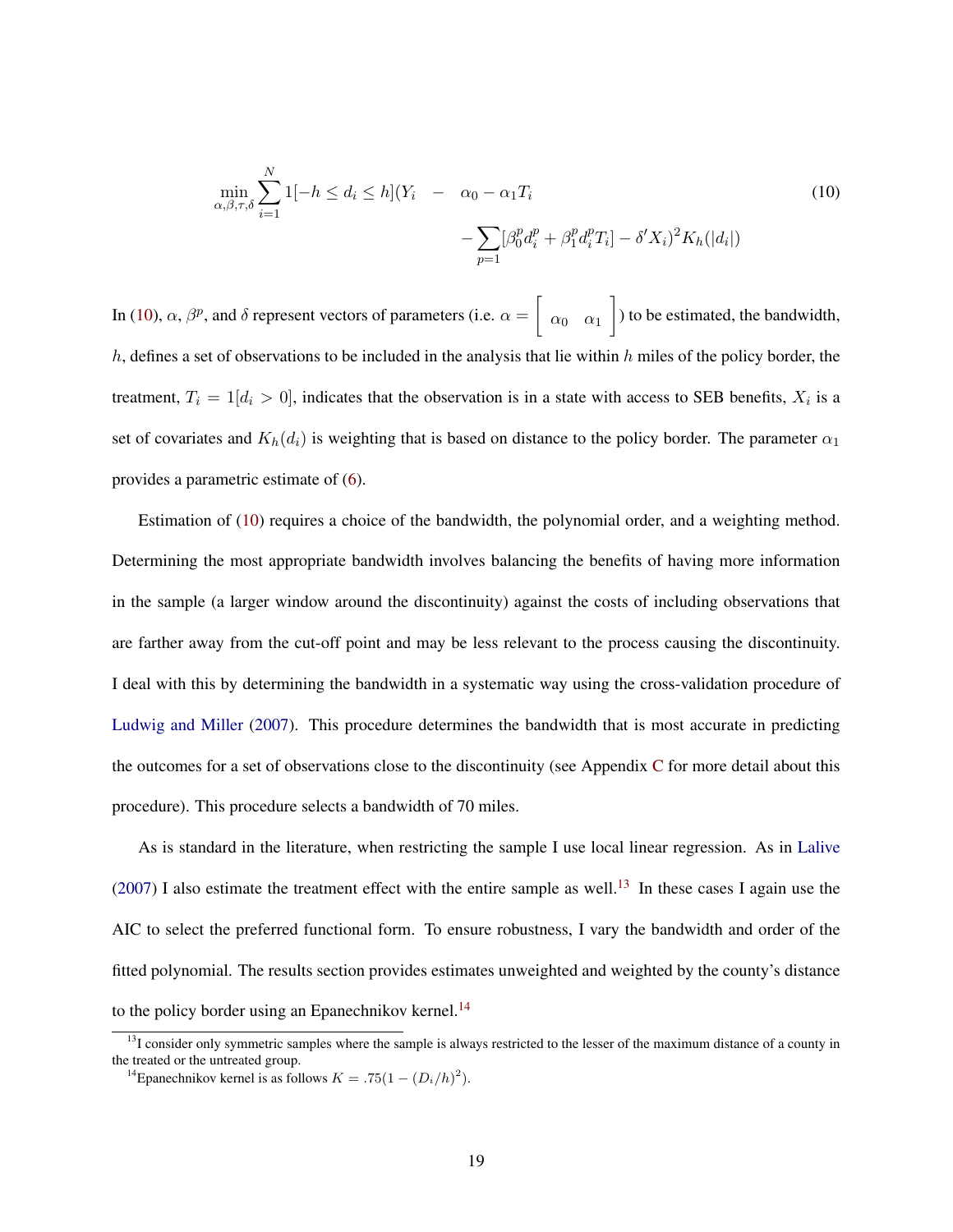While Section [6.1](#page-24-1) presents evidence that  $(8)$  holds and that, in the absence of the SEB program, there is no discontinuity at the policy border, to further ensure the results are not biased by an existing discontinuity in the data, I also estimate a specification similar to that of [Lalive](#page-35-6) [\(2007\)](#page-35-6), who combines the RD design with a difference-in-differences estimate using:

<span id="page-19-1"></span>
$$
\min_{\alpha,\beta,\tau,\delta} \sum_{i=1}^{N} 1[-h \le d_i \le h](Y_i - \alpha_0 - \alpha_1 T_i - \alpha_2 S_i - \alpha_3 S_i T_i -\n\sum_{p=1} [\beta_0^p d_i^p + \beta_1^p d_i^p T_i + \beta_2^p d_i^p S_i + \beta_3^p d_i^p T_i S_i] - \delta' X_i)^2 K_h(|d_i|)
$$
\n(11)

In [\(11\)](#page-19-1), the sample is expanded to include data for each county from January 1991, one month before any state triggers on SEB benefits.<sup>[15](#page-19-2)</sup> For January 1991,  $S_i$  is set to zero and is one for June 1991 when several states triggered on benefits.  $T_i$  is one if the observation is within a state that has a trigger on during June 1991 and zero otherwise. This allows for the treatment effect, which controls for any discontinuity that may occur during periods when the SEB program is not in effect, to be estimated as  $\alpha_3$ .

## <span id="page-19-0"></span>4 Data

This paper focuses on the recession of the early 1990s. During 1991, a total of eight states triggered on SEB benefits during a period prior to the Emergency Unemployment Compensation (EUC) Act of 1991 (an EEB program) taking effect. The eight states, seven excluding Alaska, on average triggered on benefits for slightly more than four months.<sup>[16](#page-19-3)</sup> The analysis focuses on June 1991, when all states had access to SEB benefits for at least two months, and well before the EUC program became effective. The first step in constructing the sample is determining the distance of each county to the policy border and their treatment status. This paper uses a simple measure, the straight line distance between the centroid of the county and

<span id="page-19-2"></span><sup>&</sup>lt;sup>15</sup>Two states, Rhode Island and Maine, triggered on benefits during February, Vermont and Michigan in March, and Massachusetts, Oregon, and West Virginia triggered on in April.

<span id="page-19-3"></span><sup>&</sup>lt;sup>16</sup>Rhode Island triggered on for nine months, Maine for eight, Vermont for five, and Massachusetts, Michigan, Oregon and West Virginia for four.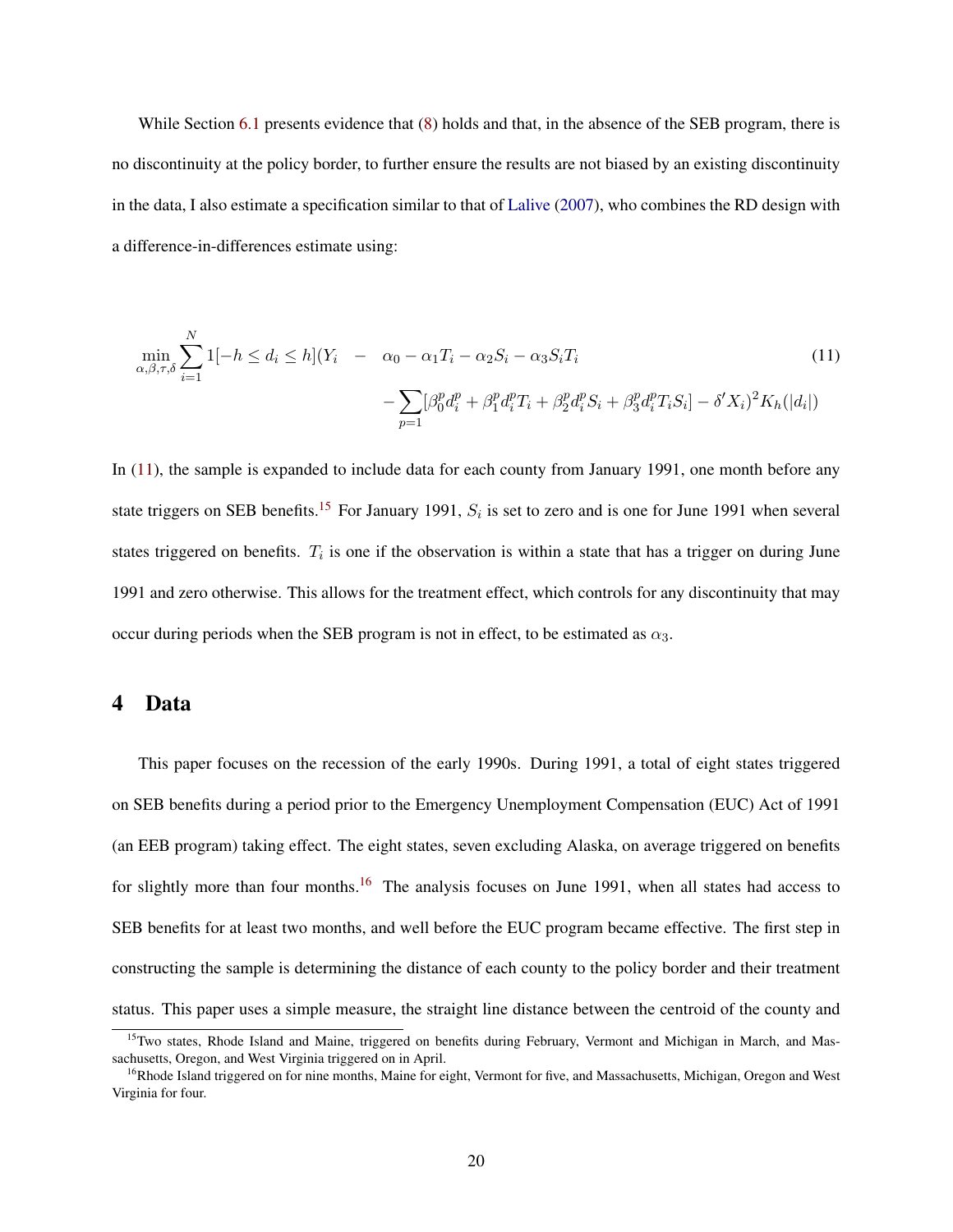

<span id="page-20-0"></span>

Notes: Positive distances indicates the county is in a state with an SEB trigger on and a negative distance indicates a county within a state that has triggered off.

the nearest state border with an opposing trigger status as the state the county is in. More detail can be found in Appendix [A.](#page-38-0) Distances within a state that has triggered on SEB benefits are denoted as a positive, and distances within a state that has not triggered on are negative, with zero indicating the policy border. Figure [3](#page-20-0) presents the counties that surround the policy border. The map indicates that the policy variation is dispersed between Oregon in the West, Michigan in the Mid-West, West Virginia in the Mid-Atlantic and several New England states.

Two issues result from the geographic nature of the data. The first is the variation in the size of the counties across the country. It is clear from Figure [3](#page-20-0) that the counties surrounding Oregon in the West are much larger than the more uniform counties of the east. This makes pooling the West and East difficult. As a result, I follow [Holmes](#page-34-3) [\(1998\)](#page-34-3) and focus on the eastern portion of the country by excluding Oregon and its surrounding counties. The second issue arises from the policy variation being dispersed across the country. As long as the policy border serves as an exogenous decision rule to assign benefits, and the assumptions laid out in the prior section hold, this is not an issue for identification. However, taking into account the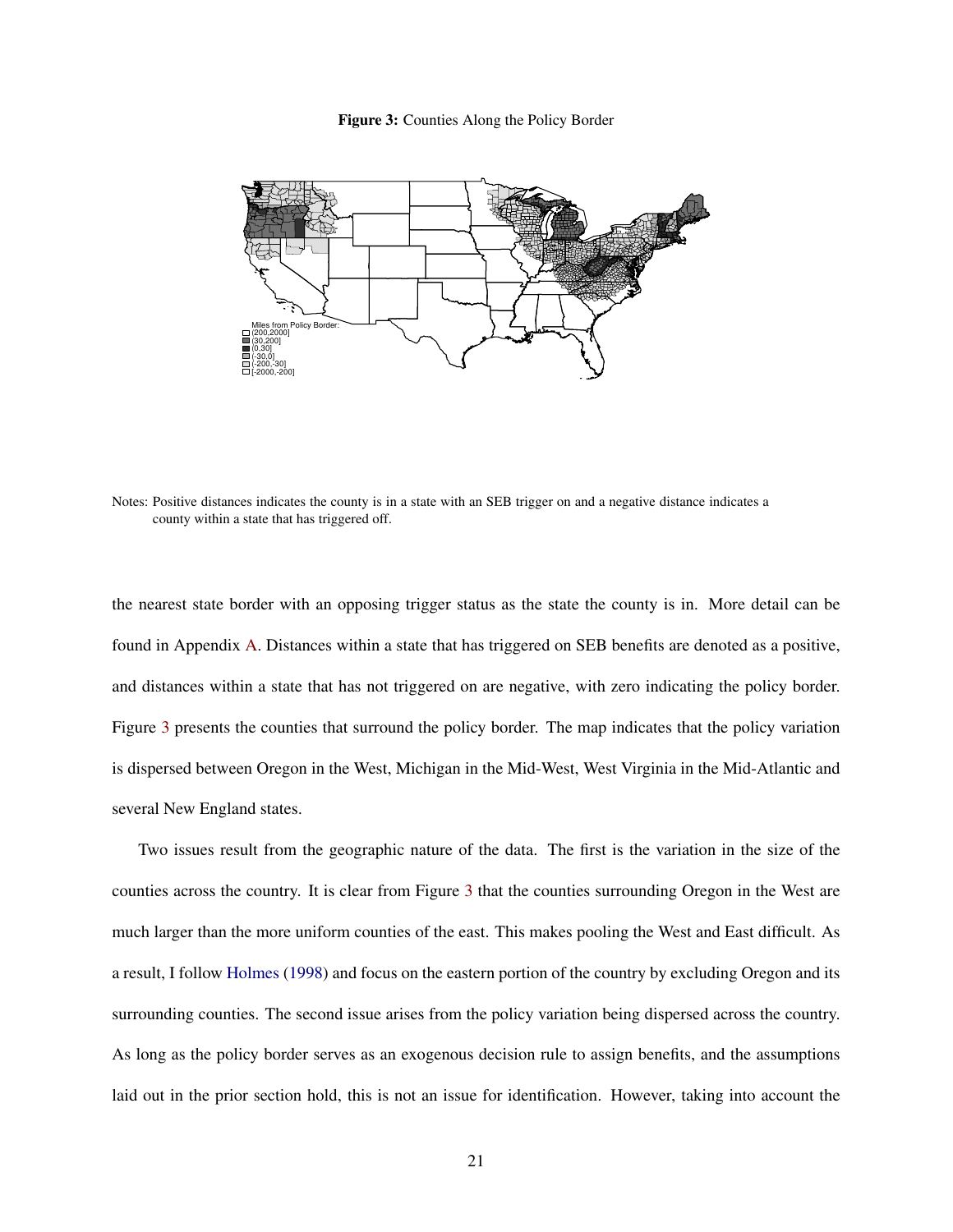geographic position of the counties may provide more efficient estimates, so I estimate specifications that include dummy variables for the Mid-West counties (counties within Michigan and counties that are closest to policy border with Michigan) and the Mid-Atlantic (counties within West Virginia and counties that are closest to the policy border with West Virginia). I also estimate a specification that includes dummy variables for MSAs with more than four counties.

The outcome variable in this paper is the log of the county unemployment rate from the Bureau of Labor Statistics' Local Area Unemployment Statistics (LAUS) database. Similar to the inclusion of regional dummy variables, the inclusion of other covariates can improve the efficiency of estimates, so most specifications include data from the Census' USA County Data Files. To represent the economy of the county, I include the percentage of employment in construction, manufacturing, and government, as well as the log difference between per-capita income over the prior decade. To describe the demographics of the population, I include the log of the 1991 population, the median age and the percentage of the population that is Black, Hispanic and foreign born. To measure the education of the workforce, I include the percentage of the workforce that has a high-school diploma and the percentage that has a college diploma. As an indication worker's mobility, I include the percentage of the workforce that works outside of the county, the average commute time, and the percentage of home ownership.

I also estimate a specification that includes state UI variables. Unfortunately, these variables are only available at the state level, but their inclusion is another helpful test to ensure that the results are not driven by state differences in the regular UI system. From the July 1991 Department of Labor's Significant Provisions of State Unemployment Insurance Laws, I include the number of weeks that individuals must wait before collecting UI, minimum and maximum benefit amounts, and minimum and maximum benefit durations. From the June 1991 Department of Labor Unemployment Insurance Chartbook, I include the proportion of wages replaced by UI benefits.

Table [1](#page-22-0) provides sample means for counties within a narrow band of 30 miles surrounding the policy border, and a broader band of 200 miles, separated into counties that are treated and untreated. Columns (3)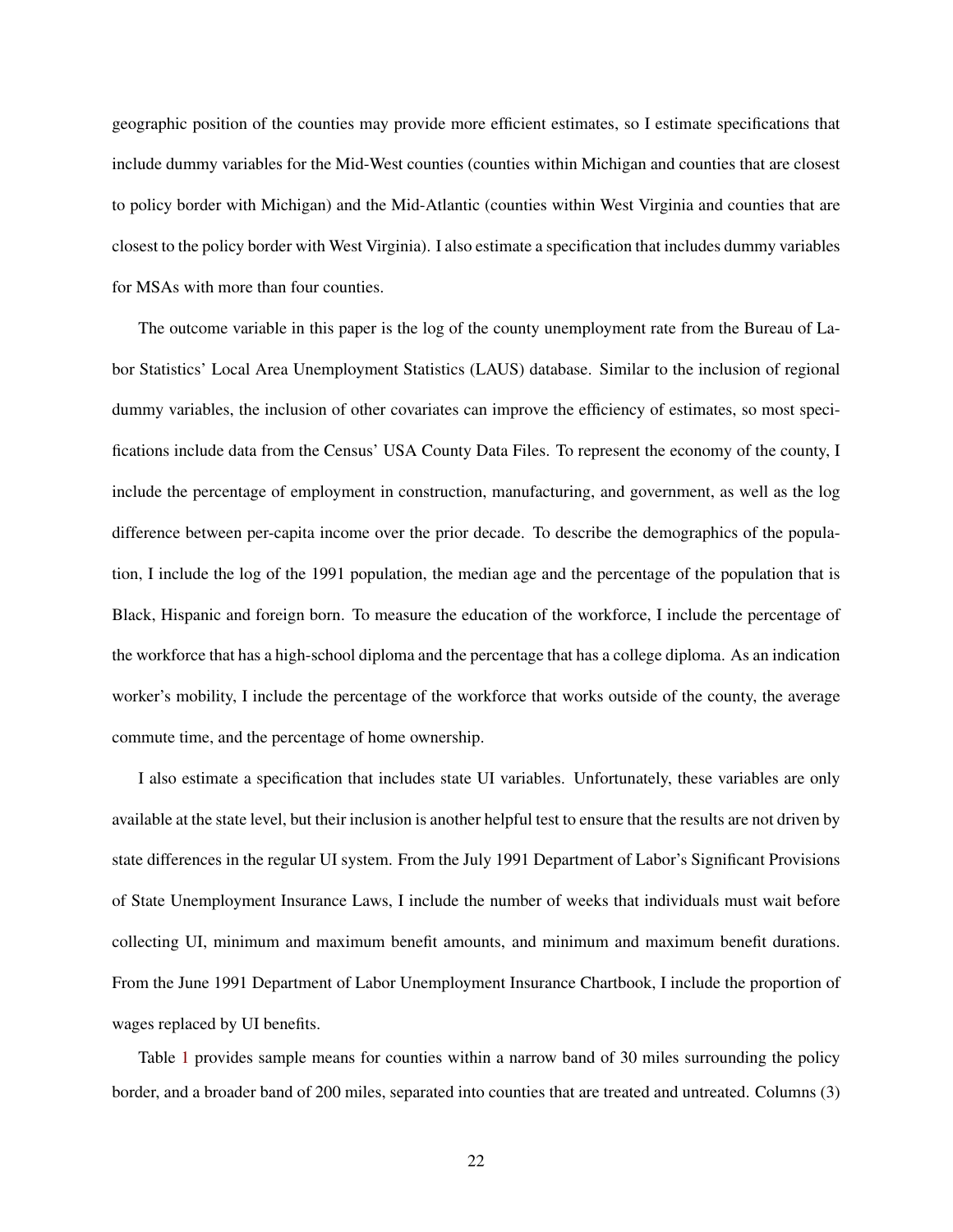|  |  | Table 1: Sample Descriptive Statistics |  |
|--|--|----------------------------------------|--|
|--|--|----------------------------------------|--|

<span id="page-22-0"></span>

|                                     | 30 Mile Bandwidth |       | 200 Mile Bandwidth |       |       |         |
|-------------------------------------|-------------------|-------|--------------------|-------|-------|---------|
|                                     | d>0               | d<0   | p-value            | d>0   | d<0   | p-value |
|                                     | (1)               | (2)   | (3)                | (4)   | (5)   | (6)     |
| Log of Unemployment                 | 2.24              | 2.07  | 0.00               | 2.26  | 1.93  | 0.00    |
| Demographics                        |                   |       |                    |       |       |         |
| Log of Population                   | 10.59             | 10.74 | 0.39               | 10.64 | 10.82 | 0.06    |
| Median Age                          | 34.96             | 34.31 | 0.16               | 34.72 | 34.19 | 0.02    |
| % Population Black                  | 1.91              | 2.79  | 0.07               | 2.33  | 8.01  | 0.00    |
| % Population Hispanic               | 1.06              | 0.98  | 0.72               | 1.19  | 1.43  | 0.28    |
| % Population Foreign                | 2.14              | 1.72  | 0.20               | 2.22  | 2.03  | 0.48    |
| % Population High School Graduates  | 70.27             | 70.12 | 0.91               | 72.42 | 69.75 | 0.00    |
| % Population Bachelors Degree       | 14.29             | 13.69 | 0.59               | 14.49 | 14.21 | 0.64    |
| Economy                             |                   |       |                    |       |       |         |
| Income Growth                       | 62.85             | 60.99 | 0.25               | 62.72 | 64.54 | 0.02    |
| % Employment in Construction Sector | 4.99              | 5.20  | 0.68               | 5.41  | 5.45  | 0.90    |
| % Employment in MFG Sector          | 26.10             | 26.44 | 0.89               | 24.21 | 29.67 | 0.00    |
| % Employment in Government Sector   | 33.78             | 27.69 | 0.06               | 32.68 | 30.70 | 0.46    |
| Labor Mobility                      |                   |       |                    |       |       |         |
| % Work Outside County               | 13.36             | 13.58 | 0.84               | 11.47 | 15.32 | 0.00    |
| % of Homes Owner Occupied           | 74.39             | 73.08 | 0.24               | 74.74 | 72.80 | 0.00    |
| Commute Time                        | 21.23             | 21.16 | 0.92               | 20.24 | 21.50 | 0.00    |

Notes: 30 mile bandwidth includes approximately one row of counties surrounding the policy border.

200 mile bandwidth is just sufficient to include every county that is within a state that has triggered on benefits.

 $d > 0$  corresponds to treated counties and  $d < 0$  to untreated counties.

P-values are tests for the equivalence between the treated and untreated means within each bandwidth.

and (6) indicate the p-values for the null hypothesis that means on either side of the border are equivalent. A simple differencing of the treated and untreated means for the log of the unemployment rate around the narrow band suggests a treatment effect of 17%. The wider band indicates an effect of 33%. The counties within the narrow band appear to be very similar. None of the covariates' means are significantly different at the five percent level, while for the broader band there are eight instances where the means are signficiantly different. It is also important to note that the percentage of individuals in the sample that commute out of the county to work (out of state statistics are not available) are a small minority, further evidence that commuter claims do not drive this paper's results.

The descriptive statistics alone provide some evidence that estimating the treatment effect based on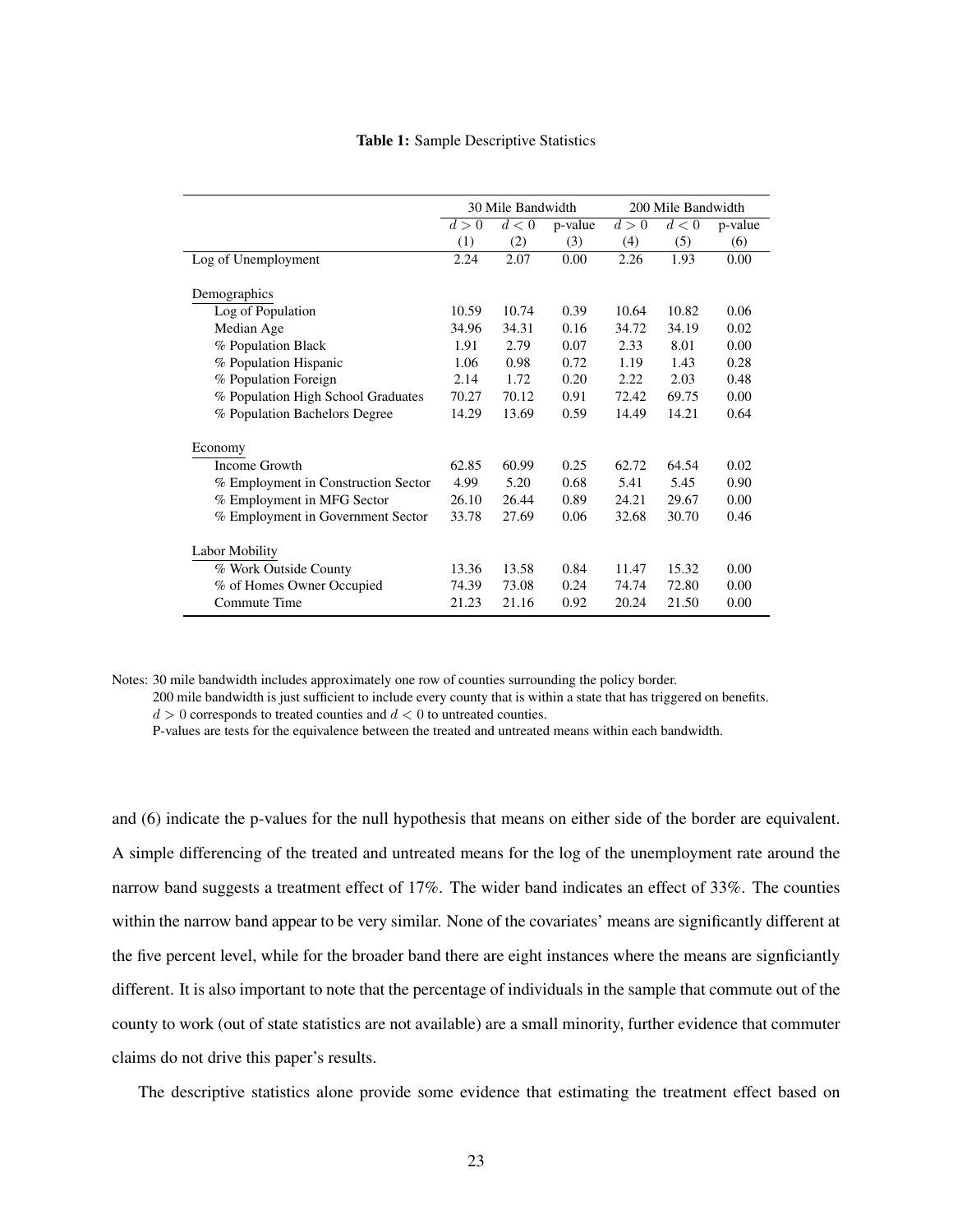observations close to the policy border appears to be important, not only for the size of the treatment effect, but also in ensuring that the covariates are balanced, and that the sample approximates a random experiment. The next section provides further diagnostics that the supports the use of a RD design.

## <span id="page-23-0"></span>5 Validity of the SEB Program as a Quasi-Experiment

This section presents several diagnostics that support the validity of the RD strategy. The first diagnostic examines whether county observables are balanced across the policy border. Figure [\(4\)](#page-24-2) plots bin averages for two select covariates along with a fitted polynomial that allows for a discontinuity at the policy border. The order of the polynomial is based on the AIC and is constructed by running a regression that weights each bin by the observations within it. In panels [\(a\)](#page-24-3) and [\(b\),](#page-24-4) the percentage of employment in manufacturing, along with a linear fit, and the percentage of the population that is black, along with a cubic fitted polynomial, are shown. I examine these covariates since manufacturing workers and minorities may have higher rates of unemployment in recessions. If there was an increase in these two groups at the policy border, it may bias the results towards finding a treatment effect. In both cases, the covariates appear to be smooth functions across the border suggesting that these covariates are balanced across the policy border.

In addition to examining individual covariates, [Lemieux and Lee](#page-35-9) [\(2009\)](#page-35-9) suggest a joint test of a discontinuity in all covariates at the cut-off point. I perform the test using all the covariates in Table [1](#page-22-0) and a local linear regression. Further details of this test can be found in Appendix [B.](#page-38-1) The joint test of no discontinuities has a F-statistic of 1.07, which is not significant at standard levels. This suggests that the covariates are balanced across the policy border supporting a quasi-experimental approach.

To ensure that individuals do not manipulate their position relative to the policy border, I perform a test similar to [McCrary'](#page-35-11)s [\(2008\)](#page-35-11) density test. The author suggests examining the density of observations for a discontinuity at the cut-off point. If one exists, then individuals may be moving to states with their trigger on to take advantage of the SEB program. As previously noted, this is likely difficult to do given that it requires a previous work history in a trigger on state. Figure [5](#page-25-0) shows the total number of unemployed at 30 mile bins along with a cubic polynomial. There appears to be no discontinuity at the policy border.<sup>[17](#page-23-1)</sup> Given

<span id="page-23-1"></span> $17$ It is also possible that individuals may try to establish a commuter claim by moving closer to a state that has its trigger on. While the data does not allow one to test this explicitly, as Section [3.1](#page-13-3) mentions these types of claims are a very small portion of total claims. If this were a major issue, the density in Figure [5](#page-25-0) may also rise immediately on the negative side of the border. However, this does not appear in the figure, suggesting that individuals do not move close to a state that has triggered on benefits in order to establish a commuter claim.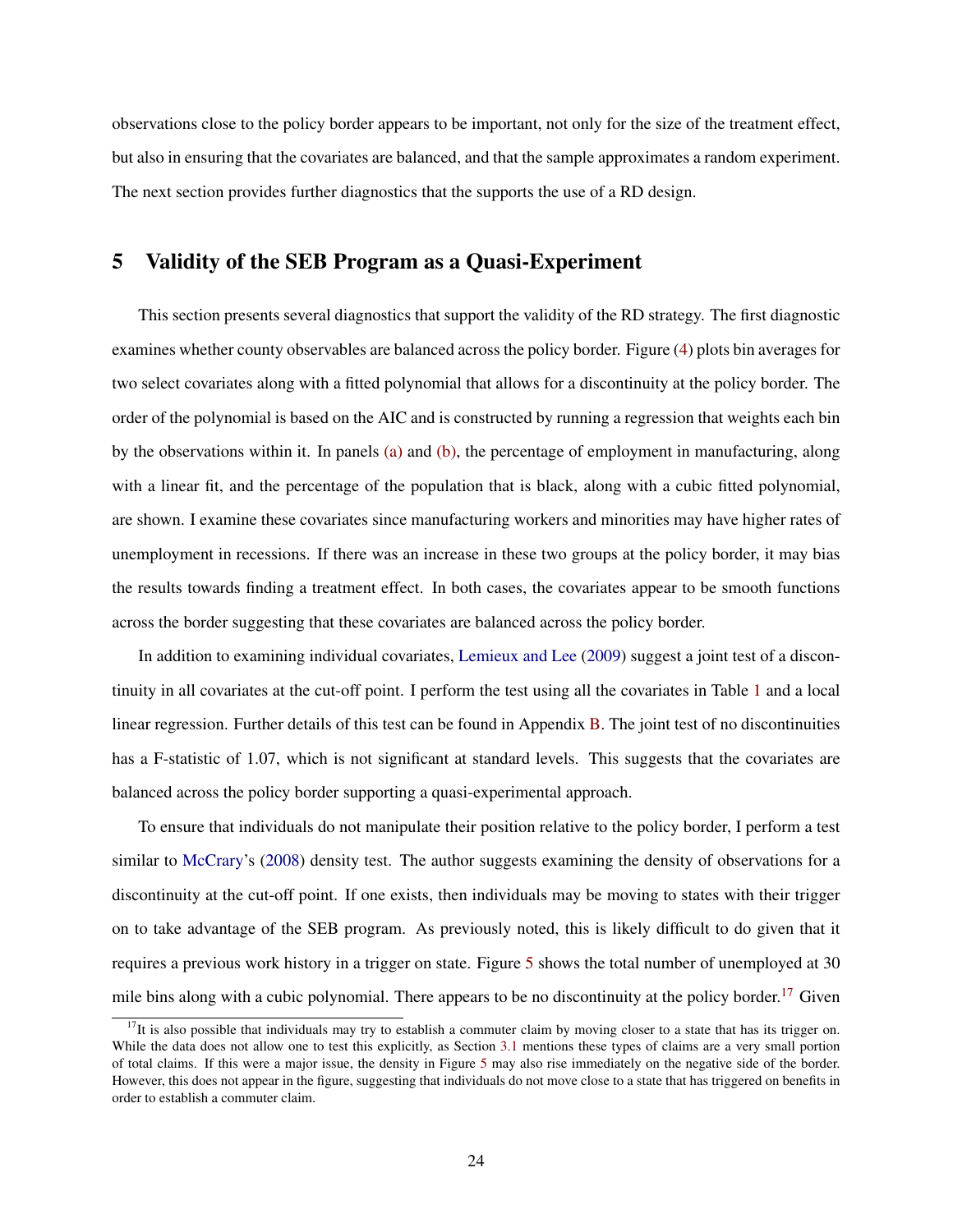<span id="page-24-4"></span><span id="page-24-3"></span>

Figure 4: Discontinuity in Selected Covariates at the Policy Border

<span id="page-24-2"></span>Notes: Positive distances indicate states with triggers on and negative distances with triggers off. Fitted lines are based on OLS regression with observations weighted by the count of counties within each bin. Order of polynomial is chosen by the AIC. In panel [\(a\),](#page-24-3) the discontinuity is -0.8070 with a robust standard error of 1.3416. In panel [\(b\),](#page-24-4) the discontinuity is -1.3740 with a robust standard error of 0.9260.

that the covariates are balanced and there is no evidence of manipulation of the forcing variable, evaluating the SEB program as a quasi-experiment is valid.

# <span id="page-24-0"></span>6 Results

## <span id="page-24-1"></span>6.1 Graphical Analysis

Figure [6](#page-26-0) presents graphical evidence of the effect of the SEB program. Panel [\(a\)](#page-26-1) plots the bin averages for the log unemployment rate for January 1991, a month prior to the SEB trigger turning on any state. In order for the RD estimates to be interpreted as a casual effect, in the absence of treatment there must not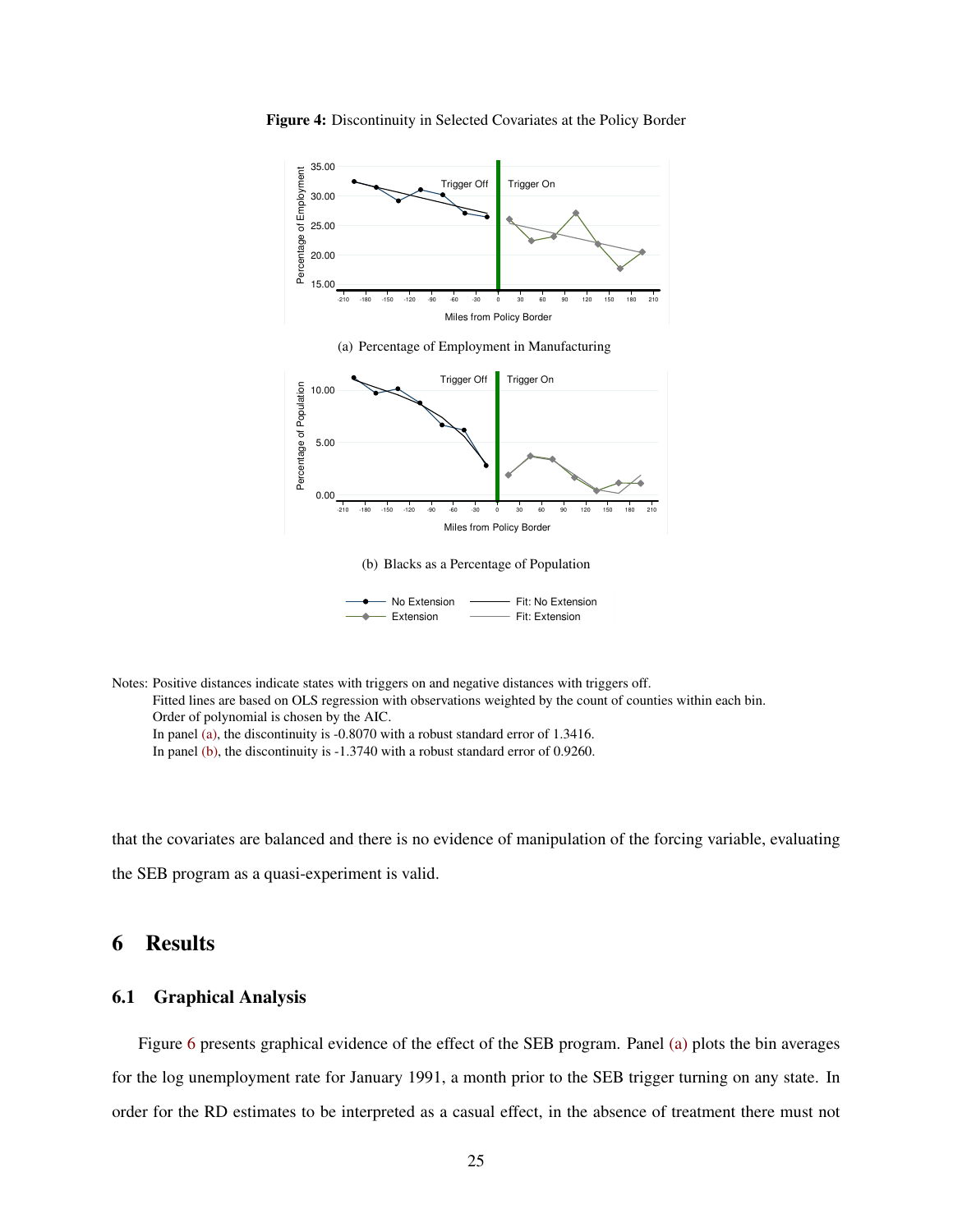<span id="page-25-0"></span>

Figure 5: Test for Manipulation of the Forcing Variable

be discontinuity at the policy border. The AIC selects a quadratic function in Panel [\(a\).](#page-26-1) While the function allows for a discontinuity at the policy border it appears that the best fit is a smooth function across the policy border. Policies, such as income taxes, government expenditures and variations in regular UI policy that differ between states, do not seem to have a strong impact on unemployment rates at the border.

Panel [\(b\)](#page-26-2) presents the results for June 1991, where states on the positive side of the policy border had triggered on 13 weeks of additional benefits for at least two months. The AIC selects a quadratic function as the fitted polynomial. Similar to January 1991, the function slopes upward reflecting that a county is more likely to be in a high unemployment state, and farther from a low unemployment state, as distance increases. In June 1991, however, there is a discontinuity at the policy border of 0.14. Given the results in panel [\(a\),](#page-26-1) this discontinuity can be viewed as the casual effect of the SEB program.

#### 6.2 Econometric Results

This section presents results based on individual counties rather than bin averages. The estimates in Table [2](#page-27-0) use several bandwidths and vary the order of the polynomial. Each case includes covariates from the Census Bureau and counties are not weighted. Column (1) presents the estimate with the entire sample (200 miles) where the AIC selects a quadratic polynomial. The estimate of the causal effect is about 14%, similar to discontniuty in the graphical estimates and significant at the 1% level. Column (2) uses the bandwidth of

Notes: Positive distances indicate observations within states that have triggered on and negative distances indicate observations within states that have their trigger off. Fitted lines are based on OLS regression with observations weighted by the count of counties within each bin. The estimate of the discontinuity is 0.1586 with a robust standard error of 0.2451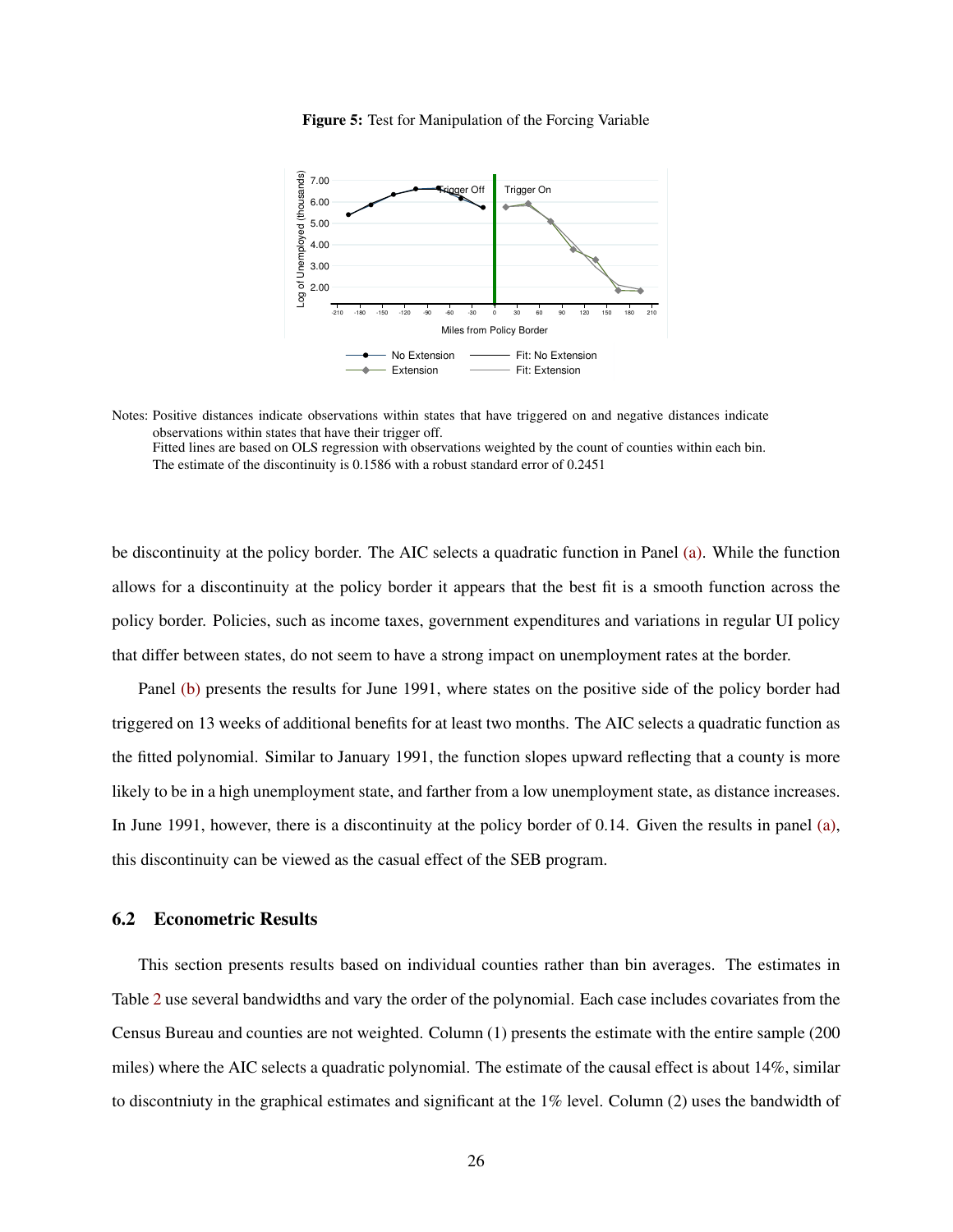<span id="page-26-1"></span><span id="page-26-0"></span>

(a) January 1991 Log of County Unemployment Rates

<span id="page-26-2"></span>

(b) June 1991 Log of County Unemployment Rates

| — No Extension | Fit: No Extension |
|----------------|-------------------|
| → Extension    | Fit: Extension    |

Notes: Positive distances indicate states with triggers on and negative distances with triggers off. The AIC selects a quadratic function for both January 1991 and June 1991. Fitted lines are based on OLS regression with observations weighted by the count of counties within each bin. In panel [\(a\),](#page-26-1) the treatment effect is 0.0273 with a robust standard error of 0.0370. In panel [\(b\),](#page-26-2) the treatment effect is 0.1354 with a robust standard error of 0.0379.

70 miles that the cross-validation procedures selects. The specification uses a local linear regression, which is standard when limiting the sample.<sup>[18](#page-26-3)</sup> The treatment effect is slightly lower, at  $12\%$ . Columns (3) and (4) again use a local linear specification that decreases and increases the bandwidth by 30 miles.<sup>[19](#page-26-4)</sup> The treatment effect in these specifications is slightly larger at 15% and 16% and are significant at the five percent level. The final two columns use the entire sample with a linear specification and the 70 mile bandwidth with a quadratic. In both cases the treatment effects are larger than the previous columns, suggesting that using a misspecified polynomial can greatly increase the estimate of the treatment effect.

<span id="page-26-3"></span><sup>&</sup>lt;sup>18</sup>The AIC also selects a linear specification over higher order polynomials.

<span id="page-26-4"></span> $19$ The AIC selects a linear specificaiton for both of these specifications.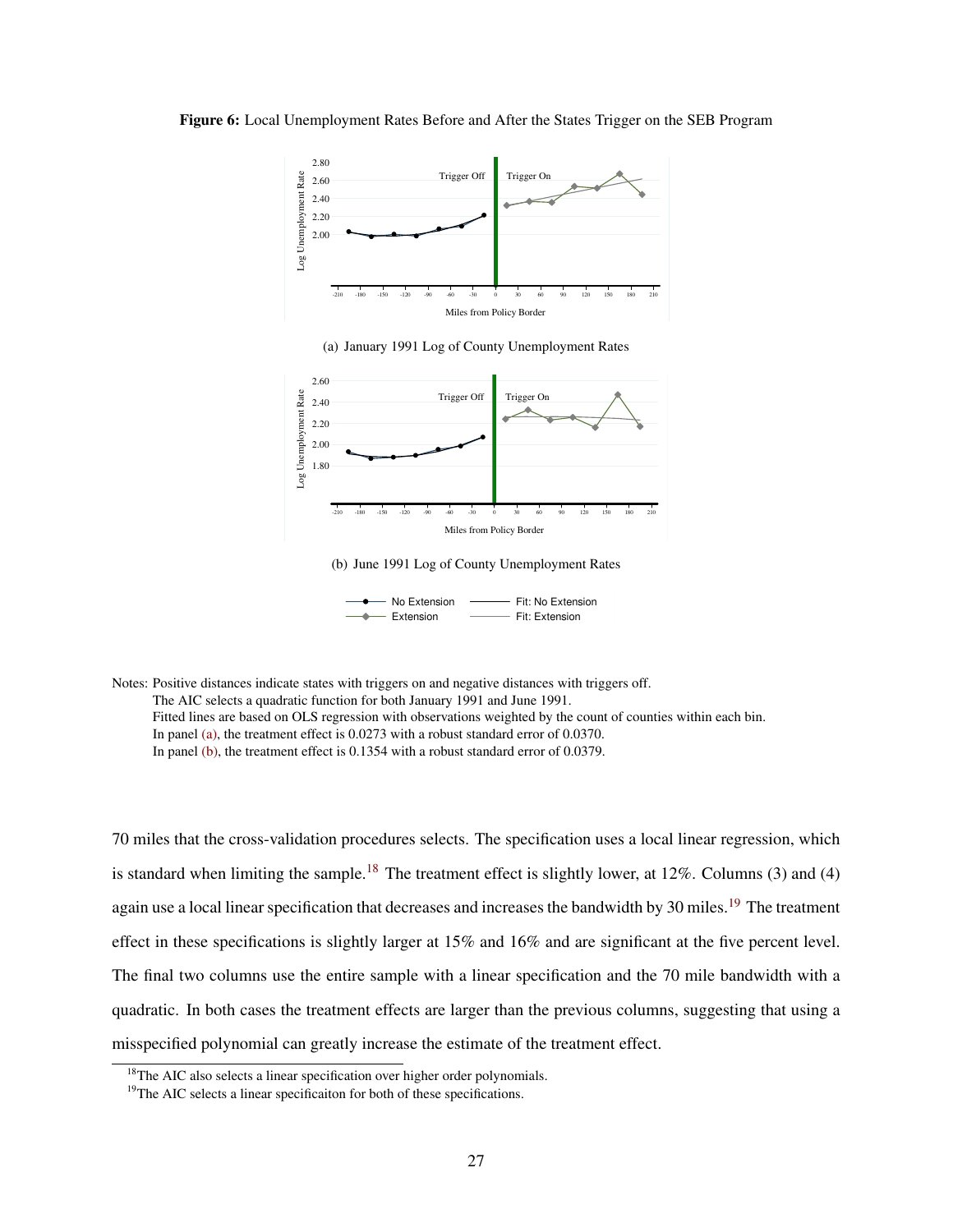<span id="page-27-0"></span>

|                         | (1)            | (2)            | (3)            | (4)            | (5)            | (6)            |
|-------------------------|----------------|----------------|----------------|----------------|----------------|----------------|
| <b>Treatment Effect</b> | $0.1378***$    | $0.1195**$     | $0.1523**$     | $0.1563***$    | $0.2030**$     | $0.2496***$    |
| <b>T-Statistic</b>      | (2.9730)       | (2.4765)       | (2.0172)       | (3.7680)       | (2.2219)       | (8.0640)       |
|                         |                |                |                |                |                |                |
| Polynomial Order        | 2              |                |                |                | 2              |                |
| Bandwidth (miles)       | 200            | 70             | 40             | 100            | 70             | 200            |
| Covariates              | Census         | Census         | Census         | Census         | Census         | Census         |
| Weighted                | N <sub>0</sub> | N <sub>0</sub> | N <sub>0</sub> | N <sub>0</sub> | N <sub>0</sub> | N <sub>0</sub> |
| <b>Observations</b>     | 984            | 364            | 218            | 522            | 364            | 984            |
| $\mathbb{R}^2$          | 0.5522         | 0.6544         | 0.6550         | 0.6190         | 0.6561         | 0.5482         |

Table 2: SEB Program Treatment Effect: Alternate Bandwidths and Functions of Distance

Notes: \*Indicates significance at the 10% level, \*\* at the 5% level and \*\*\* at the 1% level. Census indicates that specification includes the covariates in Table [1.](#page-22-0)

<span id="page-27-1"></span>

|                                               | $\left(1\right)$        | (2)                                | (3)                     | (4)                      | (5)                    |
|-----------------------------------------------|-------------------------|------------------------------------|-------------------------|--------------------------|------------------------|
| <b>Treatment Effect</b><br><b>T-Statistic</b> | $0.1378***$<br>(2.9730) | $0.1142**$<br>(2.3497)             | $0.1241***$<br>(2.6504) | $0.1478***$<br>(3.0596)  | $0.1478**$<br>(2.3747) |
| Polynomial Order<br>Bandwidth (miles)         | 2<br>200                | $\mathcal{D}_{\mathcal{L}}$<br>200 | 2<br>200                | 2<br>200                 | 2<br>200               |
| Covariates                                    | Census                  | Census $\&$<br>UI                  | Census $\&$<br>Region   | Census $&$<br><b>MSA</b> | None                   |
| Weighted                                      | N <sub>0</sub>          | N <sub>0</sub>                     | N <sub>0</sub>          | N <sub>0</sub>           | N <sub>0</sub>         |
| <b>Observations</b>                           | 984                     | 984                                | 984                     | 984                      | 1015                   |
| $R^2$                                         | 0.5522                  | 0.5798                             | 0.5617                  | 0.5897                   | 0.1412                 |

#### Table 3: SEB Program Treatment Effect: Alternate Covariates

Notes: \*Indicates significance at the 10% level, \*\* at the 5% level and \*\*\* at the 1% level.

Census covariates indicates that specification includes the covariates in Table [1.](#page-22-0) Census & UI include the Census covariates along with the state UI covariates. Census & Region include the Census covariates along with regional dummy variables for the Mid-West and Mid-Atlantic. Census & MSA includes the Census covariates along with covariates for each MSA with more than four counties.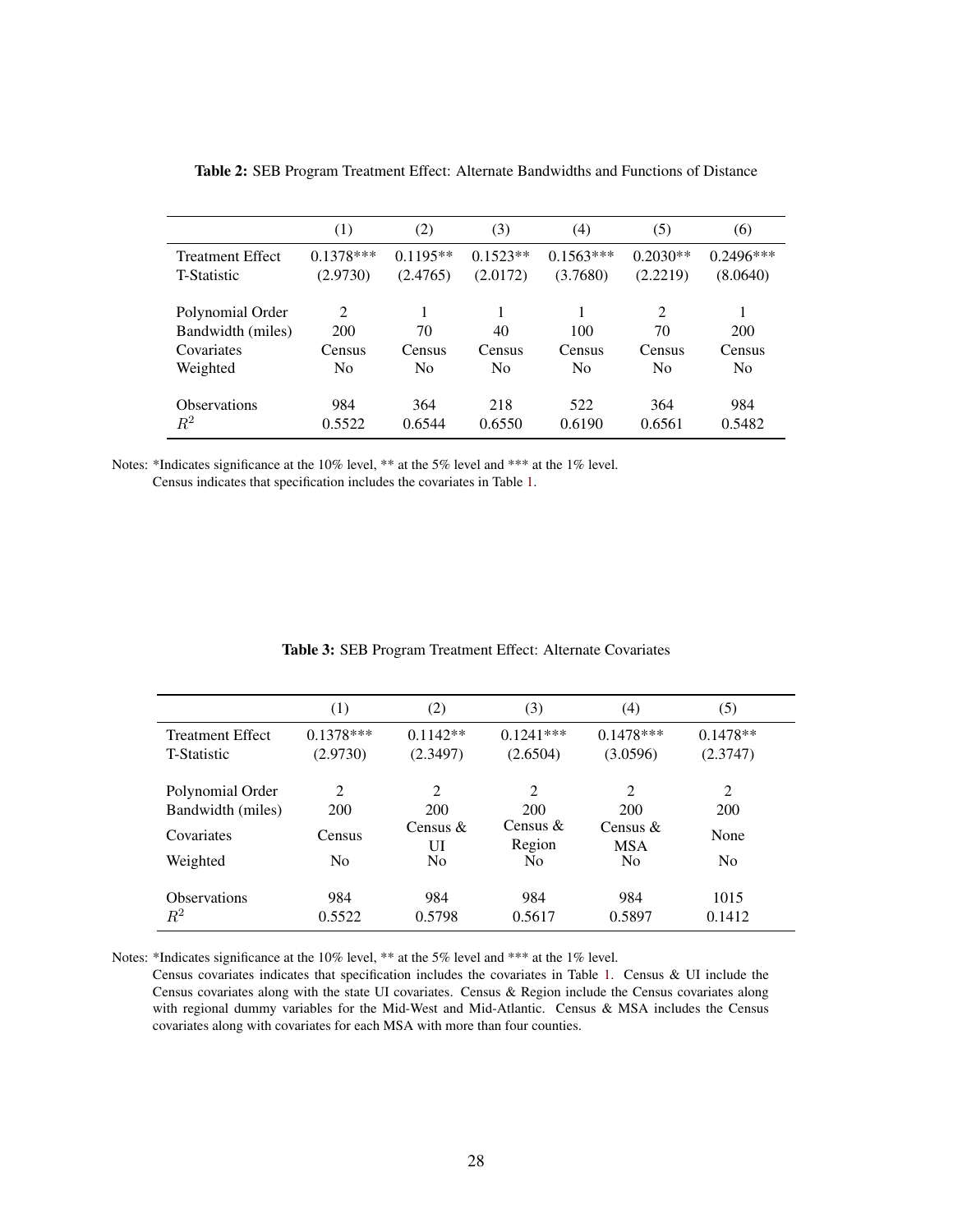<span id="page-28-0"></span>

|                         | (1)        | (2)        | (3)        | (4)         | (5)        | (6)         |
|-------------------------|------------|------------|------------|-------------|------------|-------------|
| <b>Treatment Effect</b> | $0.1107**$ | $0.1318**$ | $0.1684**$ | $0.1378***$ | $0.2275**$ | $0.2198***$ |
| T-Statistic             | (2.3741)   | (2.4792)   | (2.0162)   | (3.3256)    | (2.3555)   | (6.8934)    |
| Polynomial Order        | 2          |            | 1          |             | 2          |             |
| Bandwidth (miles)       | 200        | 70         | 40         | 100         | 70         | 200         |
| Covariates              | Census     | Census     | Census     | Census      | Census     | Census      |
| Weighted                | Yes        | Yes        | Yes        | <b>Yes</b>  | Yes        | Yes         |
| <b>Observations</b>     | 984        | 364        | 218        | 522         | 364        | 984         |
| $\,R^2$                 | 0.5836     | 0.6480     | 0.5852     | 0.6377      | 0.6501     | 0.5790      |

Table 4: SEB Program Treatment Effect: Weighted Specifications

Notes: \*Indicates significance at the 10% level, \*\* at the 5% level and \*\*\* at the 1% level. Census covariates indicates that specification includes the covariates in Table [1.](#page-22-0)

Table [3](#page-27-1) presents specifications with different sets of covariates. In each case, the 200-mile bandwidth is used and the observations again are unweighted. Column (1) reproduces Column (1) from Table [2](#page-27-0) for comparison purposes. Column (2) adds the various UI state variables to the Census covariates, which only slightly decreases the treatment effect. Columns (3) and (4) account for any regional differences by including regional dummy variables and MSA dummies. The estimates are robust to the inclusion of these dummy variables with estimates of 12% and 15%. The RD design does not require covariates for an unbiased estimate of the treatment effect, and the estimate should be robust when they are removed. Column (5) test this by removing all covariates. The treatment effect is only slightly higher in this specification than Column (1) and nearly identical to Column (4).

Table [4](#page-28-0) provides the same specifications as Table [2,](#page-27-0) while using Epanichov Kernels to put more weight on observations close to the policy border. The results seem to be robust to this weighting. In each case, the weighted results are within 0.03 of the unweighted results.

The final set of results, in Table [5,](#page-29-0) present three differenced RD specifications in Columns (1) - (3), along with three specifications that include Oregon and the surrounding counties, in Columns (4) - (6). Each specification uses the 200-mile bandwidth and selects the polynomial order with the AIC. For the differenced RD columns and the inclusion of the western counties, specifications with and without the Census covariates are estimated, along with a specification that weights the observations using the Epanichov Kernel. For Columns (1) - (3), the results are only slightly lower than the standard RD results in the previous tables.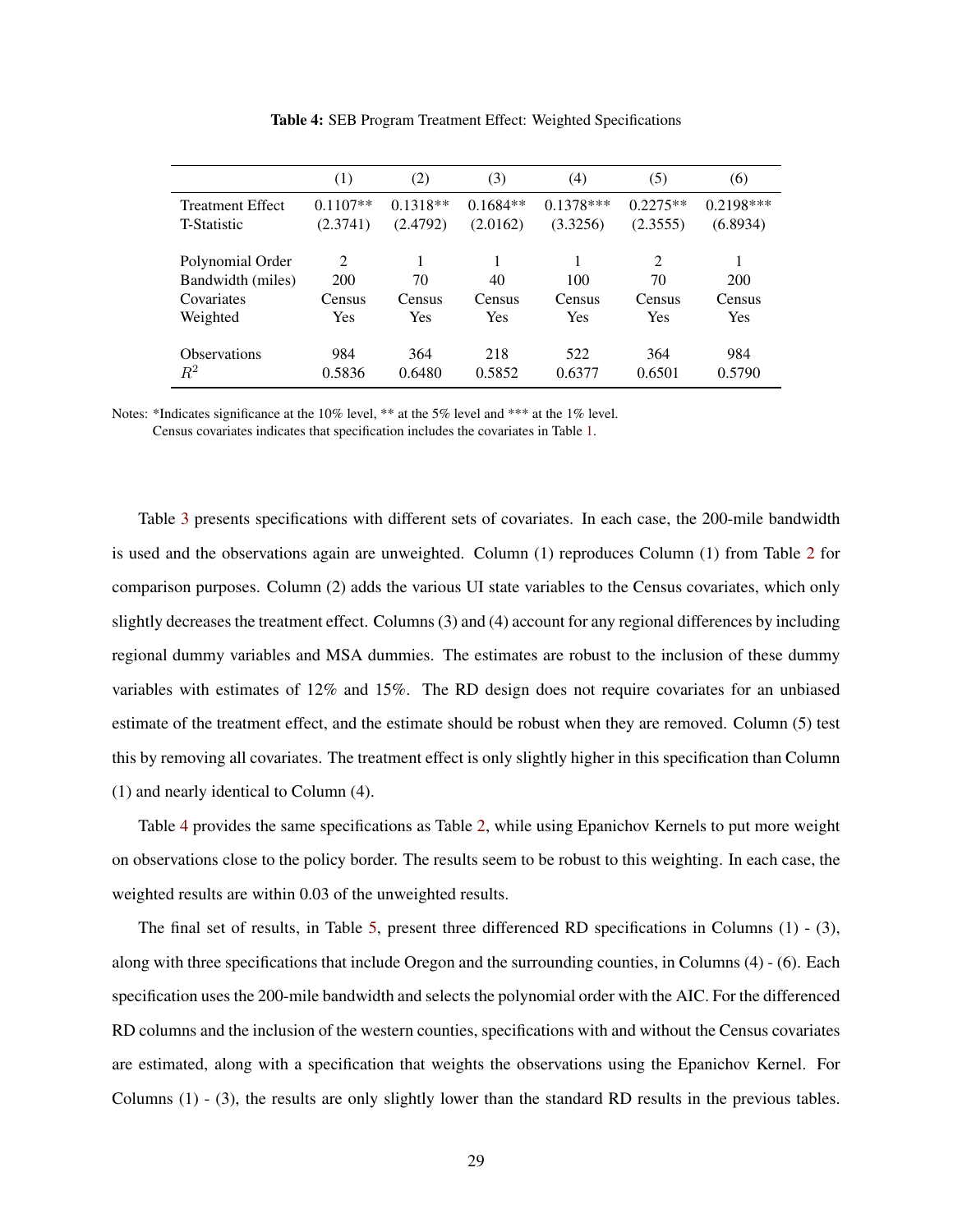<span id="page-29-0"></span>

|                                       | RD-Differenced              |                             |                | <b>West Counties Included</b> |                |                |
|---------------------------------------|-----------------------------|-----------------------------|----------------|-------------------------------|----------------|----------------|
|                                       | (1)                         | (2)                         | (3)            | (4)                           | (5)            | (6)            |
| <b>Treatment Effect</b>               | $0.1232**$                  | $0.1034**$                  | $0.1045*$      | $0.1207$ ***                  | $0.1670***$    | $0.1103**$     |
| <b>T-Statistic</b>                    | (2.3535)                    | (2.0000)                    | (1.9437)       | (1.9492)                      | (3.8305)       | (2.3603)       |
| Polynomial Order                      | $\mathcal{D}_{\mathcal{L}}$ | $\mathcal{D}_{\mathcal{L}}$ | $\overline{2}$ | 2                             | $\mathfrak{D}$ | 2              |
| Bandwidth (miles)                     | 200                         | 200                         | 200            | 200                           | 200            | 200            |
| Covariates                            | Census                      | None                        | Census         | Census                        | None           | Census         |
| Weighted                              | N <sub>0</sub>              | N <sub>0</sub>              | Yes            | N <sub>0</sub>                | N <sub>0</sub> | <b>Yes</b>     |
| <b>Observations</b><br>R <sub>2</sub> | 1968<br>0.5381              | 2030<br>0.1561              | 1968<br>0.5554 | 1106<br>0.5006                | 1137<br>0.1026 | 1106<br>0.5316 |

Table 5: SEB Program Treatment Effect: Weighted Specifications

Notes: \*Indicates significance at the 10% level, \*\* at the 5% level and \*\*\* at the 1% level. Census covariates indicates that specification includes the covariates in Table [1.](#page-22-0) When indicated, covariates are weighted using an Epanichov Kernel.

Columns (4) - (6) show that the results are not sensitive to the exclusion of the western counties, with the estimates ranging between 11% and 13%.

Across all estimates the median is 0.1318 with a maximum effect of 0.2496 and a minimum of 0.1034. While this is a large range, 77% of the esitmates fall within 0.03 of the median, making the results quite robust.

## 6.3 Falsification Tests

A threat to the credibility of the estimates in this section is that discontinuities may exist at cutoff points other than the policy border. This would suggest that the discontinuity at the policy border is a result of the volatility in the data, rather than the effects of the SEB program. In order to test if this is the case, I follow the method proposed by [Imbens and Lemieux](#page-34-10) [\(2008\)](#page-34-10). First, I divide the entire sample within the 200-mile bandwidth into two at the policy border. Then, on either side of the border, I test for a discontinuity at the 10th, 20th and 30th percentile of the absolute value of d using Equation [\(10\)](#page-18-0). In all cases I include the Census covariates and leave the observations unweighted. I use a quadratic fit to be consistent with the results for the discontinuity at the policy border. The discontinuities at these cut-off points, along with the t-statistics in parentheses, are reported in Table [6.](#page-30-1) In only one case is there a t-statistic above one, -1.1793, indicating that the discontinuity at the policy border is not a result of volatility in the data.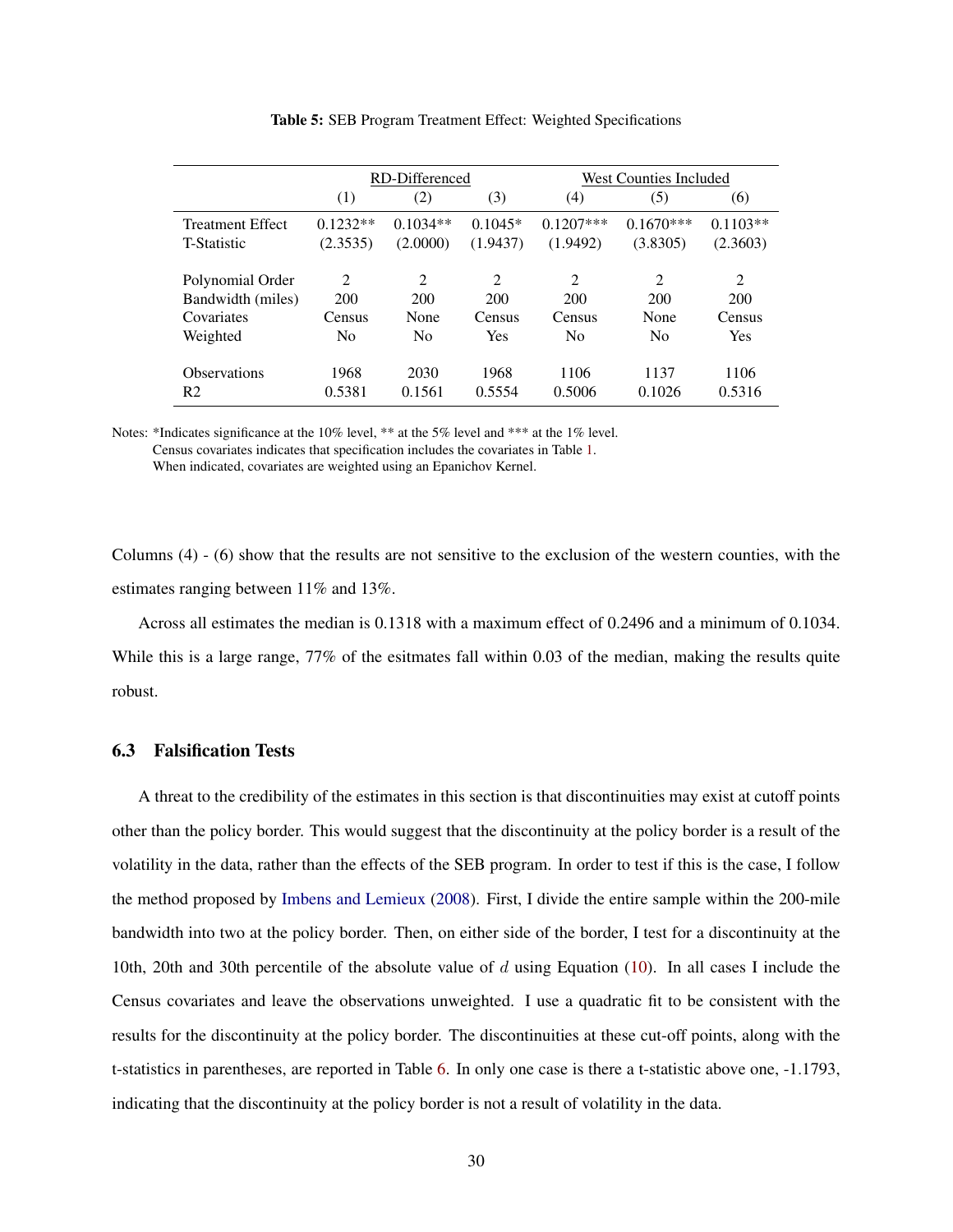|                 | Trigger Off | Trigger On  |
|-----------------|-------------|-------------|
| 10th Percentile | 0.04512     | $-0.1259$   |
|                 | (0.6405)    | $(-1.1793)$ |
| 20th Percentile | $-0.0585$   | 0.01492     |
|                 | $(-0.8705)$ | (0.13662)   |
| 30th Percentile | 0.02993     | 0.03396     |
|                 | (0.5377)    | (0.4958)    |

<span id="page-30-1"></span>Table 6: Falsification Tests: Discontinuities at Alternative Cut-Off Points

Note: T-statistics are reported in parentheses.

# <span id="page-30-0"></span>7 Effect on Average Duration of Unemployment

To compare the county-level treatment effect on local unemployment rates to other estimates in the literature that analyze the effect of UI on average duration, I perform the following simple calculation. First, I assume changes in the unemployment rate can be modeled using the equation:

$$
\Delta u_t = s(1 - u_{t-1}) - p u_{t-1} \tag{12}
$$

where  $u_t$  is the unemployment rate,  $\Delta u_t$  is the change in the unemployment rate, s is the monthly probability of separating from employment and  $p$  is the monthly probability of finding a job, or the hazard rate. I focus on a steady state analysis where  $\Delta u_t$  is set to zero and the average duration of unemployment can be determined by the inverse of  $p$ . [Elsby et al.](#page-34-11) [\(2009\)](#page-34-11) state that "...the evolution of the actual unemployment rate, ..., is closely approximated by the steady state unemployment rate" (7), suggesting that little is lost by setting  $\Delta u_t = 0$ .

I calculate the effect of the SEB program on average duration by using the following method. First, given a monthly separation rate, s, and  $u_{t-1}$ , I calculate p and the average duration. Then, using the same separation rate, I increase  $u_{t-1}$  by the estimated treatment effect of the SEB program, and recalculate p and the steady state treated average duration. The difference between the untreated and treated duration provides the treatment effect of the SEB program on the average duration of employment.

Figure [7](#page-31-0) provides the results for various parameter estimates using the treatment effect from Table [2](#page-27-0) Column (1). The results are in terms of the increase in average duration per one week increase in UI benefits (the effect on total average duration is divided by 13). The graph presents results for untreated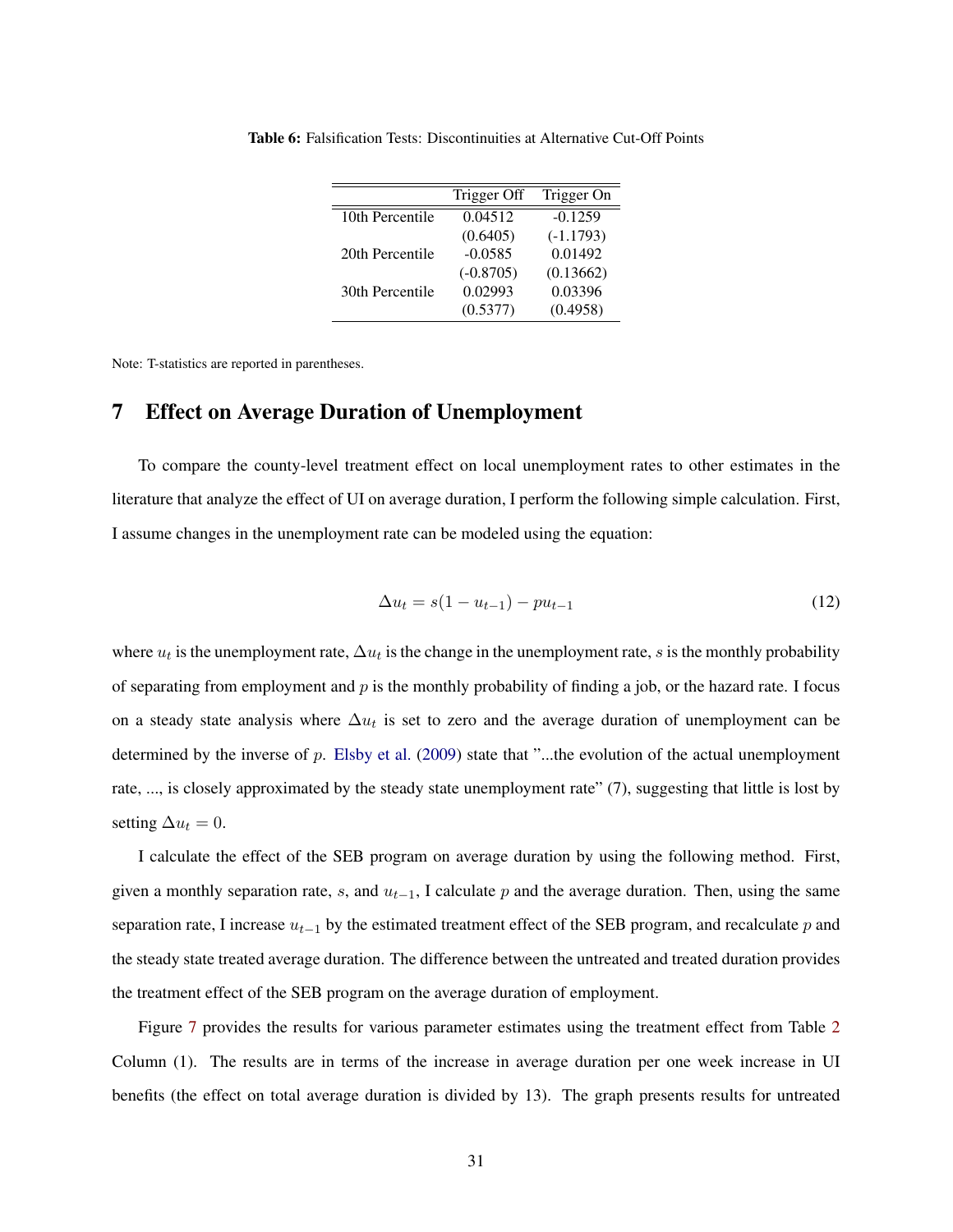<span id="page-31-0"></span>

Figure 7: SEB Program's Effect on Average Duration

Notes: Based on a treatment effect of 0.1378.

The baseline separation rate is 0.037, taken from [Shimer](#page-36-11) [\(2005\)](#page-36-11), the low separation rate is 0.032 and the high separation rate is 0.042.

unemployment rates between 5.0% and 7.7%, which is approximately the range of unemployment rates during the recession of the early 1990s. I set the separation rate to 0.037 as a baseline, based on [Shimer'](#page-36-11)s [\(2005\)](#page-36-11) calculations from the first half of 1991, and also graph alternatives for the monthly separation rate of 0.32 (low separation rate) and 0.042 (high separation rate).

The estimates of the effect on average duration in Figure [7](#page-31-0) range from 0.06 to 0.13 weeks of additional unemployment for each additional week of UI benefits. These estimates are at the low end of other papers that use standard econometric techniques, but study periods where temporary extensions are in effect. Only [Moffitt and Nicholson'](#page-35-2)s [\(1982\)](#page-35-2) estimate of 0.10 weeks is below a portion of the results in Figure [7.](#page-31-0) This may be due to the quasi-experimental approach, which controls for the endogeneity of the policy. In addition, the average estimate on the effect on unemployment spell length of 0.08 is at the lower end of papers that use a quasi-experimental approach. Of the papers cited previously only some of [Lalive et al.'](#page-35-5)s [\(2006\)](#page-35-5) estimates and [Lalive'](#page-35-6)s [\(2007\)](#page-35-6) estimates for men are lower. This may be a result of the fact that these papers analyzing more permanent extensions than the SEB program, which has built in uncertainty that may mitigate the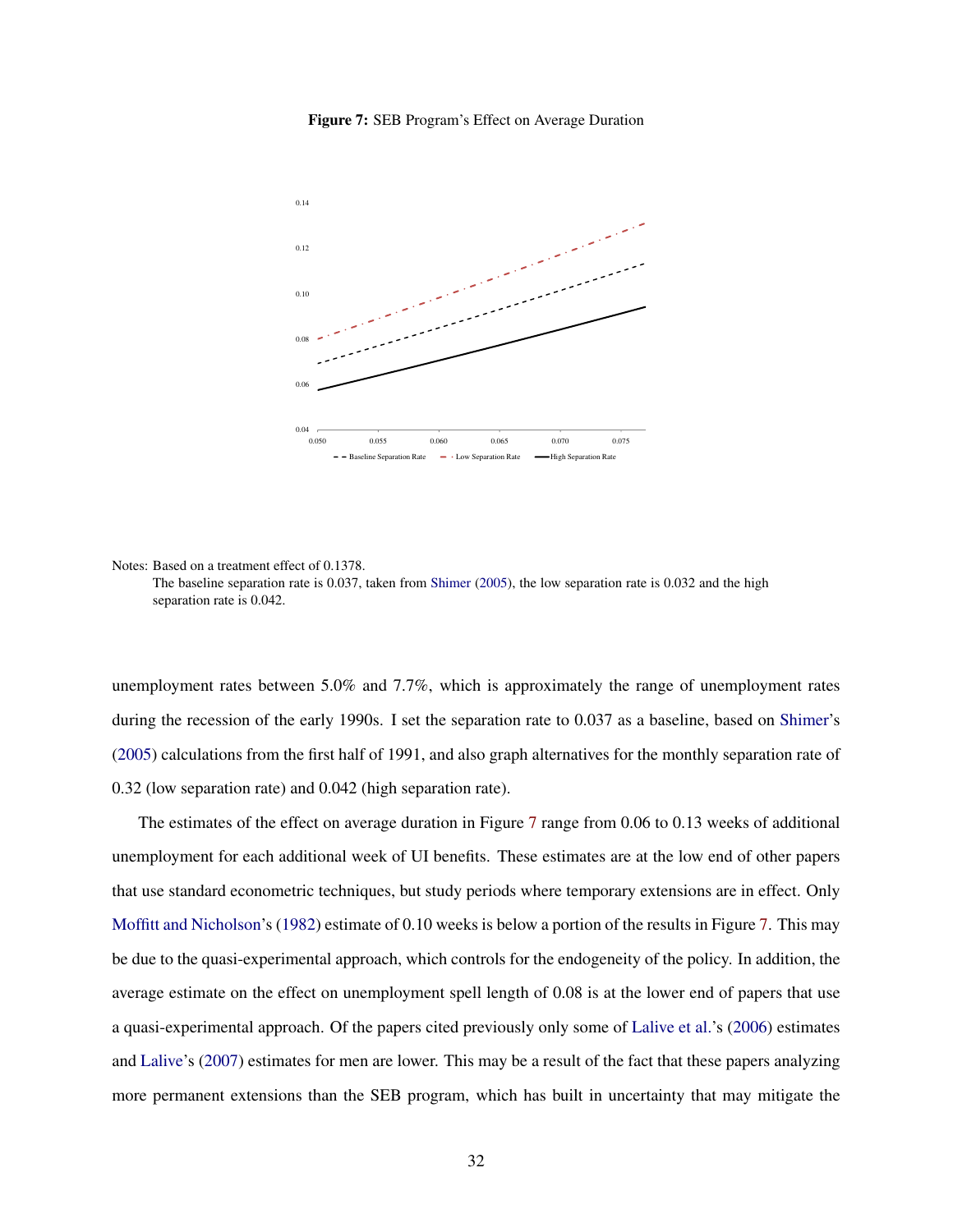effects of more generous UI.[20](#page-32-1)

## <span id="page-32-0"></span>8 Conclusion

The Standby Extended Benefit program in the United States provides an opportunity to study the impact of temporary changes in UI benefit duration. Since access to extensions under the SEB program are tied to state unemployment rates, they are more uncertain than other policy changes studied and information about the availability of these extensions may be limited. In addition, by using a quasi-experimental design, this paper disentangles the effects of SEB extensions from deteriorating labor market conditions which triggers the benefit extension. Various diagnostics show that the regression discontinuity design is appropriate for analyzing the SEB program.

The results indicate a significant casual effect on the order of a 13% increase in county-level unemployment rates as a result of the SEB extension. This effect appears to be fairly robust to alternative specifications, with just a few estimates falling outside of the 11% to 17% range. A simple flow equation allows me to convert the effects of the SEB program on county unemployment rates to an effect on the average duration of unemployment. I find that the 14% effect on county unemployment rates implies an increase of 0.08 weeks of unemployment for each week of additional benefits using reasonable values of the separation and unemployment rates. There are two likely reasons why the estimates are low relative to other papers. First, the RD approach accounts for the endogeneity between the increase in benefit duration and labor market conditions, while other papers often ignored this issue. Secondly, this paper focuses exclusively on the SEB program where benefits are very uncertain and information may be imperfect, which may mitigage the disincentive effects of the benefit extensions.

One limitation of this study was the inability to adjust the data for commuter and inter-state claims. As a result it may be possible that some UI recipients residing in states that have triggered on benefits are not eligible for an extension and some recipients residing in a state that has their trigger off may be eligible for a SEB extension. This results in the average benefit entitlement on each side of the policy border being more similar than if the SEB program was purely based on residency and may bias the results downward. However, these claims are very limited and I do not believe they are driving this paper's results.

<span id="page-32-1"></span><sup>&</sup>lt;sup>20</sup>While not presented, the estimated effect on average duration increases by 0.01 for each 0.02 increase in the treatment effect on the unemployment rate. Given the majority of the estimates in the prior section are within the 0.11 to 0.15 range, the range of estimates for the effect on average duration would be between 0.05 and 0.14, which would still be at the lower end of the treatment effects cited in this paper.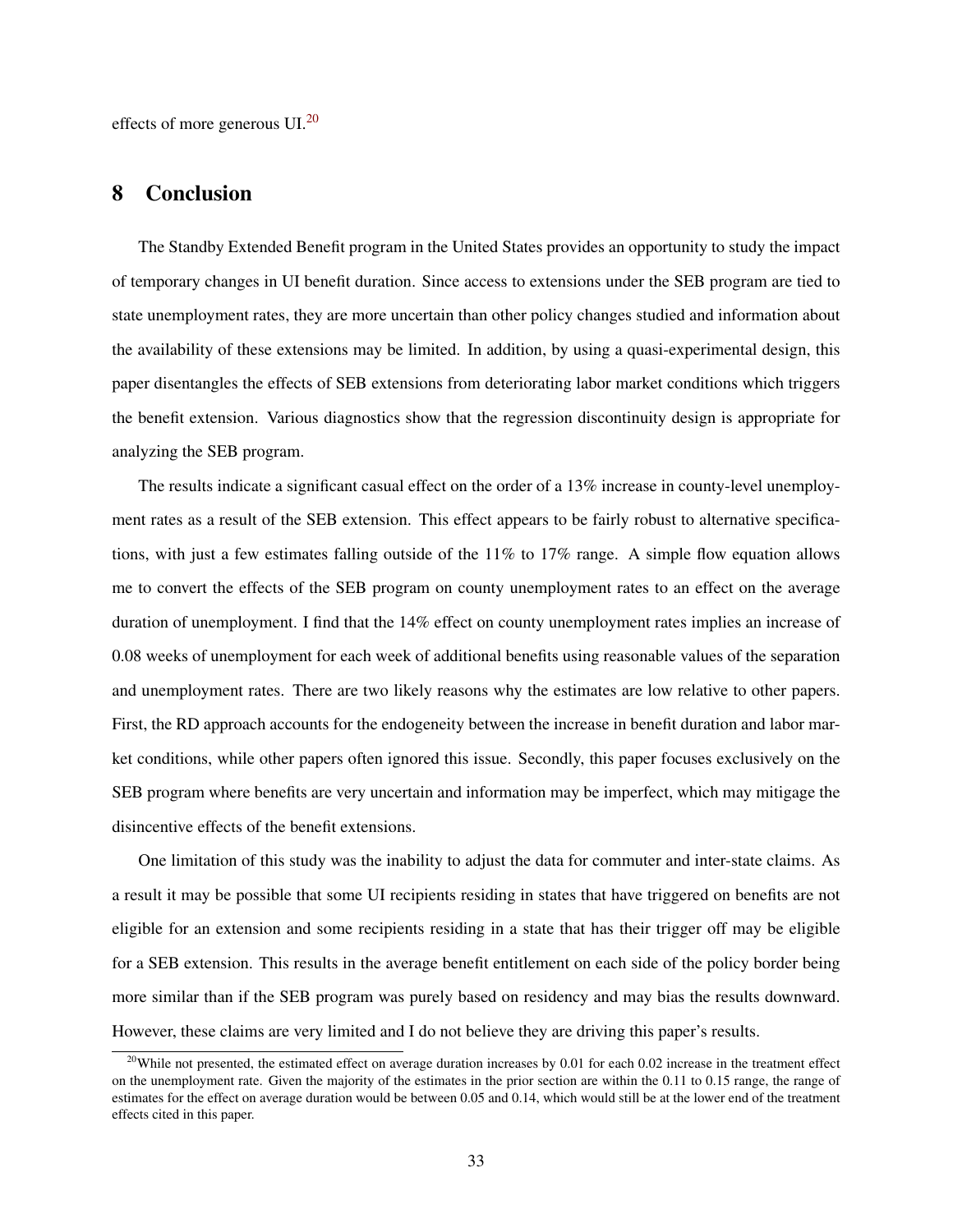During the current 2007 - 2010 recession, UI benefits have been extended by 76 weeks as a result of both the SEB program and the Emergency Unemployment Compensation Program of 2008 (an EEB program). As Congress debates these extensions, one of the major concerns is their effect on search behavior. While one should always use caution in generalizing the results from a quasi-experiment, the 1991 sample this paper analyzes indicates that, while significant, the impact on search behavior from these extensions may be small, at least for the portion that is due to the SEB program. If Congress is interested in mitigating the effects of extending UI benefits in future recessions, policymakers may want to consider relying solely on a SEB type program, where future extensions are contingent on future and uncertain unemployment rates.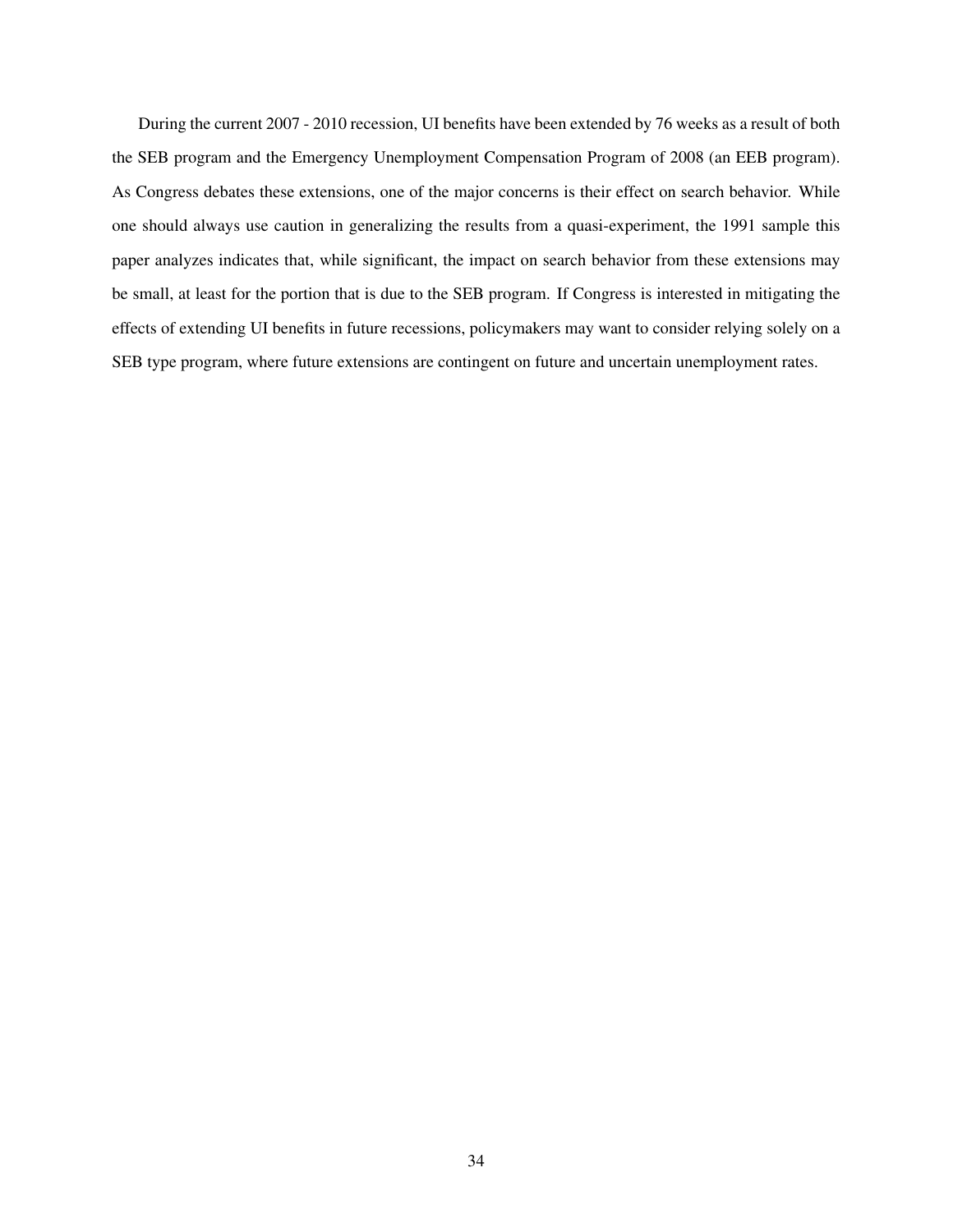# References

- <span id="page-34-4"></span>Atkinson, A. B. and Micklewright, J. (1991). Unemployment compensation and labor market transitions: A critical review. *Journal of Economic Literature*, 29(4):1679–1727.
- <span id="page-34-0"></span>Blanchard, O. and Wolfers, J. (2000). The role of shocks and institutions in the rise of European unemployment: The aggregate evidence. *Economic Journal*, 110(462):C1–33.
- <span id="page-34-2"></span>Caliendo, M., Tatsiramos, K., and Uhlendorff, A. (2009). Benefit duration, unemployment duration and job match quality: A regression-discontinuity approach. IZA DP No. 4670.
- <span id="page-34-9"></span>Campbell, D. T. (1969). Reforms as experiments. *American Psychologist*, 24(4):409–429.
- <span id="page-34-1"></span>Card, D. and Levine, P. B. (2000). Extended benefits and the duration of UI spells: Evidence from the New Jersey extended benefit program. *Journal of Public Economics*, 78(1-2):107 – 138.
- <span id="page-34-11"></span>Elsby, M., Ryan, M., and Solon, G. (2009). The ins and outs of cyclical unemployment. *American Economic Journal: Macroeconomics*, 1(27):84–110.
- <span id="page-34-6"></span>Ham, J. C. and Rea, Samuel A., J. (1987). Unemployment insurance and male unemployment duration in Canada. *Journal of Labor Economics*, 5(3):325–353.
- <span id="page-34-3"></span>Holmes, T. J. (1998). The effect of state policies on the location of manufacturing: Evidence from state borders. *Journal of Political Economy*, 106(4):667–705.
- <span id="page-34-5"></span>Hopenhayn, H. and Nicolini, J. (1997). Optimal unemployment insurance. *The Journal of Political Economy*, 105(2):412–438.
- <span id="page-34-7"></span>Hunt, J. (1995). The effect of unemployment compensation on unemployment duration in Germany. *Journal of Labor Economics*, 13.
- <span id="page-34-8"></span>Hyclak, T. (1996). Structural changes in labor demand and unemployment in local labor markets. *Journal of Regional Science*, 36(4):653–663.
- <span id="page-34-10"></span>Imbens, G. W. and Lemieux, T. (2008). Regression discontinuity designs: A guide to practice. *Journal of Econometrics*, 142(2):615–635.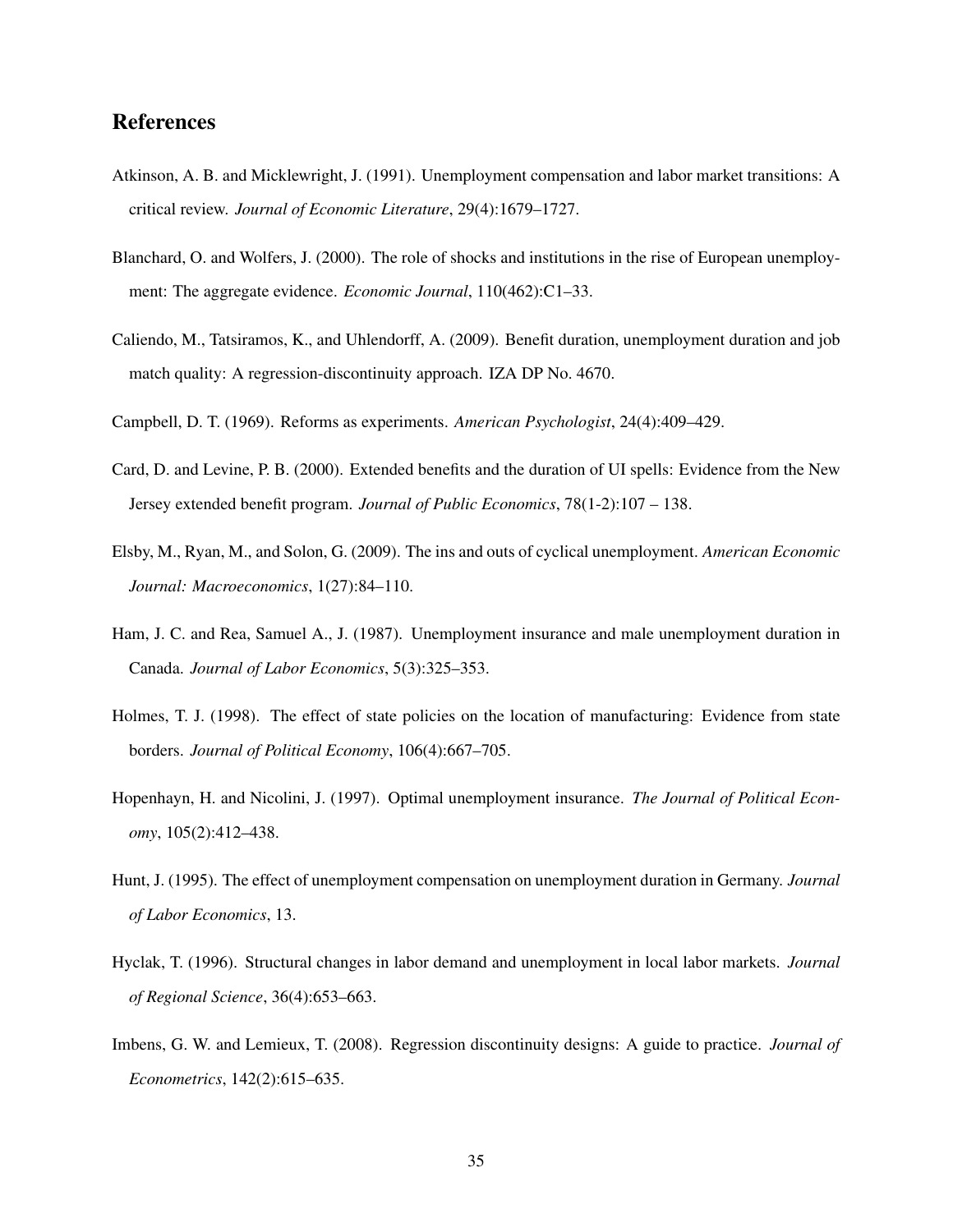- <span id="page-35-4"></span>Katz, L. F. and Meyer, B. D. (1990). The impact of the potential duration of unemployment benefits on the duration of unemployment. *Journal of Public Economics*, 41(1):45–72.
- <span id="page-35-6"></span>Lalive, R. (2007). How do extended benefits affect unemployment duration? A regression discontinuity approach. *Journal of Econometrics*, 142(2):785–806.
- <span id="page-35-5"></span>Lalive, R., Ours, J. V., and Zweimüller, J. (2006). How changes in financial incentives affect the duration of unemployment. *Review of Economic Studies*, 73(4):1009–1038.
- <span id="page-35-8"></span>Lee, D. S. (2001). The electoral advantage to incumbency and voters' valuation of politicians' experience: A regression discontinuity analysis of elections to the U.S. NBER Working Papers 8441, National Bureau of Economic Research, Inc.
- <span id="page-35-9"></span>Lemieux, T. and Lee, D. S. (2009). Regression discontinuity designs in economics. Technical Report 14723, National Bureau of Economics Research.
- <span id="page-35-10"></span>Ludwig, J. and Miller, D. (2007). Does head start improve children's life chances? evidence from a regression discontinuity design. *Quarterly Journal of Economics*, 122(1):159–208.
- <span id="page-35-11"></span>McCrary, J. (2008). Manipulation of the running variable in the regression discontinuity design: A density test. *Journal of Econometrics*, 142(2):698–714.
- <span id="page-35-3"></span>Moffitt, R. (1985). Unemployment insurance and the distribution of unemployment spells. *Journal of Econometrics*, 28(1):85–101.
- <span id="page-35-2"></span>Moffitt, R. and Nicholson, W. (1982). The effect of unemployment insurance on unemployment: The case of federal supplemental benefits. *The Review of Economics and Statistics*, 64(1):1–11.
- <span id="page-35-7"></span>Moomaw, R. L. (1998). Experience rating and the generosity of unemployment insurance: Effects on county and metropolitan unemployment rates. *Journal of Labor Research*, 19(3):543–560.
- <span id="page-35-1"></span>Mortensen, D. T. (1977). Unemployment insurance and job search decisions. *Industrial and Labor Relations Review*, 30(4):505–517.
- <span id="page-35-0"></span>Nickell, S. (1997). Unemployment and labor market rigidities: Europe versus North America. *Journal of Economic Perspectives*, 11(3):55–74.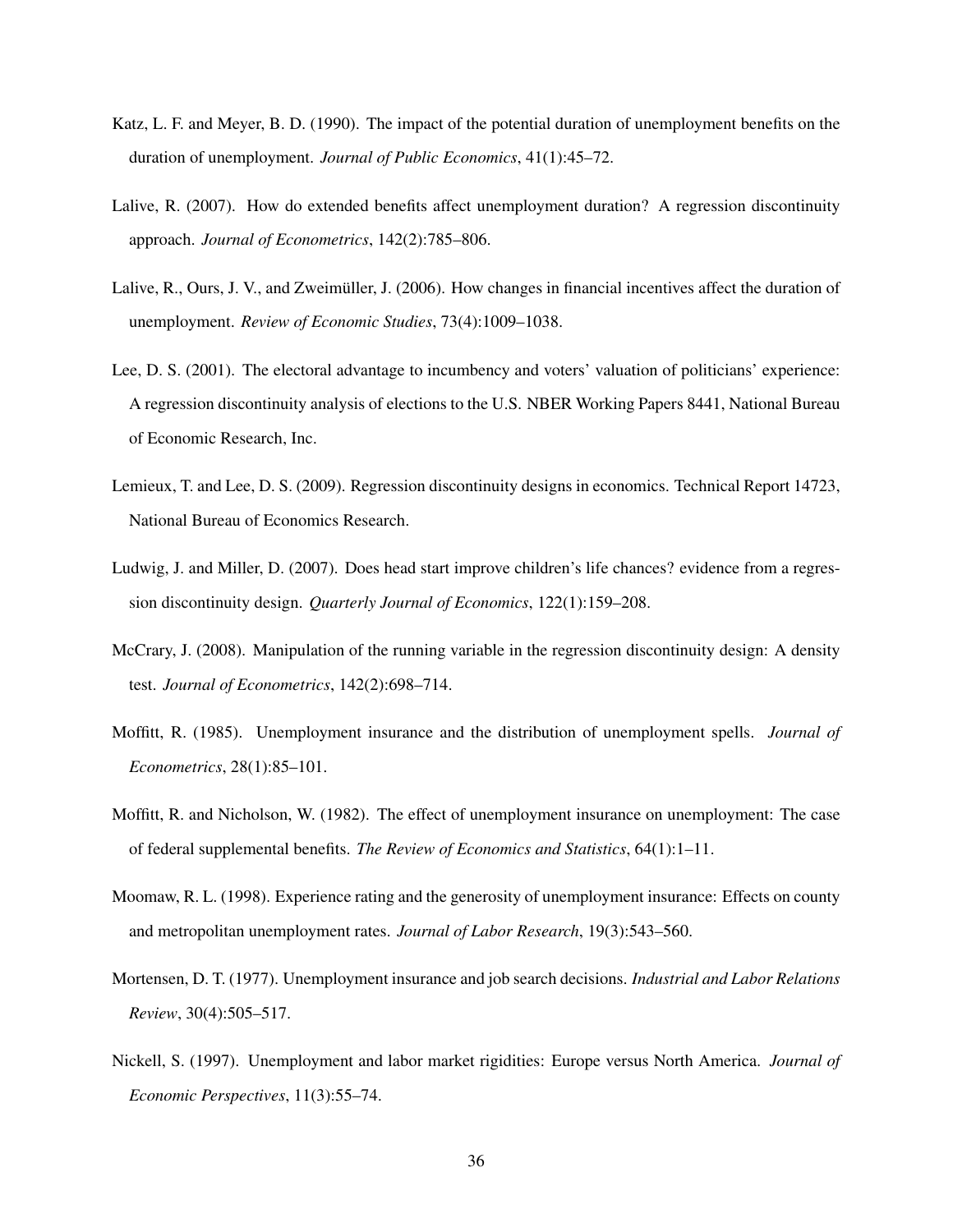- <span id="page-36-7"></span>Partridge, M. D. and Rickman, D. S. (1995). Differences in state unemployment rates: The role of labor and product market structural shifts. *Southern Economic Journal*, 62(1):89–106.
- <span id="page-36-5"></span>Rogers, C. L. (1998). Expectations of unemployment insurance and unemployment duration. *Journal of Labor Economics*, 16(3):630–66.
- <span id="page-36-11"></span>Shimer, R. (2005). Reassessing the ins and outs of unemployment. NBER Working Papers 13421, National Bureau of Economic Research, Inc.
- <span id="page-36-9"></span>Thistlethwaite, D. L. and Campbell, D. T. (1960). Regression-discontinuity analysis: An alternative to the ex post facto experiment. *The Journal of Educational Psychology*, 51(6):309 –317.
- <span id="page-36-0"></span>U.S. Department of Labor (2010). Emergency unemployment compensation 2008 (euc08) summary data for state programs. Retrieved from the U.S. Department of Labor's web-site: http://www.workforcesecurity.doleta.gov/unemploy/euc.asp.
- <span id="page-36-10"></span>van der Klaauw, W. (2002). Estimating the effect of financial aid offers on college enrollment: A regressiondiscontinuity approach. *International Economic Review*, 43(4):1249–1287.
- <span id="page-36-6"></span>van Ours, J. C. and Vodopivec, M. (2004). How changes in benefits entitlement affect job-finding: Lessons from the Slovenian "experiment". IZA DP No. 1181.
- <span id="page-36-8"></span>Vedder, R. and Gallaway, L. (1996). Spatial variations in U.S. unemployment. *Journal of Labor Research*, 17(3):445–461.
- <span id="page-36-4"></span>Vroman, W. (2001). Low benefit recipiency in state unemployment insurance programs. Technical report, The UrbanInstitute.
- <span id="page-36-1"></span>Vroman, W., Wenger, J., and Woodbury, S. (2003). Extended unemployment benefits. *Employment Research*, page 4 – 6.
- <span id="page-36-2"></span>Vroman, W. and Woodbury, S. (2004). Trend and cycle analysis of unemployment insurance and the employment service. *ETA Occasional Paper Series: ETAOP*, 2005-04.
- <span id="page-36-3"></span>Wenger, J. and Walters, M. (2006). Why triggers fail (and what to do about it): An examination of unemployment insurance extended benefits program. *Journal of Policy Analysis and Management*, 25(3):552 –575.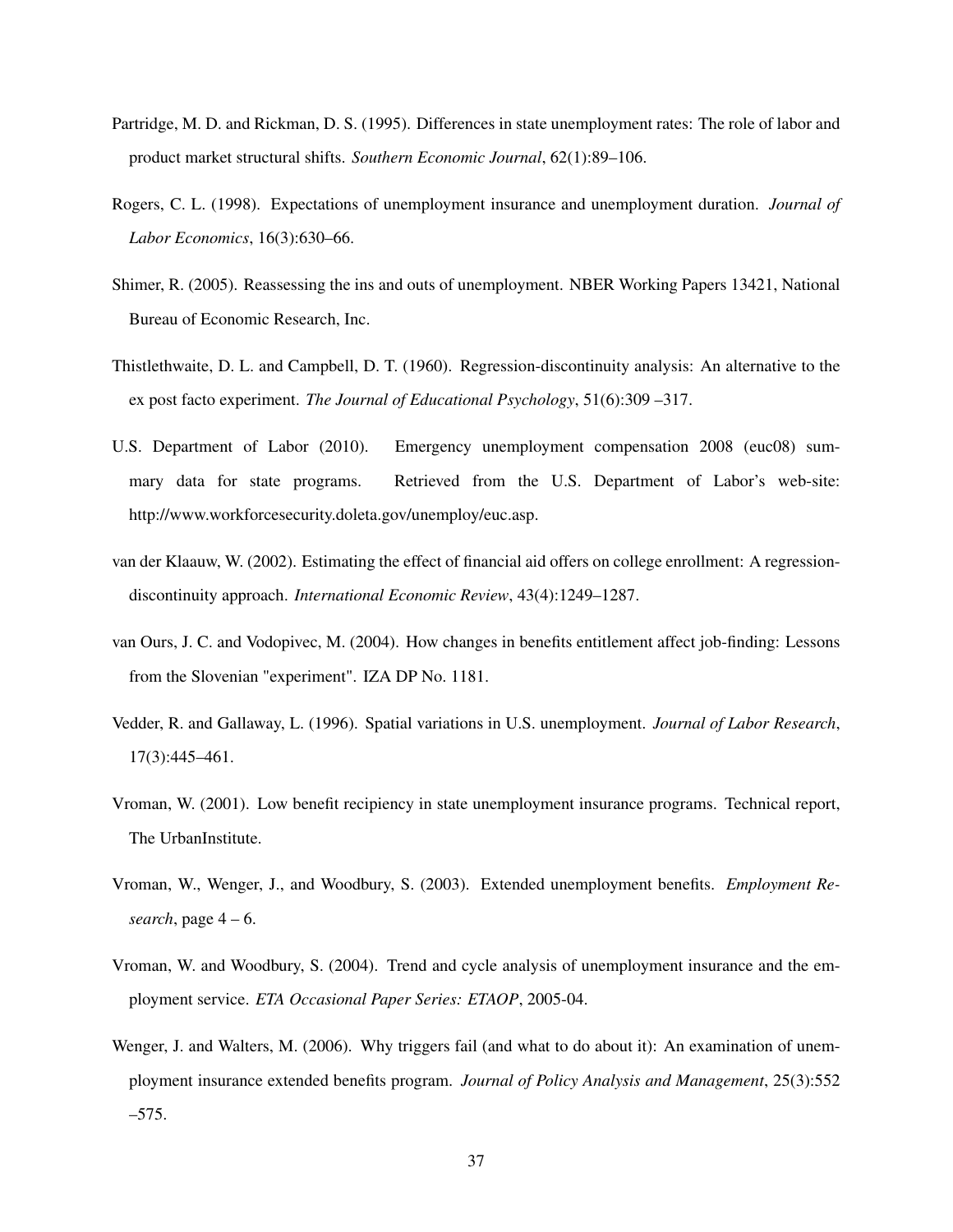- <span id="page-37-0"></span>Woodbury, S. (1995). Emergency extensions of unemployment insurance: A critical review and some new empirical findings. Technical report, Upjohn Institute for Employment Research.
- <span id="page-37-1"></span>Wunnava, P. V. and Mehdi, S. A. R. (1994). The effect of unemployment insurance on unemployment rate and average duration: evidence from pooled cross-sectional time-series data. *Applied Economics Letters*, 1:114–118.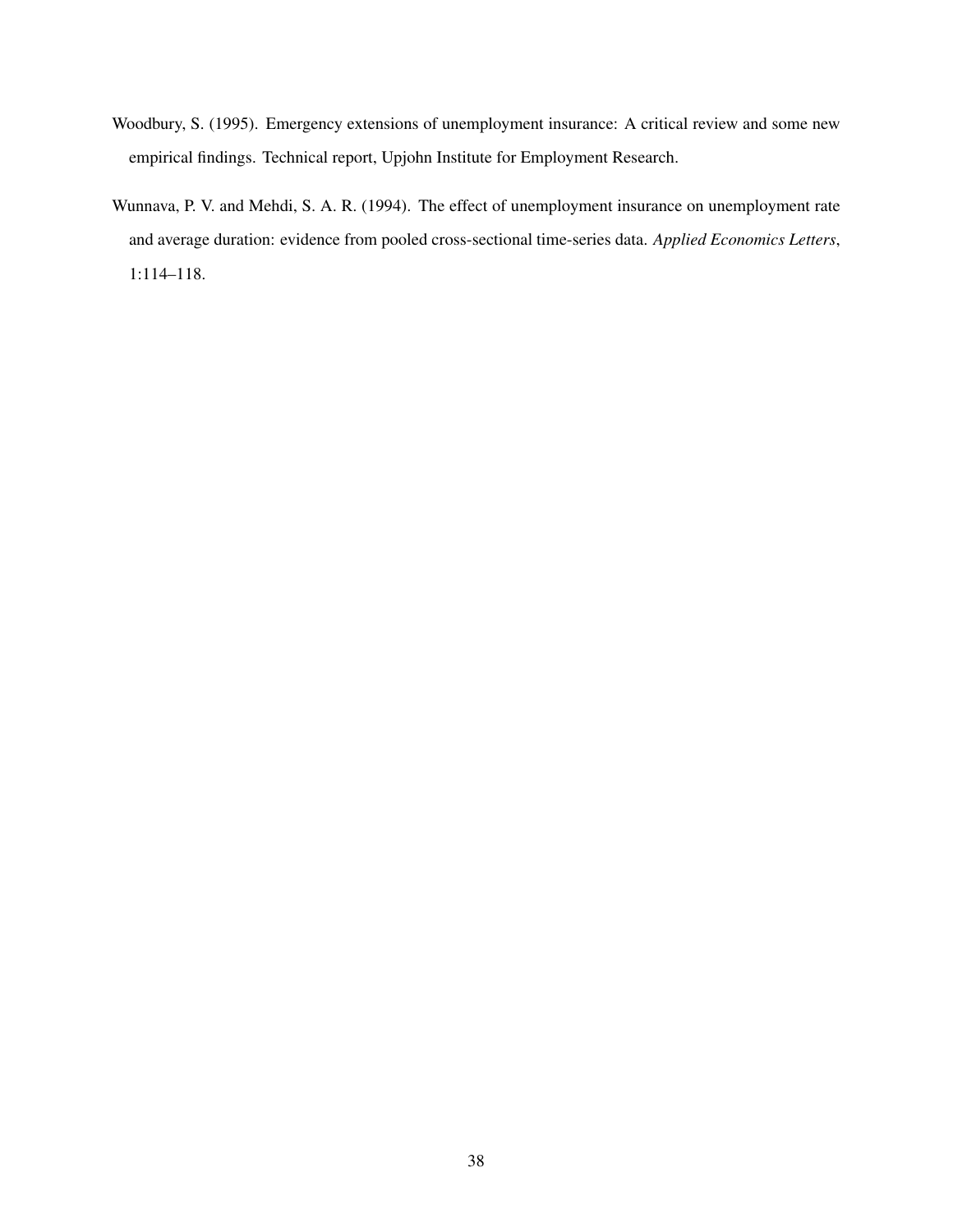# <span id="page-38-0"></span>A Determining the Minimum Distance to the Border

To determine the minimum distance between a county and the policy border, the following algorithm is used: First, start at a given county. Then eliminate all other observations that fall in states with the same trigger status. For the remaining counties, calculate the direct line distance between these observations and the current observation being examined using the formula:

$$
d = 3963 \arccos[\sin(Lattitude_a/57.2958) \sin(Lattitude_b/57.2958) + \cos(Lattitude_a/57.2958) \cos(Lattitude_a/57.2958) \times \cos(Longitude_b/57.2958 - Longitude_a/57.2958)]
$$

where d is the distance between counties a and b and Latitude and Longitude are the associated coordinates for the two observations. With all of the distances calculated for the current observation, the minimum is selected as the distance to the policy border. Then, the next observation is analyzed until distances are calculated for all observations. To normalize the distances, the minimum number of miles that a county's centroid is away from the policy border was subtracted from each county's distance, d. The results are not sensitive to this normalization.

## <span id="page-38-1"></span>B Joint Test of Discontinuities in the Covariates

[Lemieux and Lee](#page-35-9) [\(2009\)](#page-35-9) suggest, that in order to ensure that a RD design is appropriate that all available covariates be tested jointly to ensure that they are balanced on either side of the cut-off point. The test is constructed by stacking the following regressions:

<span id="page-38-2"></span>
$$
x_1 = \alpha_1 + \beta_1 T + \gamma_1 d + \tau_1 dT
$$
  
\n
$$
\vdots \qquad \vdots
$$
  
\n
$$
x_K = \alpha_K + \beta_K T + \gamma_K d + \tau_K dT
$$
\n(13)

where  $z_1$  to  $z<sub>K</sub>$  are the covariates included in the analysis. Regressions are stacked by pooling all covariates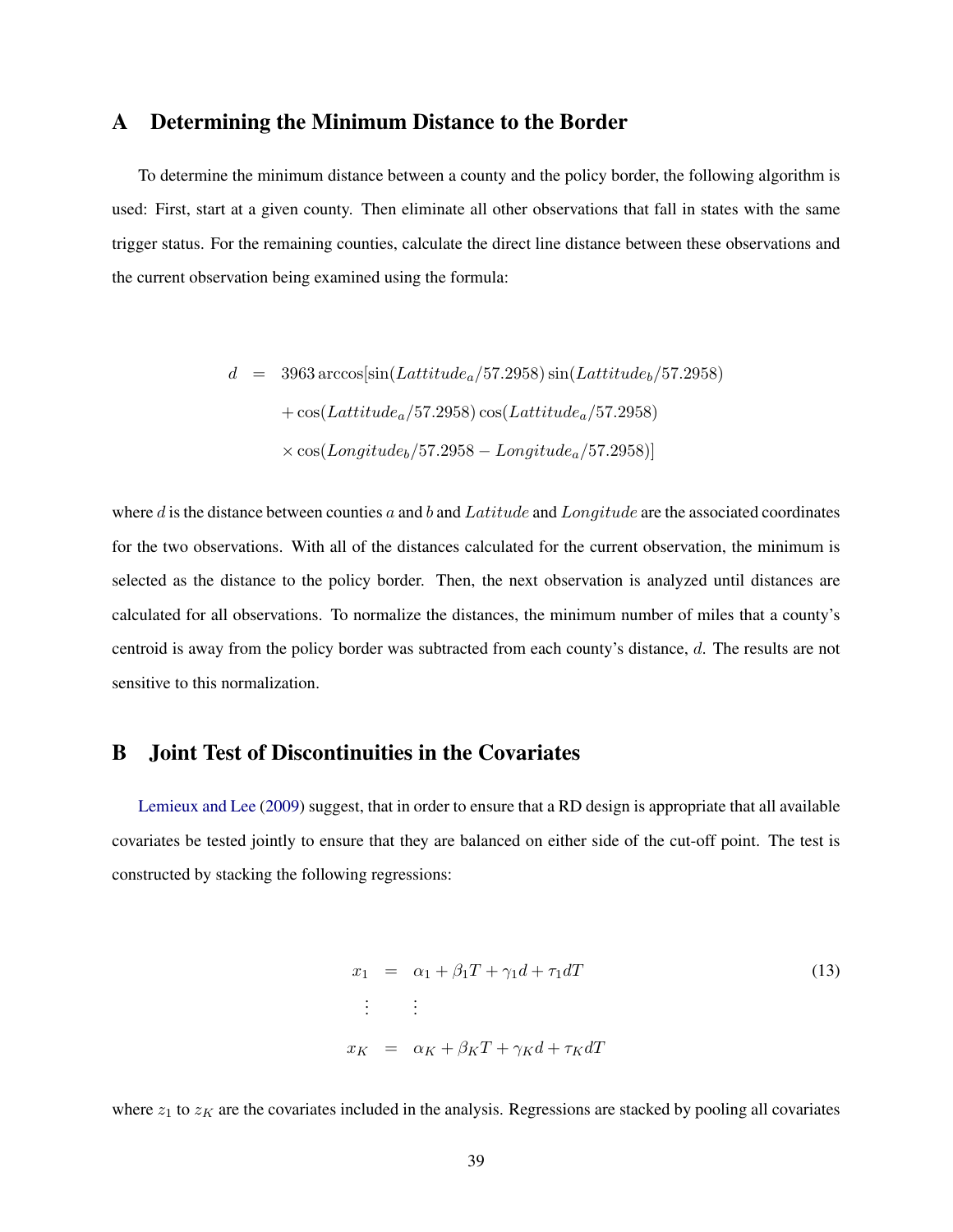as dependent variables and interacting  $d$  and  $T$  fully with dummy variables representing each covariate. Robust standard errors are then clustered by individual observations, which repeats K times for each covariate.

One issue that arises when stacking the equations in [\(13\)](#page-38-2) is again the appropriate function to use with respect to  $d_i$ , particularly if the AIC would select different polynomials for different covariates. One solution, cited by [Lemieux and Lee](#page-35-9) [\(2009\)](#page-35-9), is to use a narrower range around the c where a linear specification is more likely to be appropriate. For this test, I use a bandwidth half the size (35 miles) of that chosen by the cross-validation procedure. The test is a joint F-test that the  $\beta$ 's are zero and the resulting test statistic is 1.07.

## <span id="page-39-0"></span>C Cross-Validation Procedure

To derive the most appropriate bandwidth, I use the cross-validation procedure [Ludwig and Miller](#page-35-10) [\(2007\)](#page-35-10) utilizes. The first step is to define a set of observations that are close to the border, which I refer to as the cross-validation set. I define this set as those observations within 18.2 miles, which is the 25th percentile of observations in the treated group.

<span id="page-39-1"></span>Next, a given bandwidth,  $h$ , is chosen. Then, for observation j in the cross-validation set, the following local linear regression is run for observations in the untreated group:

$$
\min_{\alpha,\beta,\tau,\gamma,\delta} \sum_{i=1}^{N} 1[-h \le d_i < d_j](u_i - \alpha - \beta d_i - \delta' X_i)^2 \tag{14}
$$

<span id="page-39-2"></span>where  $d_i$  is the distance to the policy border for observation j. In the case of an observation in the treated group, a comparable regression is run:

$$
\min_{\alpha,\beta,\tau,\gamma,\delta} \sum_{i=1}^{N} 1[d_j > d_i \ge h](u_i - \alpha - \beta d_i - \delta' X_i)^2
$$
\n(15)

I use the parameters from either  $(14)$  or  $(15)$  to make a prediction for the outcome variable for observation j,  $\widehat{u(d_i)}$ . These steps then repeat for all observations in the cross-validation set and I construct the following statistic for a specific bandwidth:

$$
CV_u(h) = \frac{1}{N} \sum_{i=1}^{N} (u_i - \widehat{u(d_j)})^2
$$
\n(16)

The bandwidth choice is determined by: